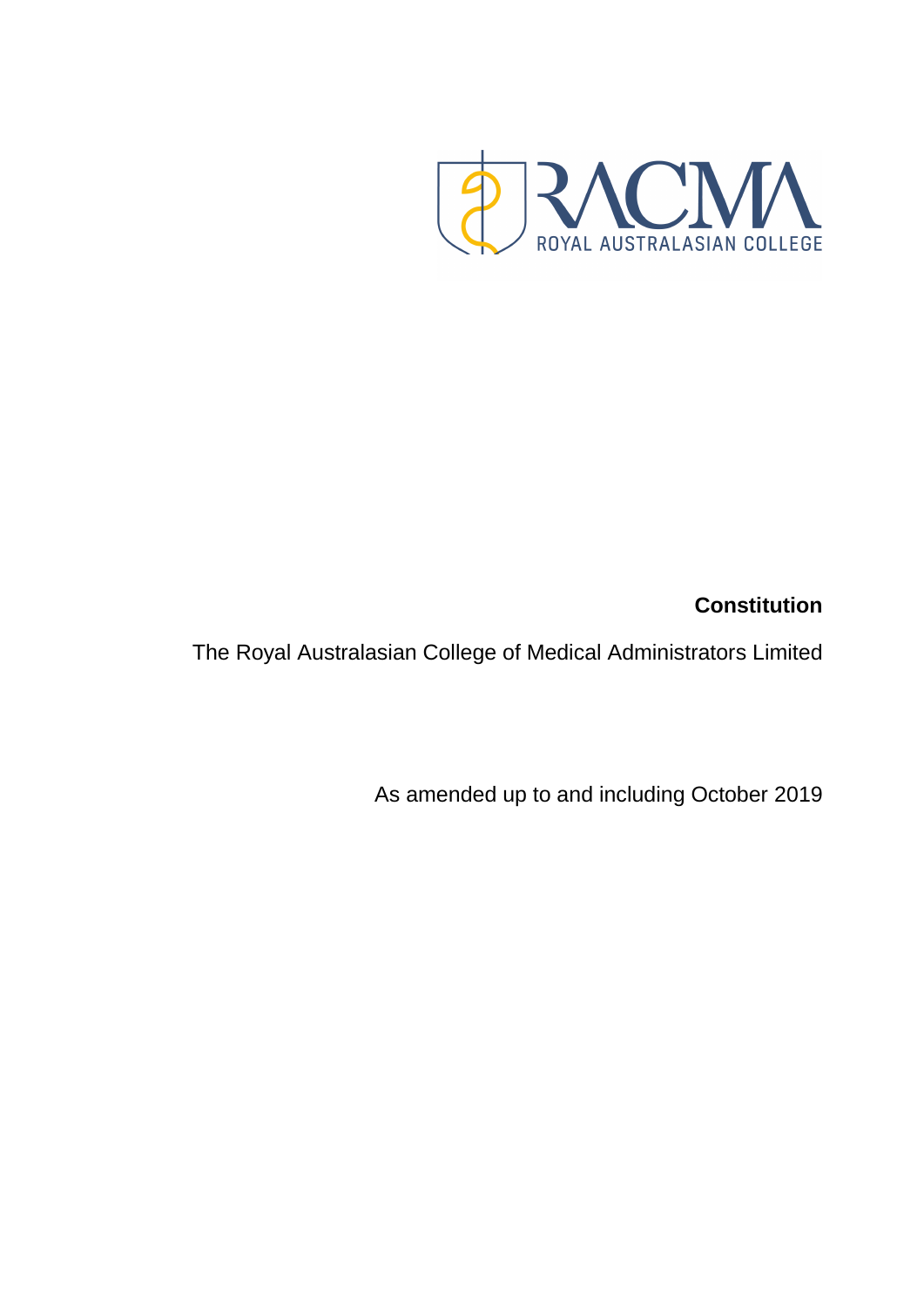# <span id="page-1-0"></span>**Table of contents**

| 1            |                                                                                |  |
|--------------|--------------------------------------------------------------------------------|--|
| $\mathbf{2}$ |                                                                                |  |
| 3            |                                                                                |  |
| 4            |                                                                                |  |
| 5            | Award of an educational qualification does not imply Membership 4              |  |
|              |                                                                                |  |
| 6            |                                                                                |  |
| 7            |                                                                                |  |
| 8            |                                                                                |  |
| 9            | Cessation or suspension of, or the imposition of conditions on, Membership  10 |  |
|              | Failure to comply with the College's continuing education requirements 10      |  |
| 10           |                                                                                |  |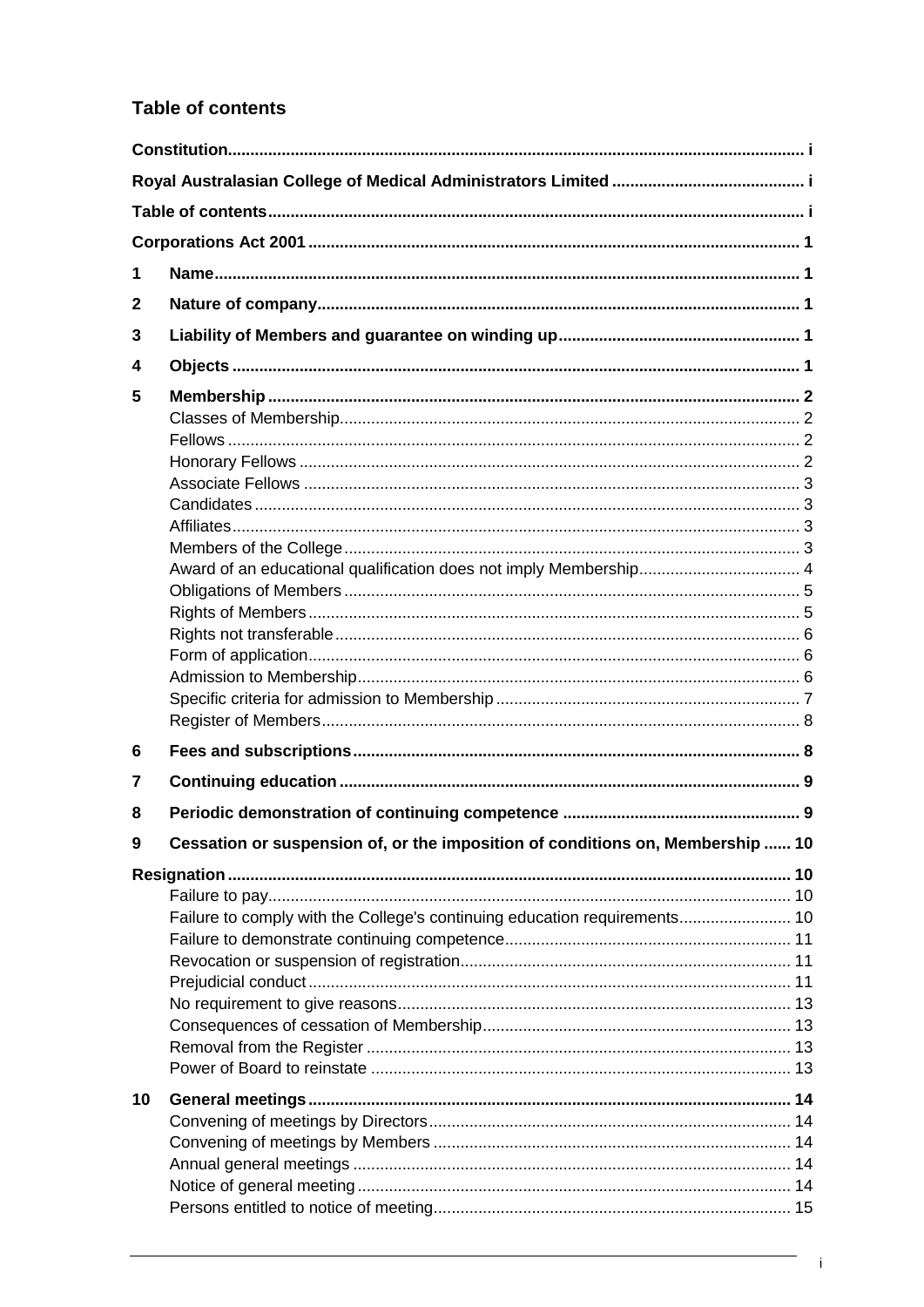| 11      |                                                                                           |  |
|---------|-------------------------------------------------------------------------------------------|--|
|         |                                                                                           |  |
|         |                                                                                           |  |
|         |                                                                                           |  |
|         |                                                                                           |  |
|         | Appointment of Directors to casual vacancies and vacancies for which there are no         |  |
|         |                                                                                           |  |
|         |                                                                                           |  |
|         |                                                                                           |  |
|         | Authority of the Board when the office of a Director becomes vacant  23                   |  |
|         |                                                                                           |  |
|         |                                                                                           |  |
| $12 \,$ |                                                                                           |  |
|         |                                                                                           |  |
|         |                                                                                           |  |
|         |                                                                                           |  |
|         |                                                                                           |  |
|         |                                                                                           |  |
|         |                                                                                           |  |
| 13      |                                                                                           |  |
| 14      |                                                                                           |  |
|         |                                                                                           |  |
|         |                                                                                           |  |
|         |                                                                                           |  |
|         |                                                                                           |  |
| 15      |                                                                                           |  |
|         |                                                                                           |  |
|         |                                                                                           |  |
|         |                                                                                           |  |
|         | Annual meeting of jurisdictional committees, Board representatives and Officeholders . 31 |  |
| 16      |                                                                                           |  |
|         |                                                                                           |  |
|         |                                                                                           |  |
|         |                                                                                           |  |
|         |                                                                                           |  |
| 17      |                                                                                           |  |
|         |                                                                                           |  |
|         |                                                                                           |  |
| 18      |                                                                                           |  |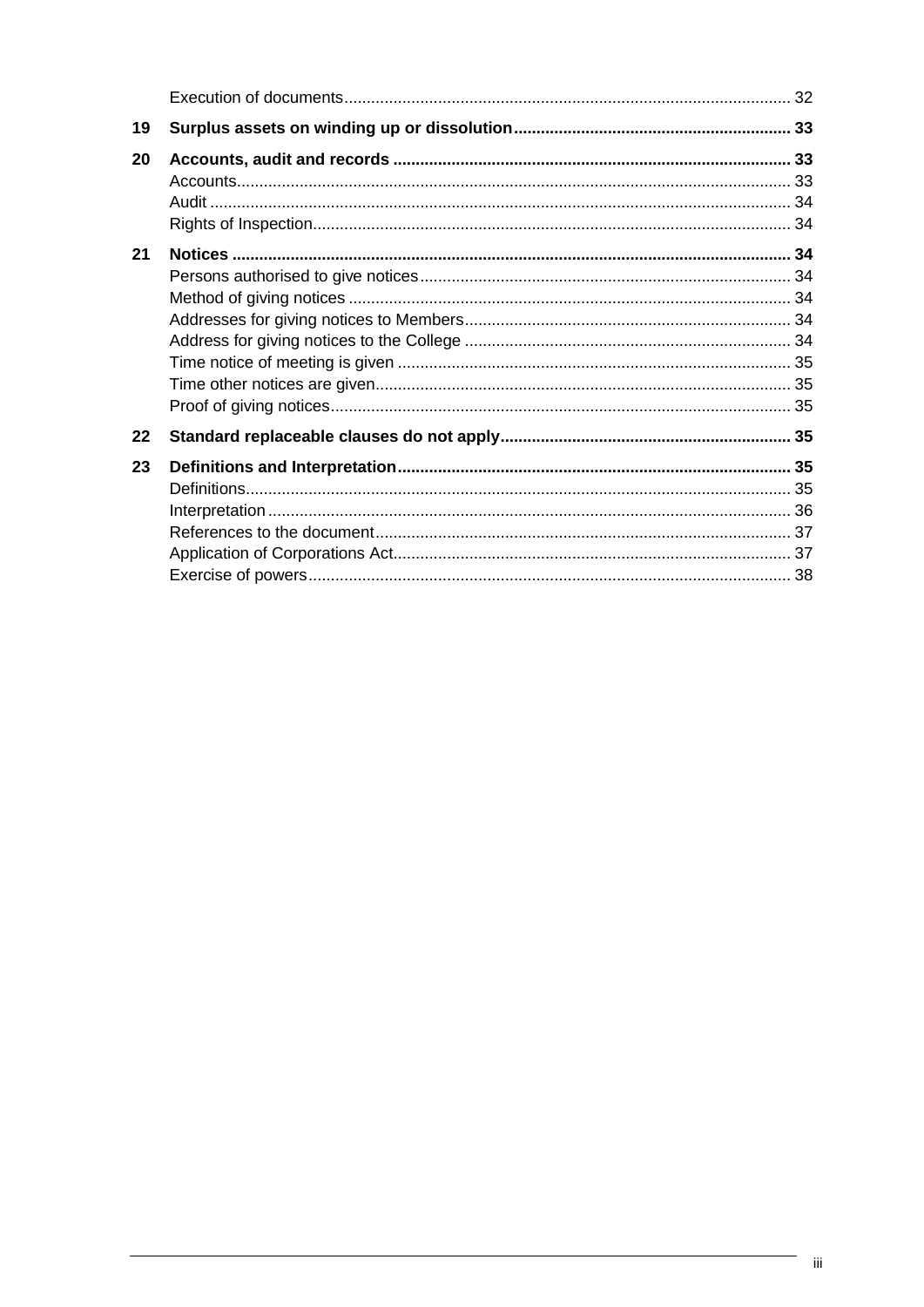# **Corporations Act 2001**

# **Public company limited by guarantee**

# <span id="page-4-0"></span>**Royal Australasian College of Medical Administrators Limited**

# **ACN 004 688 215**

# <span id="page-4-1"></span>**1 Name**

1.1 The name of the company is Royal Australasian College of Medical Administrators (hereinafter called the **College**).

# <span id="page-4-2"></span>**2 Nature of company**

2.1 The College is a public company limited by guarantee.

# <span id="page-4-3"></span>**3 Liability of Members and guarantee on winding up**

3.1 The liability of the Members is limited. Every Member undertakes to contribute an amount not exceeding twenty dollars to the assets of the College if it is wound up while he or she is a Member or within one year after ceasing to be a Member.

# <span id="page-4-4"></span>**4 Objects**

- 4.1 The principal object of the College is to deliver comprehensive education and training programs to medical managers and other Medical Practitioners who are training for or occupying management roles and positions.
- 4.2 In addition, the College has the following subsidiary objects:
	- 4.2.1 To examine Medical Practitioners seeking recognition as specialist medical administrators and to admit to Fellowship Medical Practitioners who have attained specialist qualifications and/or specialist expertise in medical administration.
	- 4.2.2 To provide continuing education to Medical Practitioners to assist them to acquire and maintain skills and competence in medical administration.
	- 4.2.3 To support Medical Practitioners who are not specialist medical administrators to develop leadership and management skills.
	- 4.2.4 To assess the competence and performance of Fellows and Associate Fellows and to offer education, training, remediation and support to Fellows and Associate Fellows whose competence and/or performance is assessed as being below an acceptable standard.
	- 4.2.5 To promote and advance the study of the principles and practice of health services leadership and management by Medical Practitioners.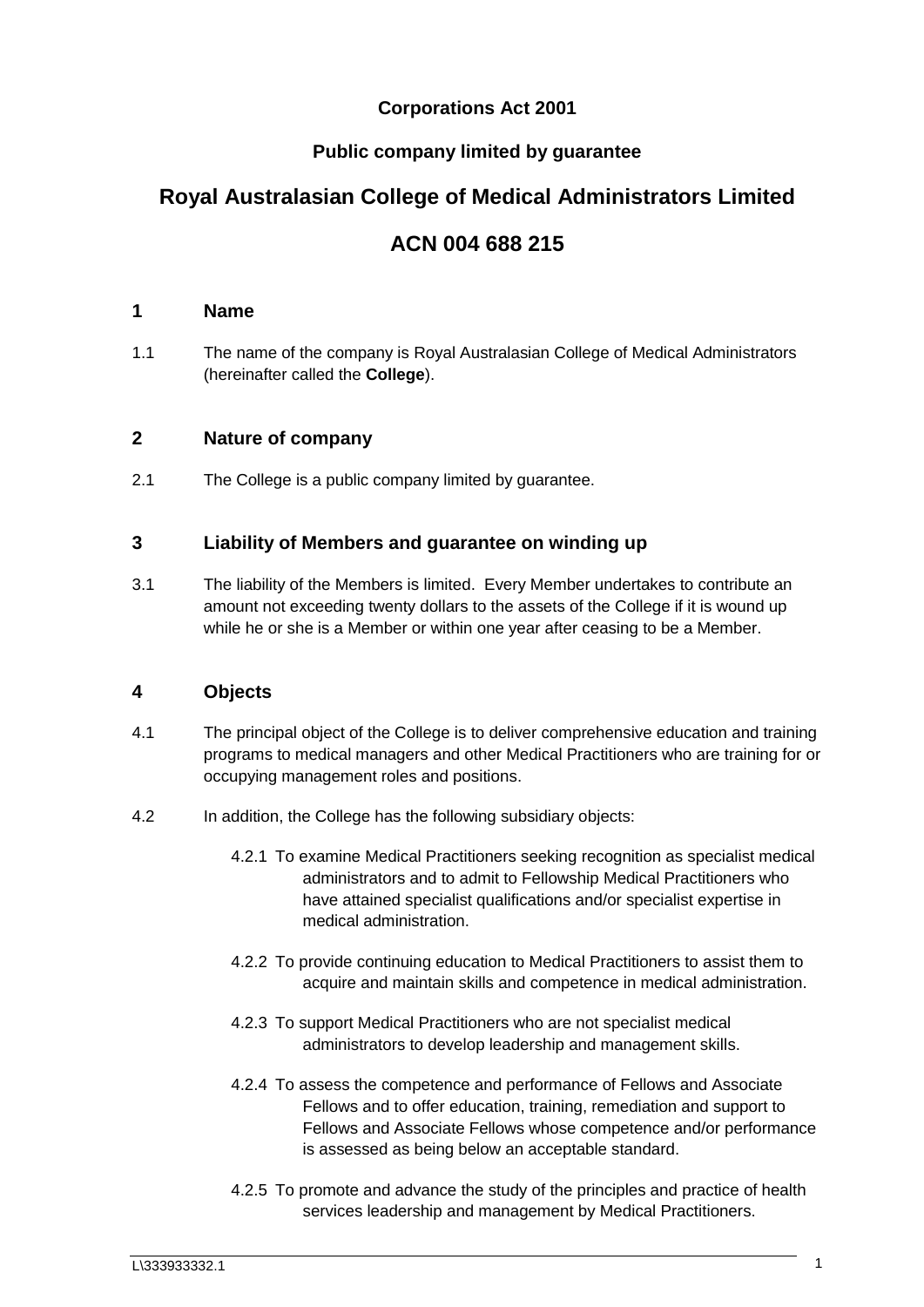- 4.2.5A To address health equity, and in particular health equity for Aboriginal and Torres Strait Island peoples of Australia and Maori of New Zealand.
	- 4.2.6 To educate the public and other health care professionals about health leadership and management and medical administration.
	- 4.2.7 To support research in the field of health leadership and management and medical administration.
	- 4.2.8 To provide advice and to make submissions and representations to governments, political parties, authorities and other bodies on issues relevant to health leadership and management and medical administration.
	- 4.2.9 To liaise with other medical colleges and representative bodies.
	- 4.2.10 To undertake other activities to promote the specialty of medical administration and/or to provide services to Members.

# <span id="page-5-0"></span>**5 Membership**

# <span id="page-5-1"></span>**Classes of Membership**

- <span id="page-5-4"></span>5.1 The Membership of the College will be divided into 5 classes:
	- 5.1.1 Fellows;
	- 5.1.2 Honorary Fellows;
	- 5.1.3 Associate Fellows;
	- 5.1.4 Candidates; and
	- 5.1.5 Affiliates.

#### <span id="page-5-2"></span>**Fellows**

- <span id="page-5-5"></span>5.2 A Fellow must be a Medical Practitioner:
	- 5.2.1 who either has completed a training program approved by the Board and passed an examination conducted by the College, or in lieu of the training program and examination and subject to clause [5.29,](#page-10-1) has such other qualifications and experience as the Board considers adequate to qualify for this class of Membership;
	- 5.2.2 who meets the standards for participation in continuing education adopted and promulgated by the Board in accordance with clause [7.1;](#page-12-2)
	- 5.2.3 who has been admitted by the Board to that class of Membership; and
	- 5.2.4 whose Membership has not ceased as a consequence of the provisions of clause [9.](#page-13-0)

#### <span id="page-5-3"></span>**Honorary Fellows**

<span id="page-5-6"></span>5.3 An Honorary Fellow must be a Medical Practitioner or a person with other credentials approved by the Board: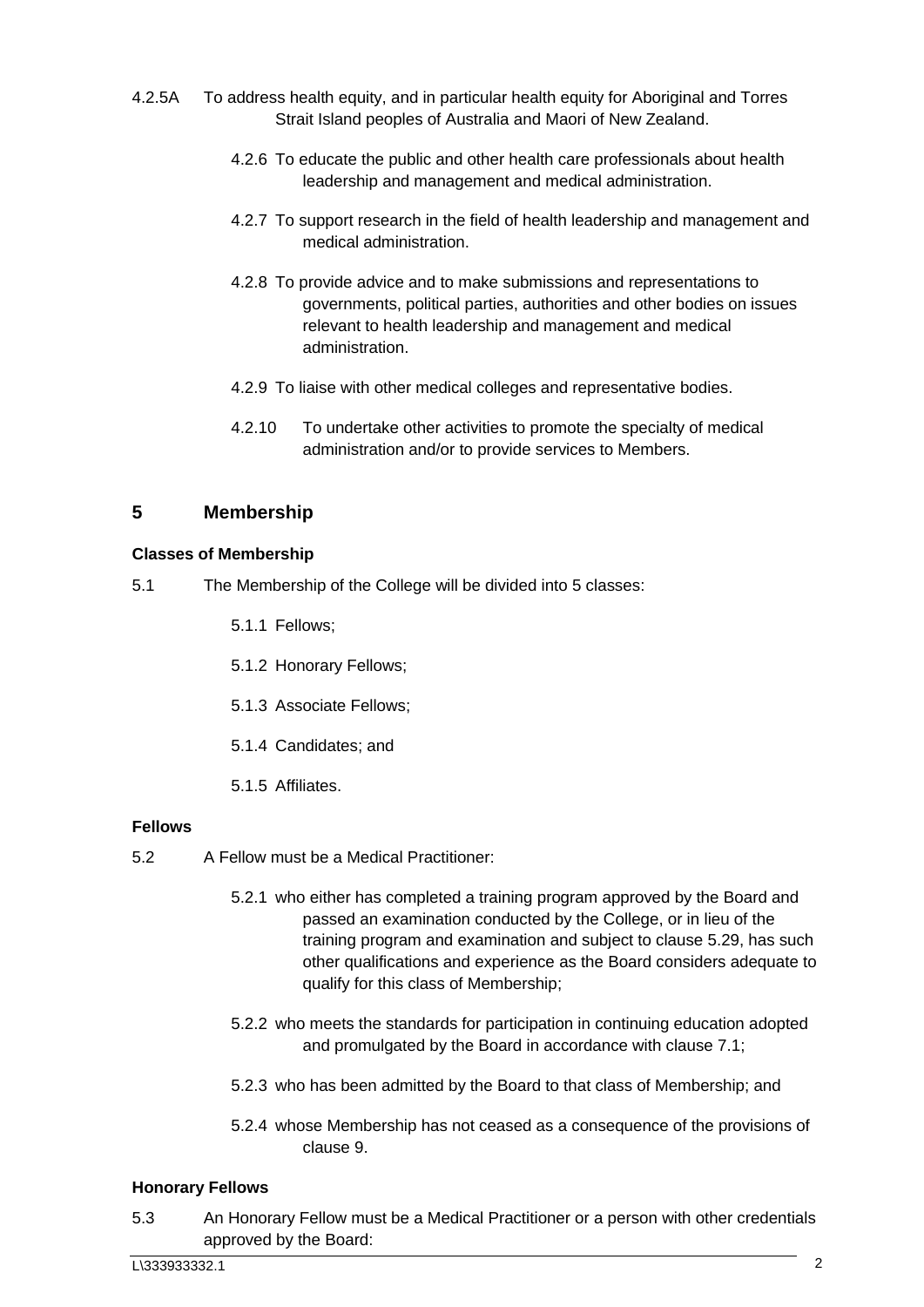- 5.3.1 who has been nominated for admission to that class of Membership in accordance with clause [5.20;](#page-9-3)
- 5.3.2 who in the Board's opinion fulfils the requirements set out in clause [5.30;](#page-11-2)
- 5.3.3 who has consented to becoming a Member;
- 5.3.4 who has been admitted by the Board, by a decision supported by at least a three-quarters majority of the Directors present at the meeting of the Board, to that class of Membership; and
- 5.3.5 whose Membership has not ceased as a consequence of the provisions of clause [9.](#page-13-0)

#### <span id="page-6-0"></span>**Associate Fellows**

- <span id="page-6-6"></span><span id="page-6-4"></span>5.4 An Associate Fellow must be a Medical Practitioner:
	- 5.4.1 who has fulfilled any educational and training requirements established by the Board, or has such other qualifications and experience as the Board considers adequate, to qualify for this class of Membership;
	- 5.4.2 who meets the standards for participation in continuing education adopted and promulgated by the Board in accordance with clause [7.1;](#page-12-2)
	- 5.4.3 who has been admitted by the Board to that class of Membership; and
	- 5.4.4 whose Membership has not ceased as a consequence of the provisions of clause [9.](#page-13-0)

#### <span id="page-6-1"></span>**Candidates**

- <span id="page-6-7"></span>5.5 A Candidate must be a Medical Practitioner:
	- 5.5.1 who is participating in a training program approved by the Board in preparation for admission as a Fellow;
	- 5.5.2 who has been admitted by the Board to that class of Membership; and
	- 5.5.3 whose Membership has not ceased as a consequence of the provisions of clause [9.](#page-13-0)

#### <span id="page-6-2"></span>**Affiliates**

- <span id="page-6-5"></span>5.6 An Affiliate must be a Medical Practitioner:
	- 5.6.1 who may but is not required to participate in the continuing education activities of the College;
	- 5.6.2 who has been admitted by the Board to that class of Membership; and
	- 5.6.3 whose Membership has not ceased as a consequence of the provisions of clause [9.](#page-13-0)

#### <span id="page-6-3"></span>**Members of the College**

5.7 Subject to clause [9,](#page-13-0) the Members of the College are: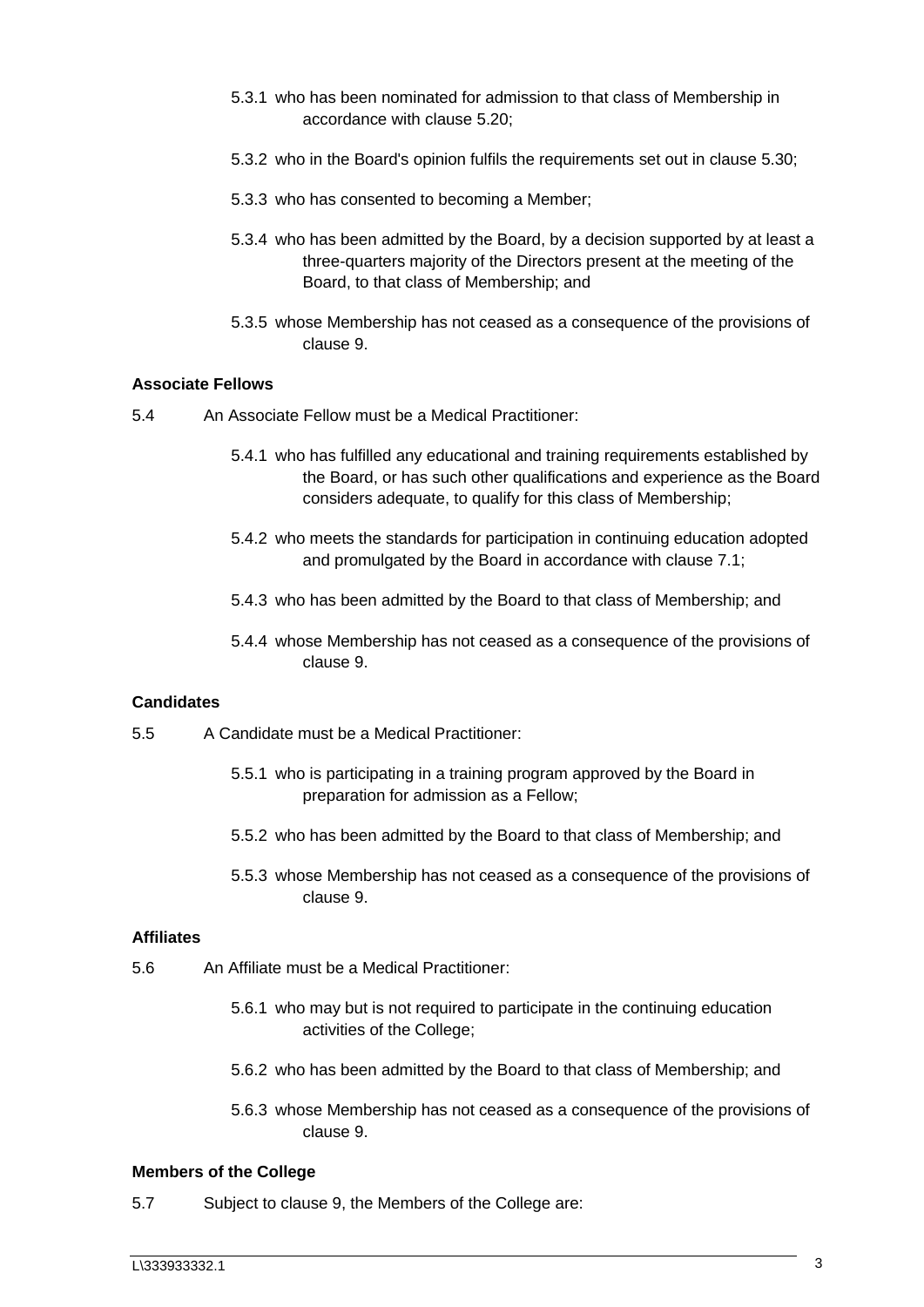- 5.7.1 all persons who were shown on the Register at the time that this constitution came into effect; and
- 5.7.2 such persons as the Board admits subsequently to Membership in accordance with this constitution.
- 5.8 Any person who was recognised by the College as a Fellow or Honorary Fellow immediately prior to this constitution coming into effect must be shown on the Register as a Fellow or Honorary Fellow respectively when this constitution comes into effect.
- <span id="page-7-1"></span>5.9 Any person who was recognised by the College as a "Member of the Royal Australasian College of Medical Administrators" (MRACMA) immediately prior to this constitution coming into effect is entitled (on their application) to be admitted to Membership and inclusion on the Register as an Associate Fellow or Affiliate when this constitution comes into effect.
- 5.10 Any person who was recognised by the College as a Candidate immediately prior to this constitution coming into effect is entitled (on their application) to be admitted to Membership and inclusion on the Register as a Candidate when this constitution comes into effect.
- 5.11 For the purposes of clause [5.9:](#page-7-1)
	- 5.11.1 an application for Membership as an Associate Fellow will be taken to have been made by a MRACMA who satisfies the educational and training requirements specified in clause [5.4.1](#page-6-4) and who:
		- (a) votes on the election specified in clause [11.3.1;](#page-23-2) or
		- (b) pays the application fee for Membership as an Associate Fellow as determined in accordance with clause [6.1,](#page-11-3)

and for the avoidance of doubt, a MRACMA who does not satisfy the educational and training requirements specified in clause [5.4.1](#page-6-4) may only apply for membership as an Affiliate for the purposes of clause [5.9.](#page-7-1)

- 5.11.2 an application for Membership as an Affiliate will be taken to have been made by a MRACMA who pays the application fee for Membership as an Affiliate as determined in accordance with clause [6.1.](#page-11-3)
- 5.12 An application for membership for persons to whom clause 5.10 applies will be taken to have been made if the person:
	- 5.12.1 votes on the election specified in clause [11.3.2;](#page-23-3) or
	- 5.12.2 pays the application fee for Membership as a Candidate as determined in accordance with clause [6.1.](#page-11-3)

#### <span id="page-7-0"></span>**Award of an educational qualification does not imply Membership**

5.13 Persons who are awarded an educational qualification by the College will not become Members of the College unless they are otherwise admitted to Membership in one of the classes set out in clause [5.1.](#page-5-4)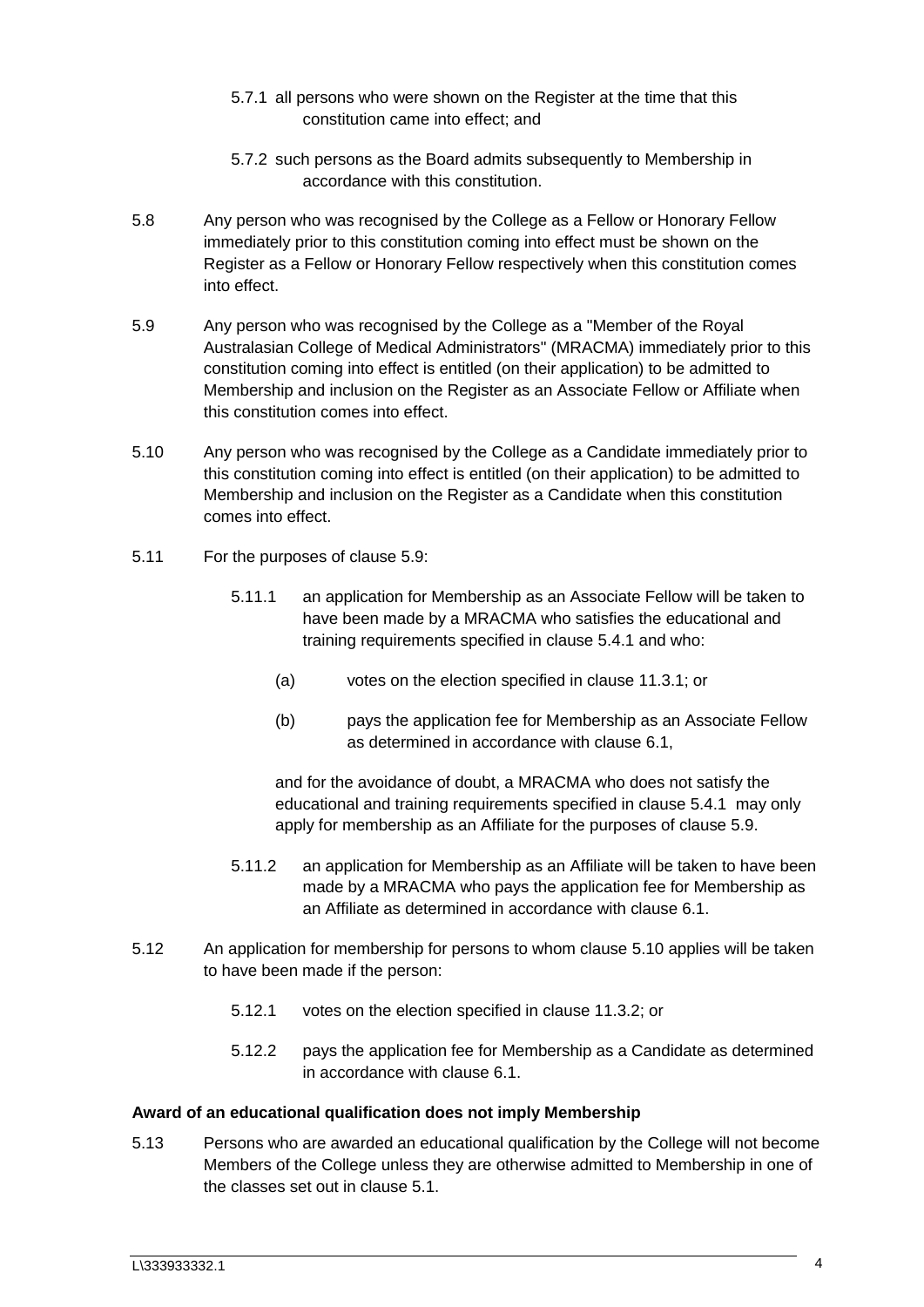#### <span id="page-8-0"></span>**Obligations of Members**

- 5.14 All Members must do all of the following:
	- 5.14.1 pay all fees and subscriptions in accordance with clause [6](#page-11-1) and specifically, in order to maintain Membership, pay the annual subscription in accordance with clause [6;](#page-11-1) and
	- 5.14.2 otherwise comply with this constitution.
- <span id="page-8-3"></span>5.15 A Member who has not paid their annual subscription by the date set by the Board in accordance with clause [6](#page-11-1) is ineligible, until the arrears are paid in full:
	- 5.15.1 to attend any meeting of Members;
	- 5.15.2 if otherwise eligible, to vote at any meeting of Members;
	- 5.15.3 if otherwise eligible, to vote in any election of Directors; and
	- 5.15.4 if otherwise eligible, to be nominated or elected as a Director.

#### <span id="page-8-1"></span>**Rights of Members**

- <span id="page-8-2"></span>5.16 Subject to any rights or restrictions applicable to any Members or class of Members:
	- 5.16.1 A Fellow has the right to receive notices of and attend, be heard and vote at any general meeting, nominate a person for Honorary Fellowship and nominate a Fellow for Directorship of the College and, subject to clauses [11.5](#page-23-4) to [11.9,](#page-24-1) is eligible to be elected or appointed as a Director or Officeholder of the College.
	- 5.16.2 An Honorary Fellow or Affiliate has the right to receive notices of and attend and be heard at any general meeting but does not have the right to vote at any general meeting, nominate any person for Honorary Fellowship or Directorship of the College or be elected or appointed as a Director or Officeholder of the College.
	- 5.16.3 An Associate Fellow or Candidate has the right to receive notices of and attend and be heard at any general meeting but does not have the right to nominate any person for Honorary Fellowship, be appointed as an Officeholder of the College or, other than in their class of Membership in accordance with clauses [11.1.3](#page-23-5) and [11.1.4:](#page-23-6)
		- (a) nominate any person for Directorship of the College;
		- (b) be elected or appointed as a Director of the College; or
		- (c) vote at any general meeting.
	- 5.16.4 A Fellow has the right to use the title "Fellow of the Royal Australasian College of Medical Administrators" and the post-nominals "FRACMA".
	- 5.16.5 An Associate Fellow has the right to use:
		- 5.16.5.1 in the case of an Associate Fellow registered as a Medical Practitioner by a medical registration authority of competent jurisdiction of New Zealand or of a State or Territory of Australia—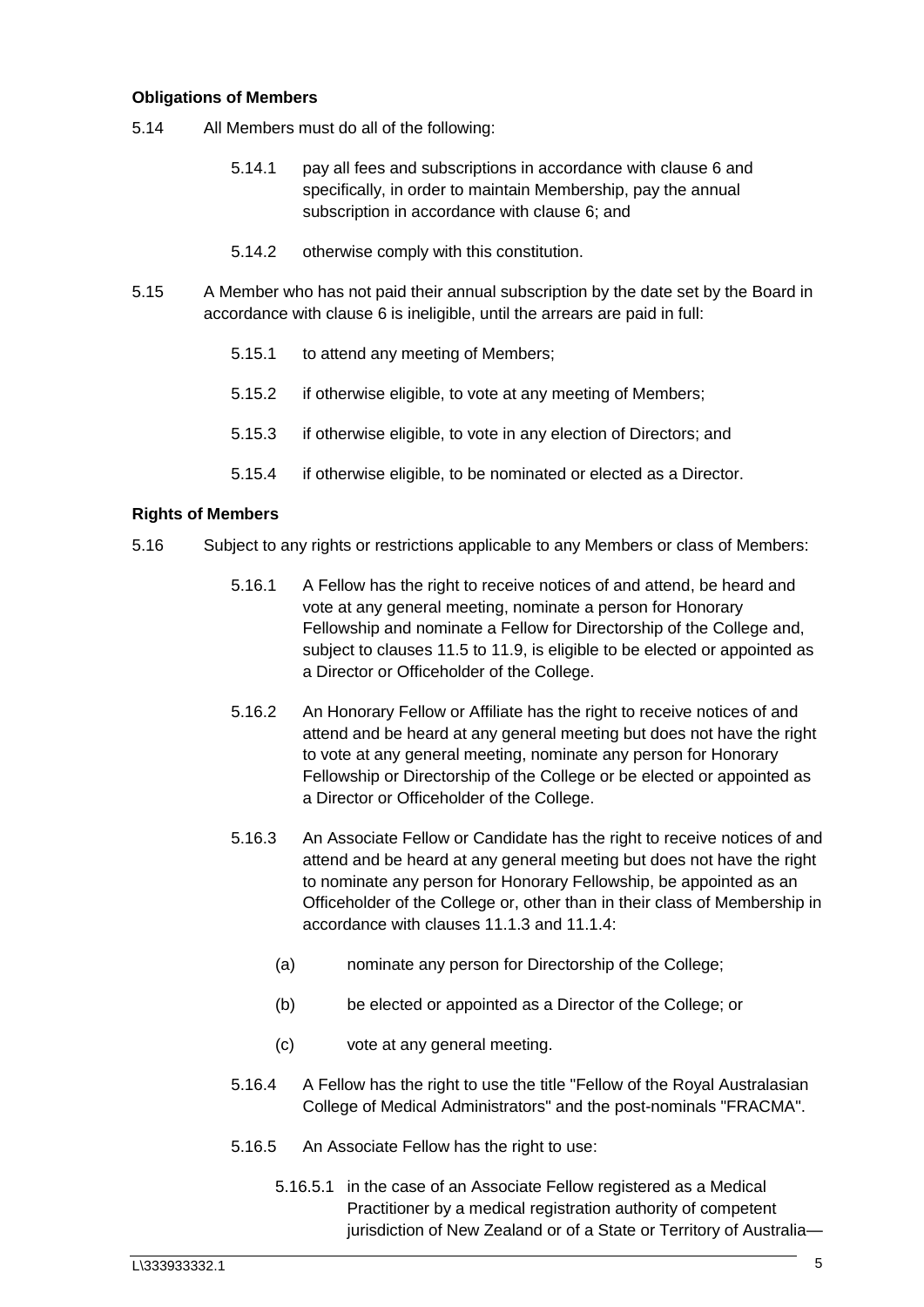the title "Associate Fellow of the Royal Australasian College of Medical Administrators" and the postnomial "AFRACMA"; and

- 5.16.5.2 in the case of an Associate Fellow registered as a Medical Practitioner by a medical registration authority of another country, or of a state or territory of another country, recognised by the Directors— the title "Associate Fellow of the Royal Australasian College of Medical Administrators (International)" and the postnomial "AFRACMA(Int.)".
- <span id="page-9-4"></span>5.16.6 An Honorary Fellow has the right to use the title "Honorary Fellow of the Royal Australasian College of Medical Administrators" and the postnominals "FRACMA (Hon)".
- 5.16.7 Candidates and Affiliates have no right to use any post-nominals identifying their affiliation with the College.

#### <span id="page-9-0"></span>**Rights not transferable**

5.17 The rights and privileges of every Member are personal and are not transferable by the Member's own act or by the operation of law except by the proper use of proxies.

#### <span id="page-9-1"></span>**Form of application**

- 5.18 The Board may from time to time prescribe the form in which an application or nomination for admission as a Member must be made.
- 5.19 Applications for admission as a Fellow, Associate Fellow, Candidate or Affiliate must be signed by the applicant and must be accompanied by:
	- 5.19.1 such documents or evidence as to qualification for the category of Membership applied for as the Board determines; and
	- 5.19.2 an application fee determined in accordance with clause [6.1.](#page-11-3)
- <span id="page-9-3"></span>5.20 A nomination for admission as an Honorary Fellow must:
	- 5.20.1 be made by a Fellow to whom the nominee is known personally;
	- 5.20.2 set out the reasons for the nomination;
	- 5.20.3 be accompanied by such documents or evidence as to qualification for the category of Honorary Fellowship as the Board determines; and
	- 5.20.4 be signed by the nominator and 1 other Fellow.

#### <span id="page-9-2"></span>**Admission to Membership**

- 5.21 A person must not be admitted to Membership unless the proposed admission is first approved by the Board.
- 5.22 The Board must consider every application and nomination for Membership as soon as practicable after its receipt and determine whether to accept or reject the application or nomination.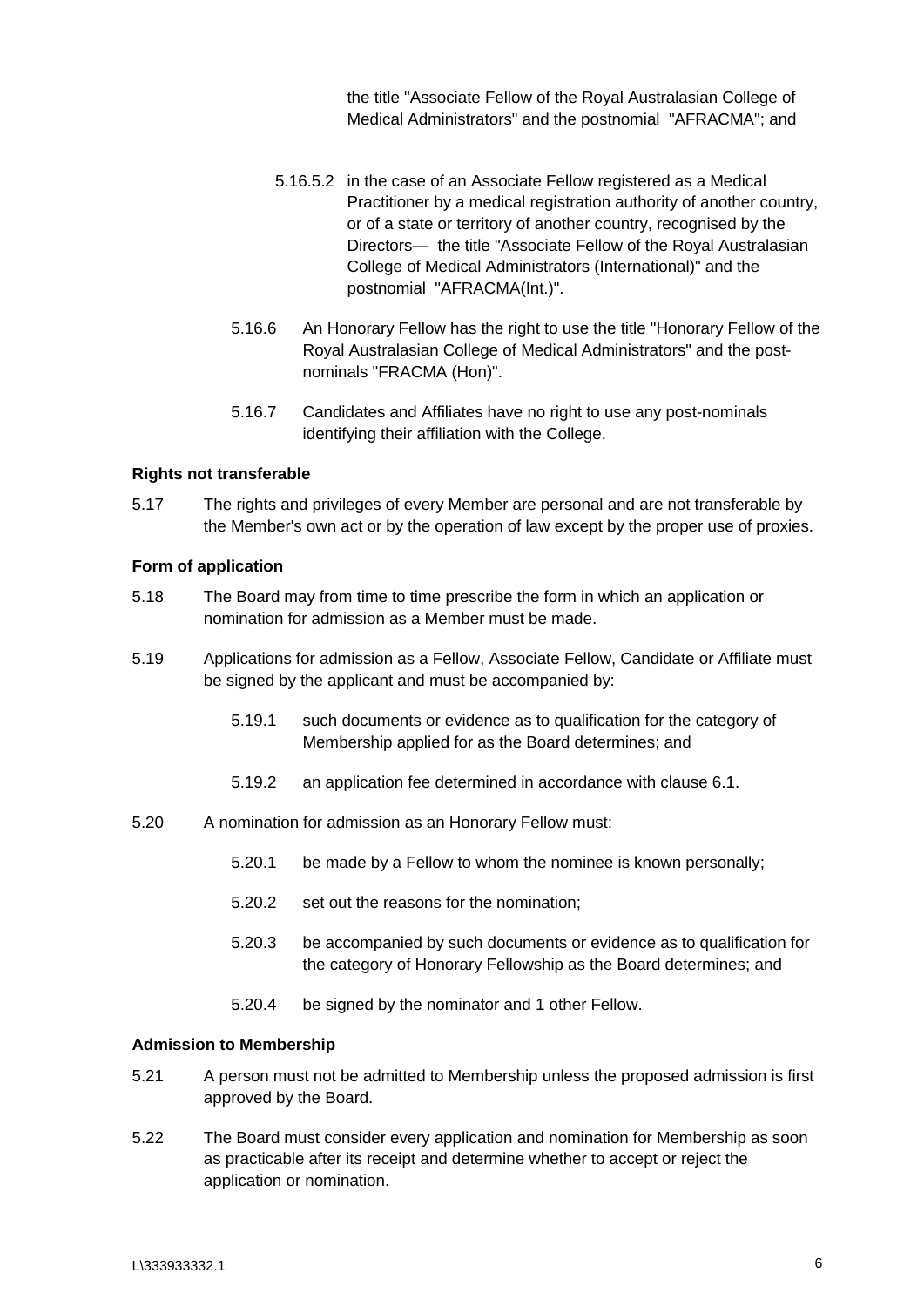- 5.23 The Board may consider a report and recommendations of the Education and Training Committee or its delegate in relation to applications and nominations for admission to Membership.
- 5.24 The Board may require an applicant or nominee to present in person before it and/or the Education and Training Committee, at a time and place determined by the Board acting reasonably, for the purpose of determining fitness for admission as a Member and/or the appropriate class of Membership.
- 5.25 Subject to clauses [5.28](#page-10-2) to [5.30,](#page-11-2) the Board in its absolute discretion may:
	- 5.25.1 admit any applicant or nominee to Membership;
	- 5.25.2 decline to admit any applicant or nominee to Membership, without any obligation to provide reasons;
	- 5.25.3 impose conditions on the admission to Membership of an applicant or nominee; and/or
	- 5.25.4 suspend final determination about the admission of any other applicant or nominee to Membership pending receipt of further evidence as to any matter of relevance to the application and/or of the prescribed application fee.
- 5.26 If the Board admits an applicant or nominee to Membership, the College must notify the applicant or nominee in writing of the class of Membership to which they have been admitted and the Membership fee, and send the applicant a copy of the College's constitution.
- 5.27 Membership commences from the date the Board admits the applicant or nominee to Membership, at which time the name and details of the applicant or nominee must be entered in the Register.

# <span id="page-10-0"></span>**Specific criteria for admission to Membership**

- <span id="page-10-2"></span>5.28 The Board must admit to Fellowship an applicant who:
	- 5.28.1 is a current Candidate of the College;
	- 5.28.2 has paid the application fee and is not in arrears with any fees payable to the College;
	- 5.28.3 is not subject to any action by the Board in accordance with clause [9;](#page-13-0)
	- 5.28.4 has satisfactorily completed all components of the training program and has passed the examination approved by the Board for the purposes of admission to Fellowship; and
	- 5.28.5 has applied for Fellowship in accordance with this constitution.
- <span id="page-10-1"></span>5.29 The Board must satisfy itself, before it admits an applicant to Fellowship of the College without examination, that the applicant:
	- 5.29.1 is a Medical Practitioner;
	- 5.29.2 is not a resident of Australia, New Zealand or Hong Kong;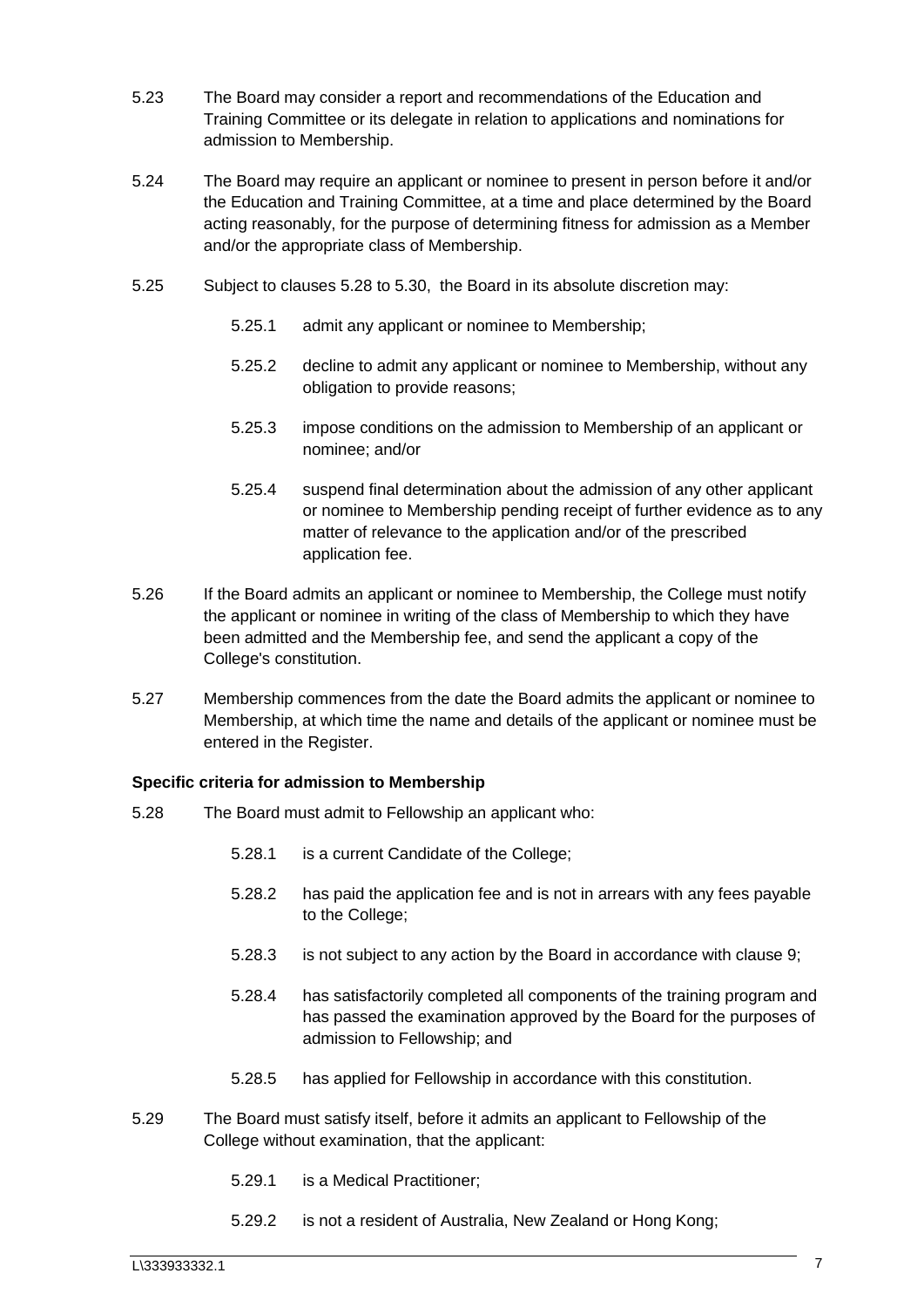- 5.29.3 demonstrates ongoing experience of at least 4 years in senior health service management, which may be supported by post-graduate qualifications in management;
- 5.29.4 is in good standing in the profession; and
- 5.29.5 is recognised by peers and health service leaders as having contributed significantly to the health services of their nation.
- <span id="page-11-2"></span>5.30 The Board must not admit a Medical Practitioner as an Honorary Fellow of the College unless, in the Board's opinion:
	- 5.30.1 they are of distinguished eminence;
	- 5.30.2 they have demonstrated significant management skills at a senior executive or academic level;
	- 5.30.3 they have contributed to the improvement of health in their country;
	- 5.30.4 they are recognised as a leader in their field of endeavour; and
	- 5.30.5 their admission as an Honorary Fellow will contribute to the standing of the College.

#### <span id="page-11-0"></span>**Register of Members**

- 5.31 A register of the Members of the College must be kept in accordance with the Corporations Act.
- 5.32 The following details must be entered in the Register in respect of each Member:
	- 5.32.1 The full name of the Member.
	- 5.32.2 The address, telephone and facsimile numbers and email address, if any, of the Member.
	- 5.32.3 The class of Membership.
	- 5.32.4 The date of admission to and cessation of Membership.
	- 5.32.5 The date of last payment of the Member's annual subscription.
	- 5.32.6 Such other information as the Board requires from time to time.
- 5.33 Each Member must notify the Secretary in writing of any change in their name, address, telephone or facsimile number or email address within one month after the change.

# <span id="page-11-1"></span>**6 Fees and subscriptions**

- <span id="page-11-3"></span>6.1 The application fee payable by an applicant for Membership is such sum as the Board prescribes from time to time in respect of each class of Membership.
- 6.2 The annual subscription payable by each Member is such sum as the Board prescribes from time to time in respect of each class of Membership.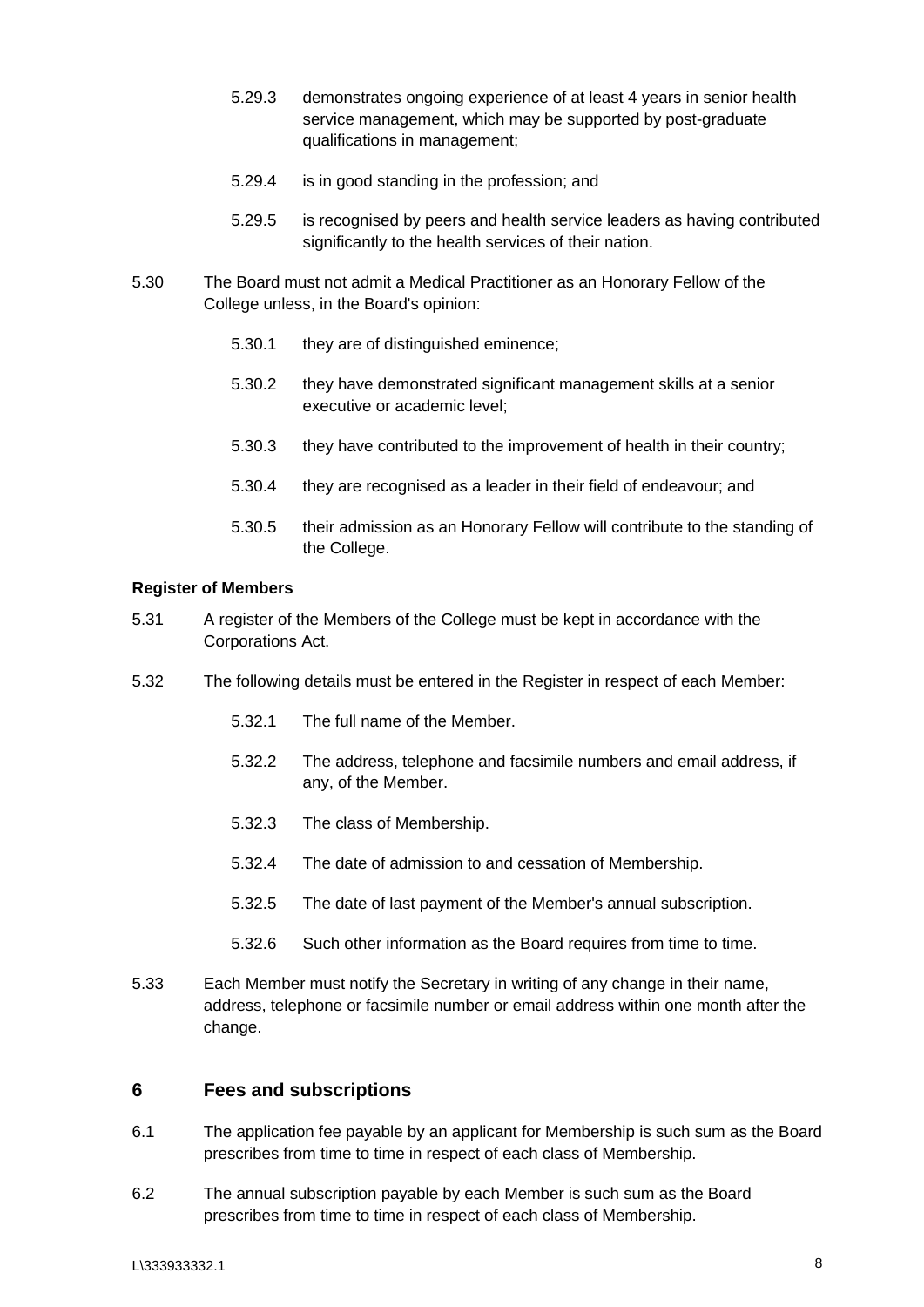- 6.3 The Board or its delegate may prescribe fees from time to time for participation in training programs offered by the College, save that fees for participation in the College's training program for Fellowship must not be levied on Candidates unless the fees have been approved by the Board.
- 6.4 The Board or its delegate may prescribe other fees for services the College provides to Members and others as it determines from time to time.
- 6.5 The Board may set a date on which all annual subscriptions and/or fees are due and payable and may impose an additional fee or fees if subscriptions and/or fees are not received by the due date. The Board may determine that subscriptions and/or fees are payable in advance.
- 6.6 The Board must not apply application fees or annual subscriptions to Honorary Fellows.
- 6.7 The Board may determine that Members who meet prescribed conditions are to be exempted, partially or in full, temporarily or permanently, from liability for some or all subscriptions or fees.

# <span id="page-12-0"></span>**7 Continuing education**

<span id="page-12-2"></span>7.1 The Board, with the advice of the Education and Training Committee, may from time to time adopt and promulgate to Fellows and Associate Fellows binding standards defining the amount and type of continuing education in which Fellows and Associate Fellows must participate as a condition of ongoing Membership in those classes.

# <span id="page-12-1"></span>**8 Periodic demonstration of continuing competence**

- <span id="page-12-3"></span>8.1 The Board may require Fellows and/or Associate Fellows to periodically demonstrate continuing competence as a condition of their continuing Membership in those classes, providing the Board's requirements are described in a regulation or policy which:
	- 8.1.1 subject to clause [9.15,](#page-15-0) applies equally to all Members within a designated Membership class; and
	- 8.1.2 is approved by at least three-quarters of the Fellows present, in person or by proxy, at a general meeting.
- 8.2 The Board's regulation or policy for demonstrating continuing competence may include the following requirements:
	- 8.2.1 Subject to clause [8.3,](#page-13-4) a requirement for periodic recertification by the College of the competence of each Fellow or Associate Fellow as a condition of their ongoing Membership in that class.
	- 8.2.2 Provision for the College to assess and provide a report on the current competence and performance as a specialist medical administrator of any Fellow or Associate Fellow at the request of a specific regulatory or employing authority or other entity recognised by the Board, but only with the explicit consent of the Fellow or Associate Fellow.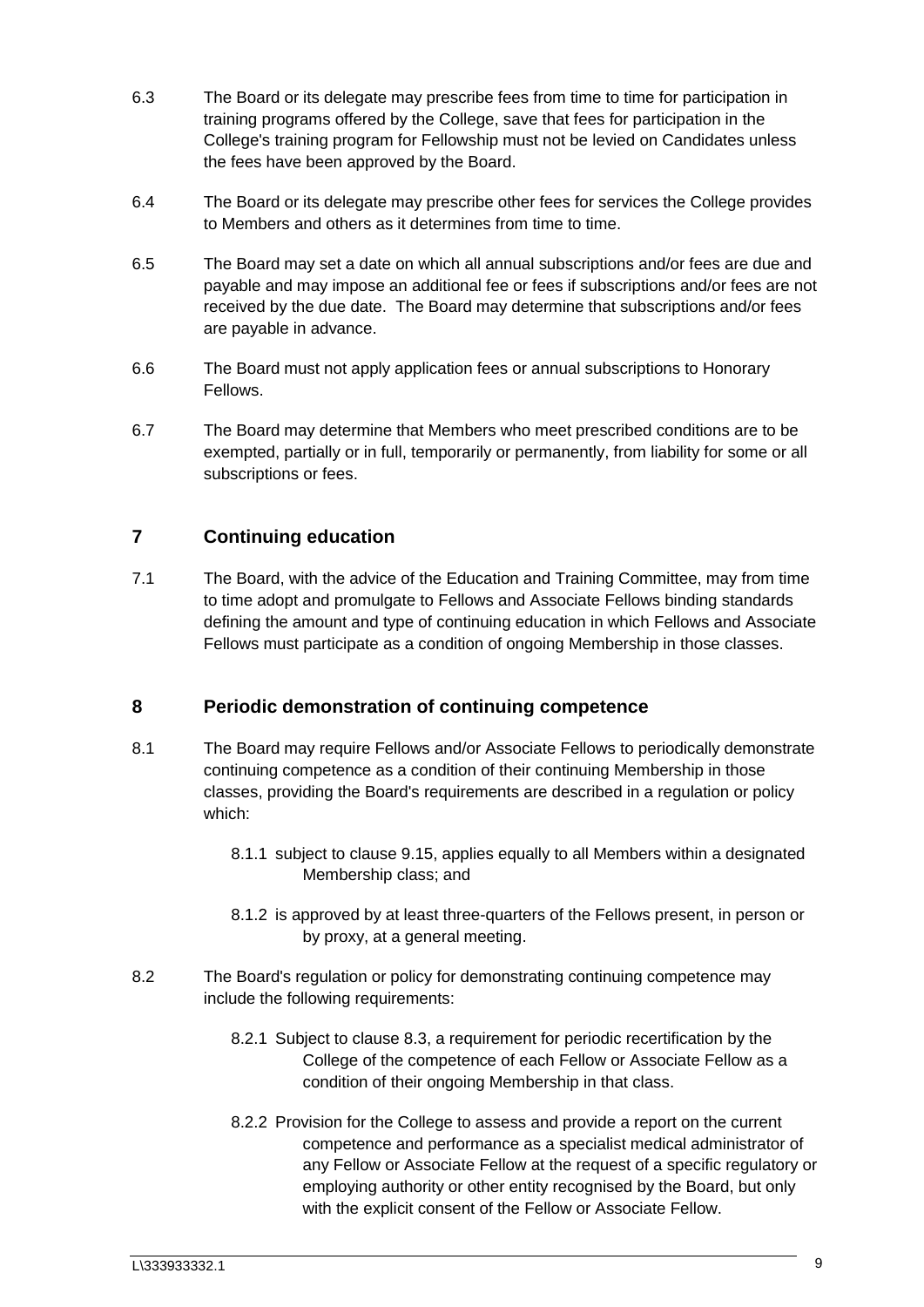<span id="page-13-4"></span>8.3 The College must assist any Fellow or Associate Fellow who fails to demonstrate continuing competence in accordance with the Board's regulation or policy to regain competence by providing reasonable educational and professional support, at reasonable cost to the Fellow.

# <span id="page-13-0"></span>**9 Cessation or suspension of, or the imposition of conditions on, Membership**

# <span id="page-13-1"></span>**Resignation**

- 9.1 A Member may resign from Membership of the College by giving notice in writing to the Secretary.
- 9.2 The resignation of a Member takes effect from 60 business days following the date of receipt of the notice of resignation or such later date as may be specified in the notice.

# <span id="page-13-2"></span>**Failure to pay**

- 9.3 Any Member:
	- 9.3.1 whose fees or subscriptions are in arrears for a period of 11 months or more from the due date for payment; and
	- 9.3.2 who has been given notice in accordance with clause 21.3 requiring payment of the overdue amount within the period specified in the notice (which must be not less than 14 days) and stating that if such payment is not made his or her Membership will terminate–

ceases to be a Member if the overdue amount is not paid within the period specified in the notice.

# <span id="page-13-3"></span>**Failure to comply with the College's continuing education requirements**

- 9.4 It is a condition of continuing Membership of the College that Members meet the College's continuing education requirements as defined in standards adopted and promulgated by the Board in accordance with clause [7.1.](#page-12-2)
- 9.5 The College may undertake an audit from time to time or on an ongoing basis to determine compliance by a Member or Members with the Board's standards for participation in continuing education.
- 9.6 The College may require a Member or Members to sign a statement of compliance with the Board's standards for participation in continuing education.
- 9.7 If the Board concludes that a Member has not complied with the Board's standards for participation in continuing education the Board must provide the Member with an opportunity to remedy the non-compliance within a period of time and in accordance with actions which the Board, acting reasonably, specifies.
- 9.8 If a Member fails to remedy the non-compliance within the specified period of time, the Board may remove the Member from Membership if that action is supported by a three-quarters majority of the whole number of Directors.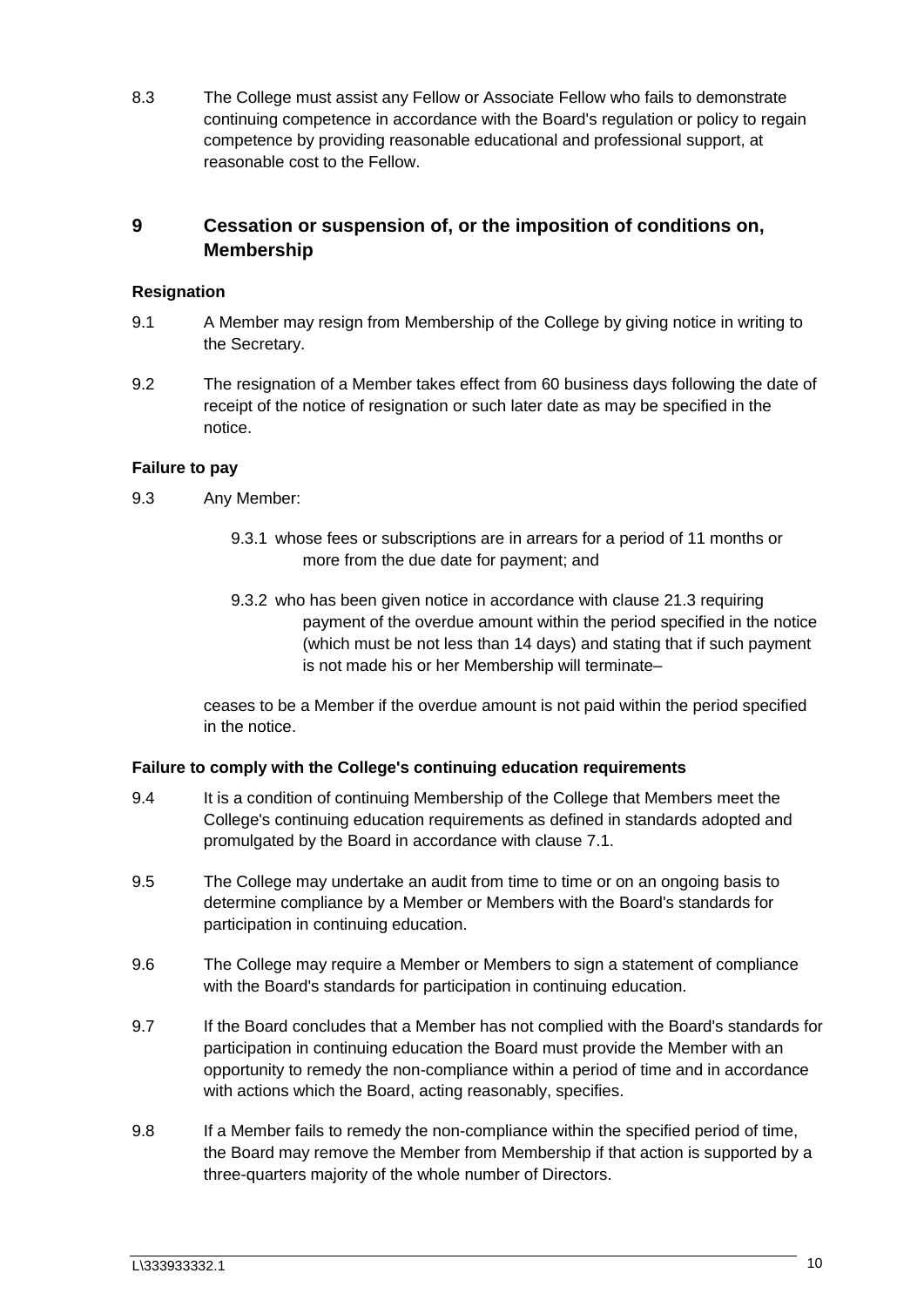9.9 Before removing a Member from Membership for non-compliance with the Board's standards for continuing education, the Member must be provided with an opportunity to present, in writing or in person, an explanation to the Board.

# <span id="page-14-0"></span>**Failure to demonstrate continuing competence**

- 9.10 If the Board implements requirements for Fellows or Associate Fellows to demonstrate continuing competence as provided for in clause [8.1,](#page-12-3) subject to clause [8.3,](#page-13-4) the Board may by resolution of a three quarters majority of the number of Directors appointed as Directors at that time, remove a Fellow or Associate Fellow from Membership in the relevant class if the Fellow or Associate Fellow fails to comply with those requirements.
- 9.11 Before removing a Fellow or Associate Fellow from Membership in the relevant class for failing to demonstrate continuing competence the Fellow or Associate Fellow must be provided with an opportunity to present, in writing or in person, an explanation to the Board.

# <span id="page-14-1"></span>**Revocation or suspension of registration**

- <span id="page-14-4"></span>9.12 A Member ceases to be a Member if:
	- 9.12.1 other than if they are an Honorary Fellow, they fail to maintain registration as a Medical Practitioner; or
	- 9.12.2 a Competent Authority revokes their registration as a Medical Practitioner.

# <span id="page-14-2"></span>**Prejudicial conduct**

- <span id="page-14-3"></span>9.13 The Board may by three-quarters majority of the number of Directors appointed as Directors at that time, resolve that the reputation or interests of the College would be harmed by a Member's continuing Membership and that:
	- 9.13.1 the Member will be expelled from Membership;
	- 9.13.2 the Member's Membership will be suspended, in which case all rights associated with that Membership also will be suspended; or
	- 9.13.3 the Member will be required to comply with requirements reasonably imposed by the Board as a condition of their continuing Membership.
- 9.14 The factors that may be taken into account for the purposes of clause [9.13](#page-14-3) include but are not limited to:
	- 9.14.1 a substantial or consistent failure to attain or maintain reasonable standards of competence and/or performance, providing that the Board must not expel a Member unless the College has made reasonable efforts to support the Member to attain a reasonable standard of competence and performance;
	- 9.14.2 conduct, whether occurring in the practice of medical administration or otherwise, which if established would justify in the opinion of a reasonable person a finding that a Member is not of good reputation and character and/or is not a fit and proper person to continue the specialist practice of medical administration;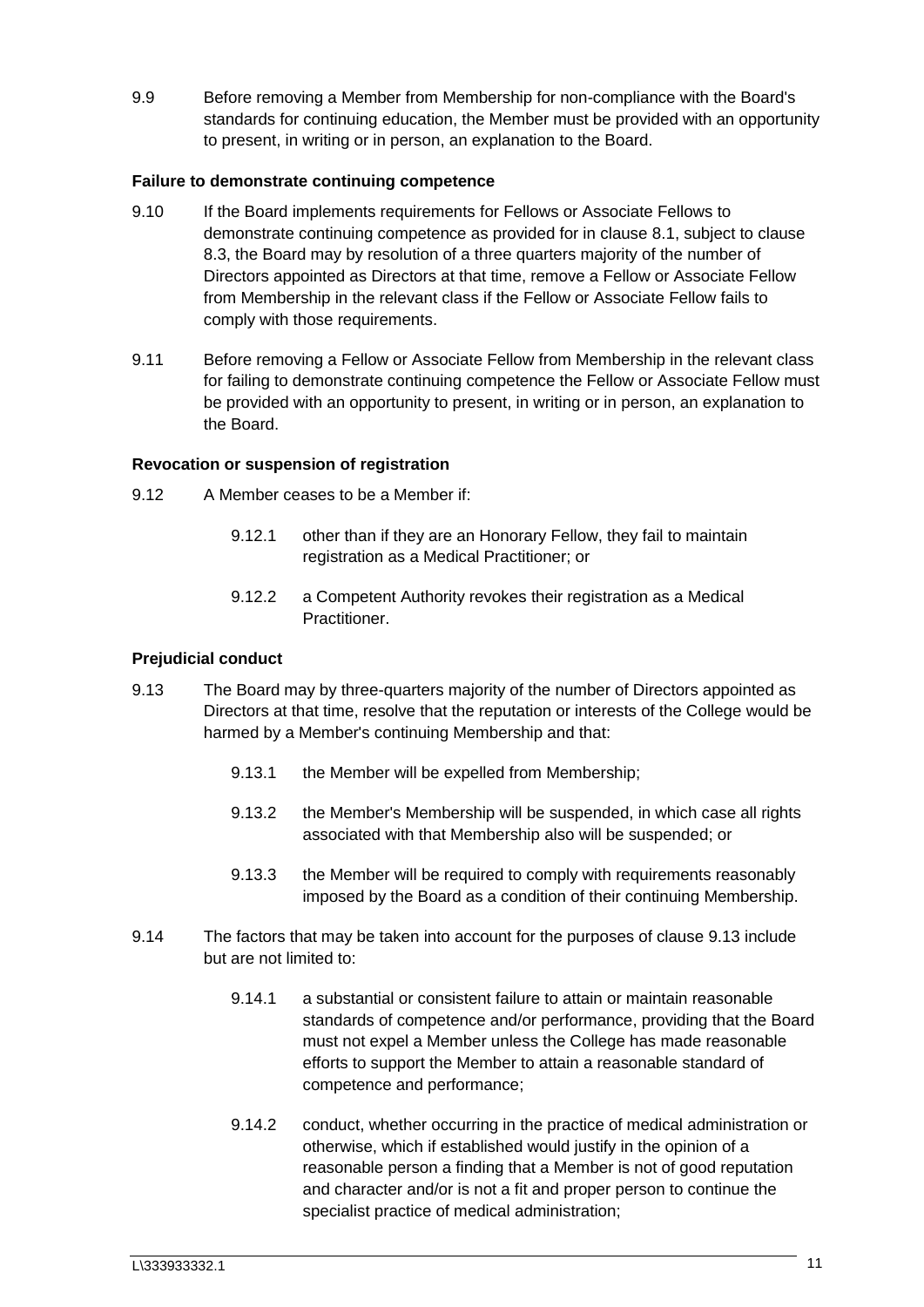- 9.14.3 conduct by a Member of a nature which is contrary to that prescribed in any regulations or policy concerning the conduct of Members made by the Board in accordance with clause [12.2;](#page-28-4)
- 9.14.4 the Member is found guilty of unprofessional conduct (howsoever termed) by a Competent Authority; and/or
- 9.14.5 the Member is found guilty of an indictable offence.
- <span id="page-15-0"></span>9.15 The Board, acting reasonably, may require a Member, as a condition of continuing Membership, to undergo one or more assessments of competence to enable the Board to reach a conclusion about whether the Member has exhibited a substantial or consistent failure to maintain reasonable standards of competence.
- 9.16 A Member must:
	- 9.16.1 be given at least 40 business days' written notice that the Board proposes considering a resolution of the kind referred to in clause [9.13;](#page-14-3) and
	- 9.16.2 be given the opportunity to make oral or written submissions to the Board at the meeting at which the resolution is considered, before the Board considers the resolution.
- <span id="page-15-2"></span><span id="page-15-1"></span>9.17 Despite any other clause in this constitution, the Board must not remove from Membership a Member who is a Director of the College. If a Member who is a Director is no longer considered suitable for Membership of the College by a simple majority of Directors the following provisions will apply:
	- 9.17.1 The Directors must give at least 40 business days' written notice to the Member of any intention to recommend at a general meeting removal of the Member from the Register so as to enable the Member to provide written representations to the College.
	- 9.17.2 Where any written representations are made by the Member and the Member requests that the representations are notified to Members of the College, the College must:
		- (a) state, in any notice of the resolution given to Members of the College, that the representations have been made; and
		- (b) send a copy of the representations to every Member of the College to whom the notice of the meeting has been or is sent.
	- 9.17.3 The requirements in clause [9.17.2](#page-15-1) do not apply if the College receives the representations too late for it to satisfy those requirements.
	- 9.17.4 If a copy of the representations is not sent because they were received too late or because of the College's default, the Member may, without affecting any right to be heard orally, require the representations be read out at the meeting.
	- 9.17.5 Copies of the representations need not be sent out and the representations need not be read out at the meeting if the Directors are satisfied on reasonable grounds that the rights conferred by clause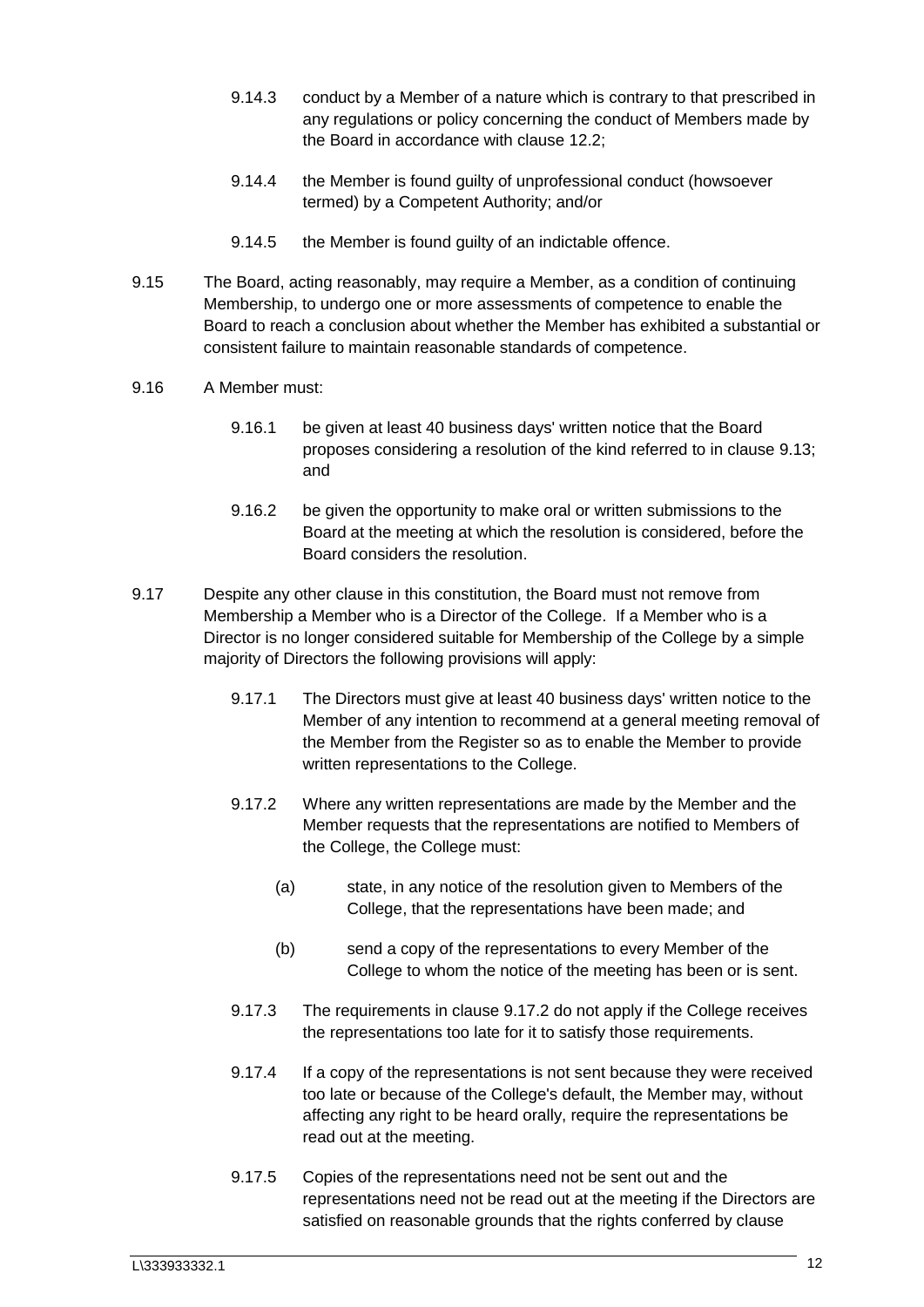[9.17.2](#page-15-1) are being abused to secure needless publicity for defamatory matter.

9.17.6 An ordinary resolution of Members is required to pass the necessary resolution to remove a member under clause [9.17.](#page-15-2)

#### <span id="page-16-0"></span>**No requirement to give reasons**

9.18 The Directors do not have to give reasons for removing any Member from Membership or for recommending the removal of any Member who is a Director from Membership.

#### <span id="page-16-1"></span>**Consequences of cessation of Membership**

- 9.19 Any Member who ceases to be a Member pursuant to the provisions of this clause [9:](#page-13-0)
	- 9.19.1 remains liable for any unpaid annual subscription or other fees that are owing to the College;
	- 9.19.2 forfeits all rights and privileges which as a Member they did or may have enjoyed;
	- 9.19.3 must surrender to the College all certificates and titles issues by the College; and
	- 9.19.4 must cease to represent themselves as a Member including using any of the post-nominals described in clauses [5.16.4](#page-8-2) to [5.16.6](#page-9-4) as applicable.
- 9.20 It is a condition of Membership of the College that all communications arising under or incidental to any allegation or complaint against a Member and the proceedings at which they are considered will be absolutely privileged and protected accordingly. No Member against whom an allegation has been made for the purpose of this clause [9](#page-13-0) or who has been given the opportunity to show cause why he or she should not be expelled, suspended or required to comply with requirements reasonably imposed by the Board as a condition of continuing Membership may commence or prosecute any action or legal proceedings for defamation against any Member or Director of the College who gave evidence (orally or in writing) or exercised any power or duty in their role as a Member or Director of the College.
- <span id="page-16-4"></span>9.21 Clause [9.20](#page-16-4) will not protect any person against legal liability (if any) for making with express malice a statement which they know is false.

# <span id="page-16-2"></span>**Removal from the Register**

9.22 The Board must cause the name of any person who is no longer a Member to be removed from the Register.

#### <span id="page-16-3"></span>**Power of Board to reinstate**

9.23 The Board may by three-quarters majority of the number of Directors appointed as Directors at that time, reinstate to Membership a person whose Membership has ceased as a consequence of a previous resolution of the Board or the operation of clause [9.12.](#page-14-4)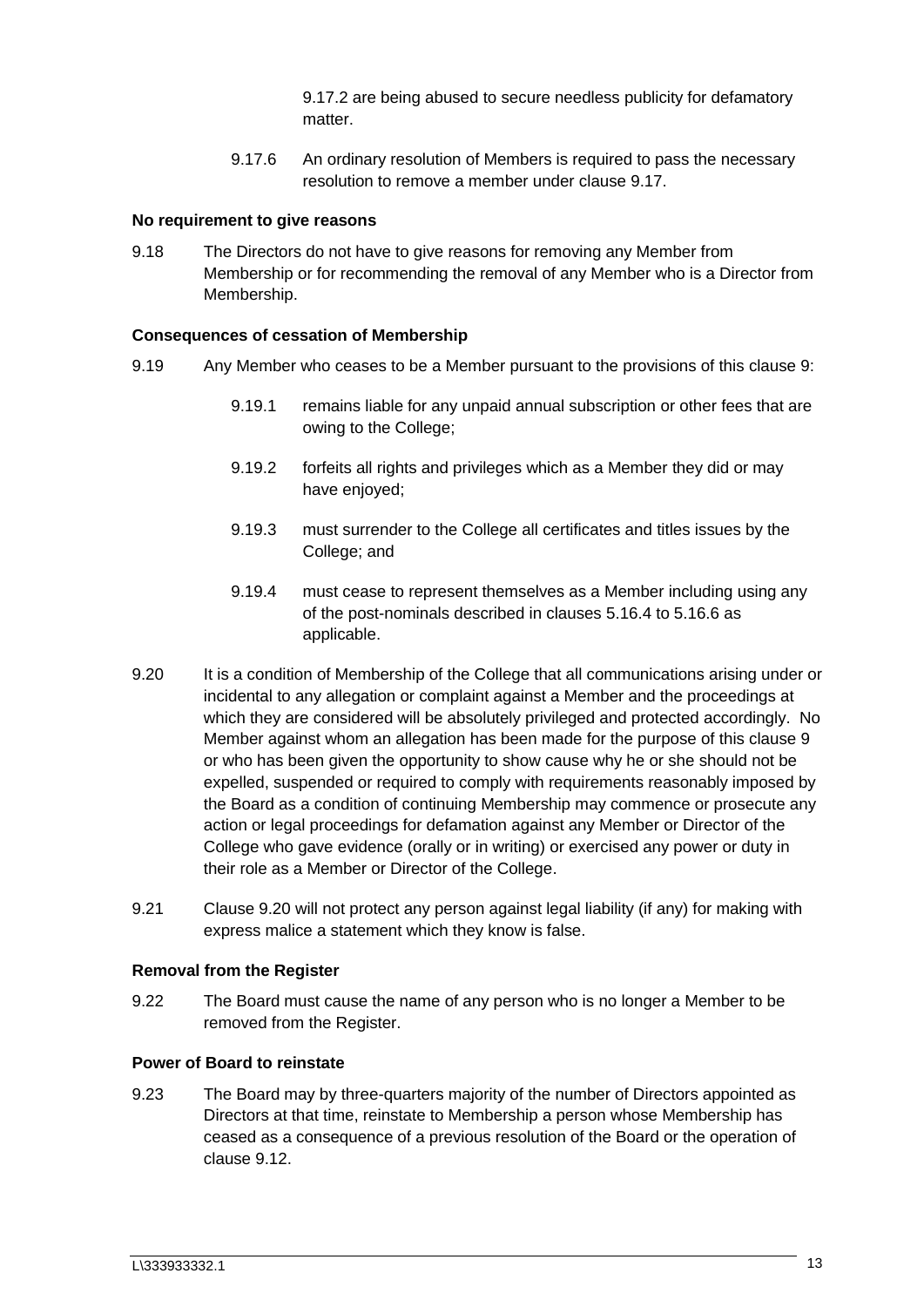# <span id="page-17-0"></span>**10 General meetings**

# <span id="page-17-1"></span>**Convening of meetings by Directors**

10.1 Any Director may convene a general meeting.

# <span id="page-17-2"></span>**Convening of meetings by Members**

10.2 The Directors must call and arrange to hold a general meeting if required to do so under the Corporations Act.

# <span id="page-17-3"></span>**Annual general meetings**

- 10.3 Annual general meetings of the College must be held in compliance with the Corporations Act.
- 10.4 The College must hold an annual general meeting at least once in each calendar year and within 5 months after the end of its financial year.
- 10.5 Annual general meetings are to be held in addition to other general meetings held by the College in the year.
- 10.6 The business of an annual general meeting may include any of the following, even if not referred to in the notice of meeting:
	- 10.6.1 consideration of the annual financial report, Directors' report and Auditor's report;
	- 10.6.2 the election of Directors;
	- 10.6.3 the appointment of the Auditor; and
	- 10.6.4 the fixing of the Auditor's remuneration.
- 10.7 The chairperson of an annual general meeting must allow a reasonable opportunity for Members entitled to do so at the general meeting to ask:
	- 10.7.1 the Directors questions or make comments on the management of the College; and
	- 10.7.2 the Auditor or its representative questions relevant to the conduct of the audit and the preparation and content of the Auditor's report.

# <span id="page-17-4"></span>**Notice of general meeting**

- 10.8 Unless otherwise agreed by Members in accordance with the Corporations Act, at least 21 days' written notice must be given of a general meeting (exclusive of the day on which notice is served or deemed to be served but inclusive of the day for which notice is given). The notice must specify the place, the day and the hour of the meeting, the technology that will be used to facilitate the meeting if the meeting is to be held in 2 or more places, the general nature of the business to be transacted and any other matters as are required by the Corporations Act.
- 10.9 The accidental omission to give notice of any general meeting to, or the non receipt of notice by, a person entitled to receive notice does not invalidate a resolution passed at the general meeting.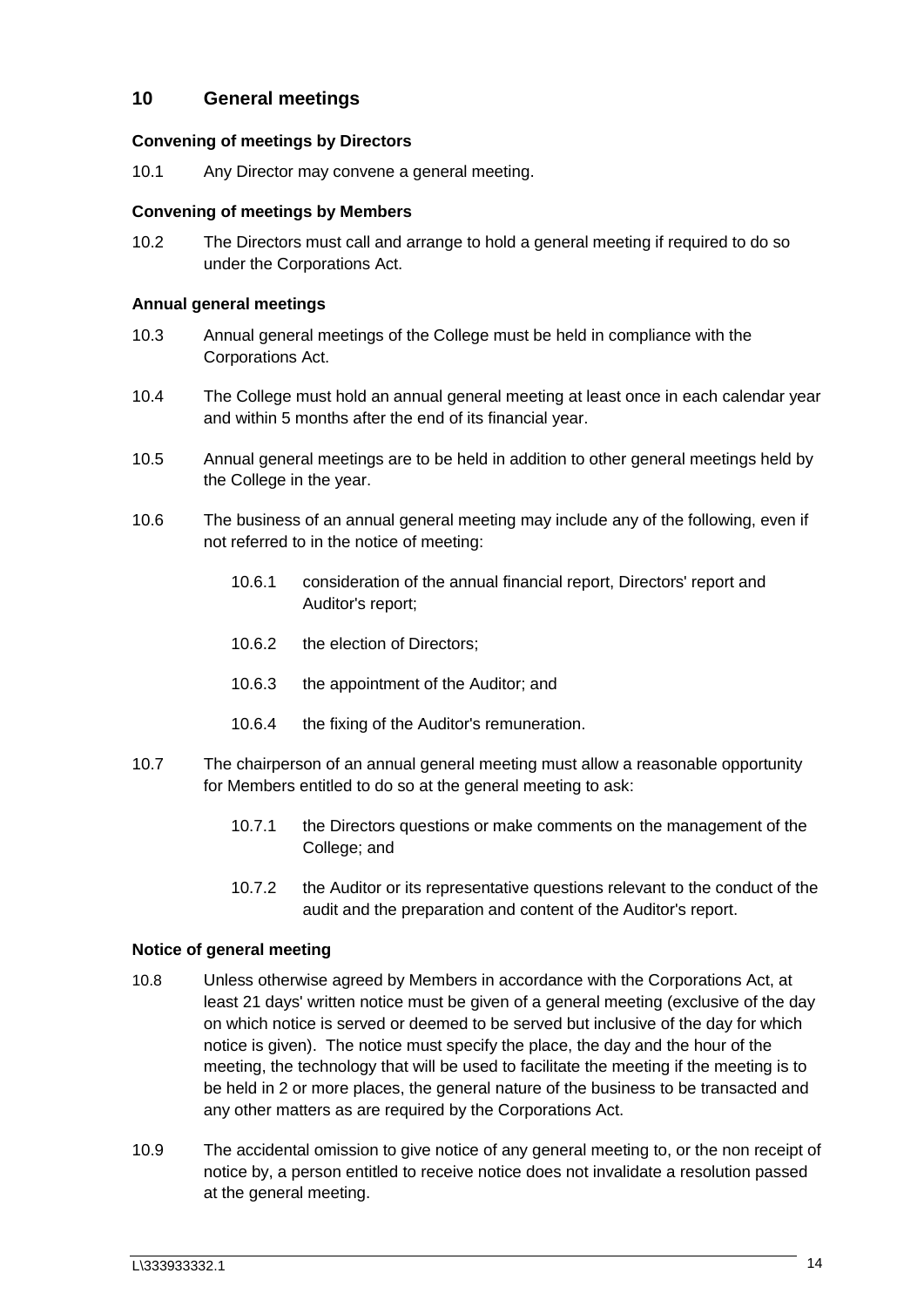#### <span id="page-18-0"></span>**Persons entitled to notice of meeting**

- 10.10 Notice of every general meeting must be given by a method authorised by this constitution to all of the following persons:
	- 10.10.1 Every Member.
	- 10.10.2 Every Director.
	- 10.10.3 The Auditor for the time being, if any.
- 10.11 No other person is entitled to receive notices of general meetings.

#### <span id="page-18-1"></span>**Attendance of Directors at general meetings**

10.12 All Directors are entitled to attend and be heard at all general meetings.

#### <span id="page-18-2"></span>**Cancellation of general meetings**

- <span id="page-18-5"></span>10.13 The Directors may at any time after a notice of a general meeting has been given, postpone or cancel a general meeting other than a general meeting they are required to convene and hold under the Corporations Act.
- 10.14 A meeting may only be postponed or cancelled in accordance with clause [10.13](#page-18-5) if notice of the cancellation is given to all persons entitled to receive notice of the meeting at least 2 business days prior to the time of the meeting as specified in notice of the meeting.

#### <span id="page-18-3"></span>**Quorum at general meetings**

- 10.15 Business may not be transacted at a general meeting unless a quorum of 15 Fellows is present by person, proxy or representative at the time when the meeting proceeds to business. For the purpose of determining whether a quorum is present, a person attending as a proxy or as a representative of a Member is treated as being a Member. If a Member has appointed more than one proxy or representative, only one of them may be counted.
- 10.16 If a quorum is not present within half an hour from the time appointed for the meeting or a longer period allowed by the chairperson:
	- 10.16.1 if the meeting was convened by or at the requisition of Members it must be dissolved; or
	- 10.16.2 otherwise, it must stand adjourned to the same day in the next week at the same time and place or to another day and at another time and place determined by the Directors.
- <span id="page-18-6"></span>10.17 If a meeting has been adjourned to another time and place determined by the Directors under clause [10.16.2,](#page-18-6), not less than 7 days' notice of the adjourned meeting must be given in the same manner as in the case of the original meeting.
- 10.18 At the adjourned meeting 3 Fellows present is a quorum but if a quorum is not present within half an hour after the time appointed for the meeting, the meeting must be dissolved.

#### <span id="page-18-4"></span>**Chairperson**

10.19 The President is entitled to preside as chairperson at every general meeting.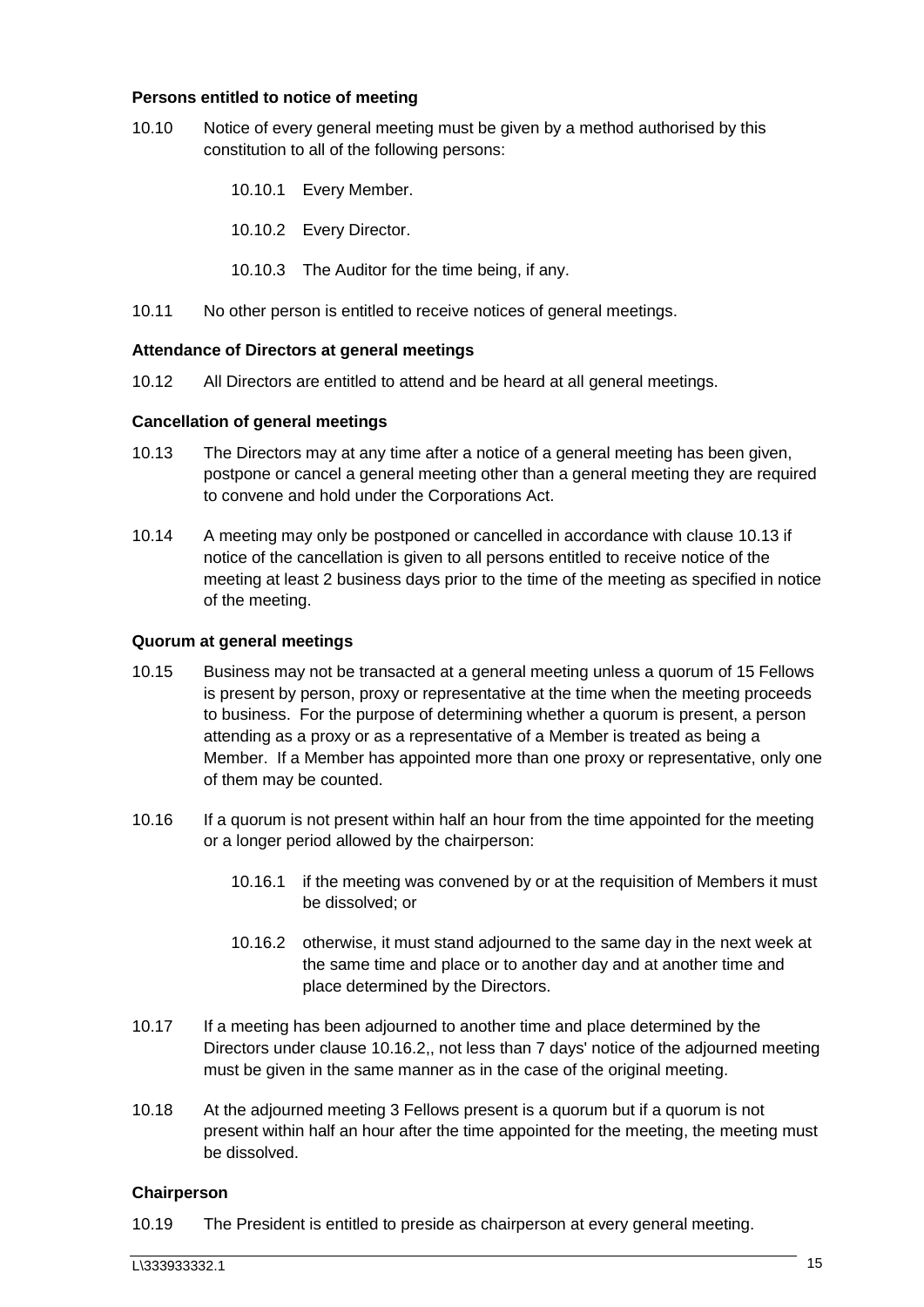- 10.20 If the President is not present within 15 minutes after the time appointed for the holding of the meeting or is unwilling to act as chairperson of the meeting, the first person listed below who is present and willing to act as chairperson of the meeting is entitled to preside:
	- 10.20.1 The Vice-President.
	- 10.20.2 A Fellow who is a Director, elected by the Fellows present by a simple majority vote.
	- 10.20.3 A Fellow who is not a Director, elected by the Fellows present by a simple majority vote.
- 10.21 Subject to the terms of this constitution dealing with adjournment of meetings, the ruling of the chairperson on all matters relating to the order of business or the procedure and conduct of a general meeting is final and no motion of dissent from a ruling of the chairperson may be accepted.
- 10.22 The chairperson, at his or her discretion, may expel any person from a general meeting if the chairperson reasonably considers that the person's conduct is inappropriate.

#### <span id="page-19-0"></span>**Adjournment of meetings**

- 10.23 The chairperson may, with the consent of any meeting at which a quorum is present, and must if directed by the meeting, adjourn the meeting to another time and another place.
- 10.24 The only business that may be transacted at the meeting which resumes an adjourned meeting is the business left unfinished at that adjourned meeting.
- 10.25 When a meeting is adjourned for 30 days or more, notice of the adjourned meeting must be given as in the case of an original meeting.
- 10.26 Except where a meeting is adjourned for 30 days or more, it is not necessary to give a notice of an adjournment or of the business to be transacted at an adjourned meeting.

#### <span id="page-19-1"></span>**Voting**

- 10.27 At a general meeting a resolution put to the vote of the meeting must be decided on a show of hands unless a poll is demanded before that vote is taken or before the result is declared or immediately after the result is declared.
- 10.28 If a poll is not duly demanded, a declaration by the chairperson that a resolution has been carried on a show of hands or carried unanimously or by a particular majority, or lost, and an entry to that effect in the book containing the minutes of the proceedings of the College is conclusive evidence of the fact without proof of the number or proportion of votes recorded in favour of or against the resolution.
- 10.29 A poll may be demanded by either:
	- 10.29.1 the chairperson; or
	- 10.29.2 at least 5 Members who are entitled to vote on the resolution.
- 10.30 The demand for a poll may be withdrawn.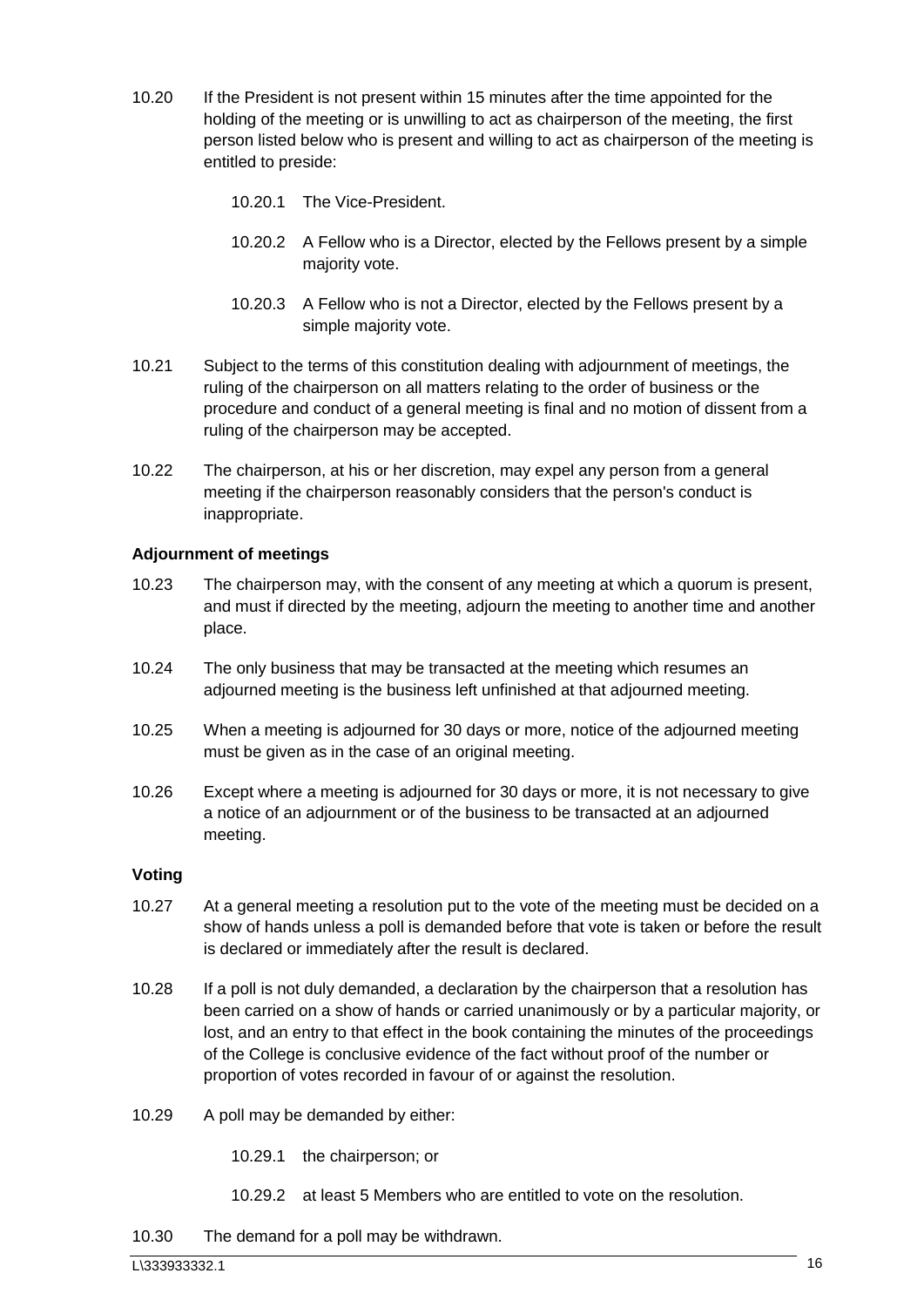- 10.31 The demand for a poll does not prevent the continuation of a meeting for the transaction of business other than the question on which a poll is demanded.
- 10.32 If a poll is duly demanded, it must be taken in the manner and, except as to the election of chairperson or on a question of adjournment, either at once or after an interval or adjournment or otherwise as the chairperson directs. The result of the poll is the resolution of the meeting at which the poll is demanded.
- 10.33 A poll demanded on the election of a chairperson or on a question of adjournment must be taken immediately.
- 10.34 Each Member who is entitled to vote may vote in person or by proxy.
- 10.35 Subject to clause [10.52,](#page-21-2) on a show of hands every Member present who is entitled to vote has one vote.
- 10.36 On a poll every Member present in person or by proxy who is entitled to vote has one vote.
- 10.37 Unless otherwise provided in this constitution, the chairperson is entitled to a second or casting vote.

#### <span id="page-20-0"></span>**Objections to voter qualification**

- 10.38 No objection may be raised to the qualification of a voter except at the meeting or adjourned meeting at which the vote objected to is given or tendered.
- 10.39 An objection must be made before a vote is taken.
- 10.40 An objection to the qualification of a voter must be referred to the chairperson, whose decision is final.
- 10.41 A vote is valid for all purposes even if it is discovered subsequently that objection could have been taken to the qualification of the voter.

#### <span id="page-20-1"></span>**Mode of general meetings**

10.42 A general meeting may be called or held at 2 or more venues using technology that gives the members as a whole a reasonable opportunity to participate. The Members may otherwise regulate their meetings as they see fit.

#### <span id="page-20-2"></span>**Resolution in writing**

- 10.43 A resolution in writing signed by all Members, excluding Members who have been given leave of absence, is to be treated as a determination of the Members passed at a meeting of the Members duly convened and held.
- 10.44 A resolution in writing may consist of several documents in like form, each signed by one or more Members and if so signed it takes effect on the latest date on which a Member signs one of the documents.
- 10.45 In relation to a resolution in writing a document generated by electronic means which purports to be a facsimile of a resolution of Members is to be treated as a resolution in writing and a document bearing a facsimile of a signature is to be treated as signed.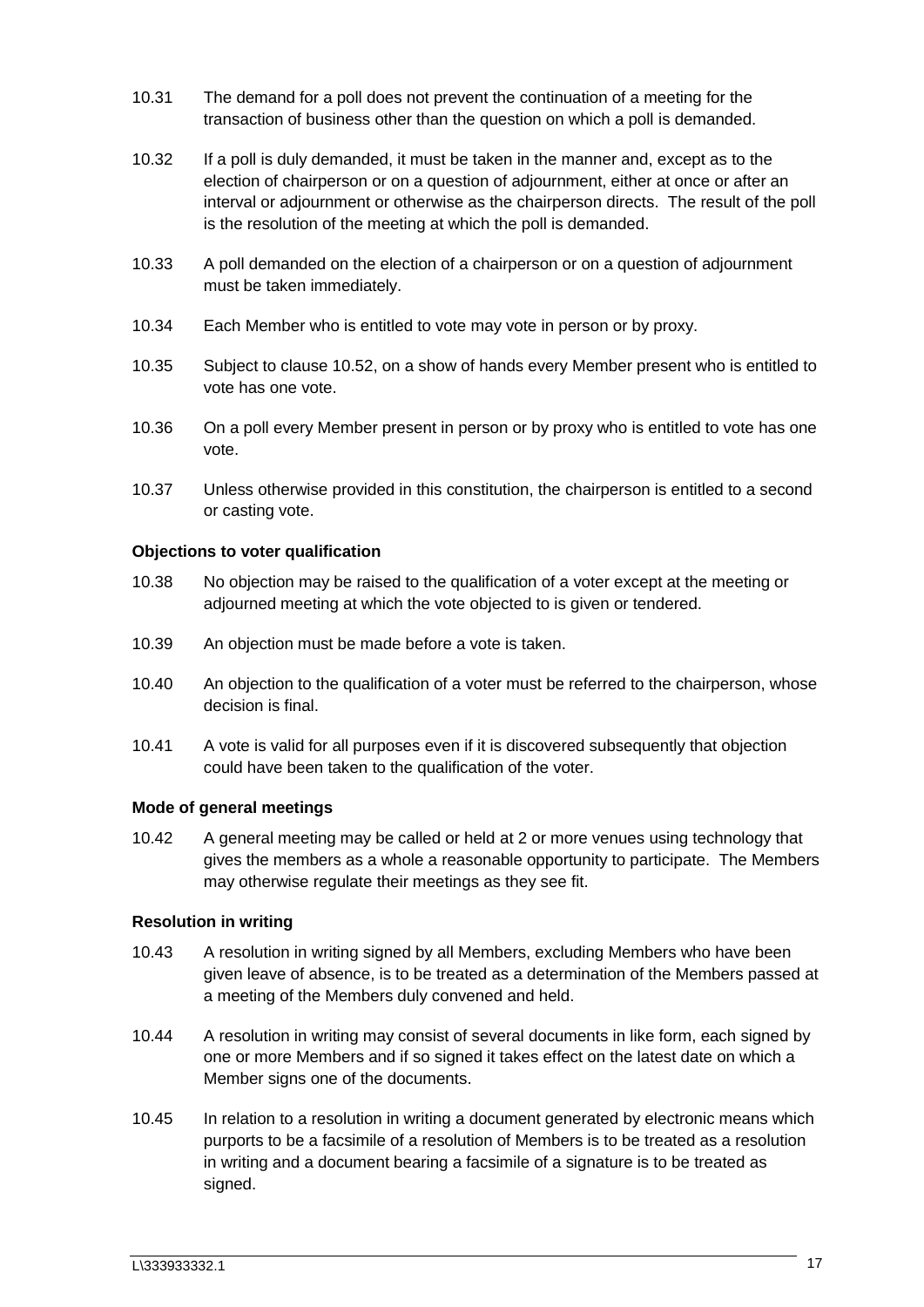#### <span id="page-21-0"></span>**Proxies**

- 10.46 A Member who is entitled to vote may appoint another person as their proxy to attend and vote on their behalf.
- 10.47 A proxy must be a Member of the College in the same class as the Member who appoints them and must not be ineligible to vote because of the application of clause [5.15.](#page-8-3)
- 10.48 A document appointing a proxy must be in writing, in any form permitted by the Corporations Act, signed by the Member making the appointment and deposited at the College's office not less than 48 hours before the time appointed for the holding of the Meeting.
- 10.49 A document appointing a proxy:
	- 10.49.1 shall be deemed to confer authority to demand or join in demanding a poll;
	- 10.49.2 subject to clause [10.50,](#page-21-3) shall be valid only for the meeting at the place and time specified in the original notice of meeting;
	- 10.49.3 may be withdrawn prior to the meeting by notice in writing to the Secretary; and
- <span id="page-21-3"></span>10.50 If a general meeting is adjourned, an appointment and any authority received by the College at least 48 hours before the resumption of the meeting are effective for the resumed part of the meeting.
- 10.51 A document appointing a proxy may specify the manner in which the proxy is entitled to vote in respect of a particular resolution and, where the document so provides, the proxy is not entitled to vote on the resolution in any other way.
- <span id="page-21-2"></span>10.52 Except as expressly provided by the document appointing the proxy, an appointment of a proxy confers authority to do all things that the Member appointing the proxy can do in respect of a general meeting, except that the proxy is not entitled to vote on a show of hands.
- 10.53 A vote given in accordance with the terms of a proxy document is valid despite the occurrence of any one or more of the following events if no intimation in writing of any of those events has been received by the Secretary before the commencement of the meeting or adjourned meeting at which the document is used:
	- 10.53.1 the previous death or unsoundness of mind of the principal; or
	- 10.53.2 the revocation of the instrument or of the authority under which the instrument was executed.

# <span id="page-21-1"></span>**Postal ballots**

- 10.54 The Board may submit any question or resolution that is not required to be passed as a special resolution (as that term is defined in the Corporations Act) to the vote of all Members entitled to vote by means of a postal ballot.
- <span id="page-21-4"></span>10.55 The Board will determine:
	- 10.55.1 the form of the ballot paper;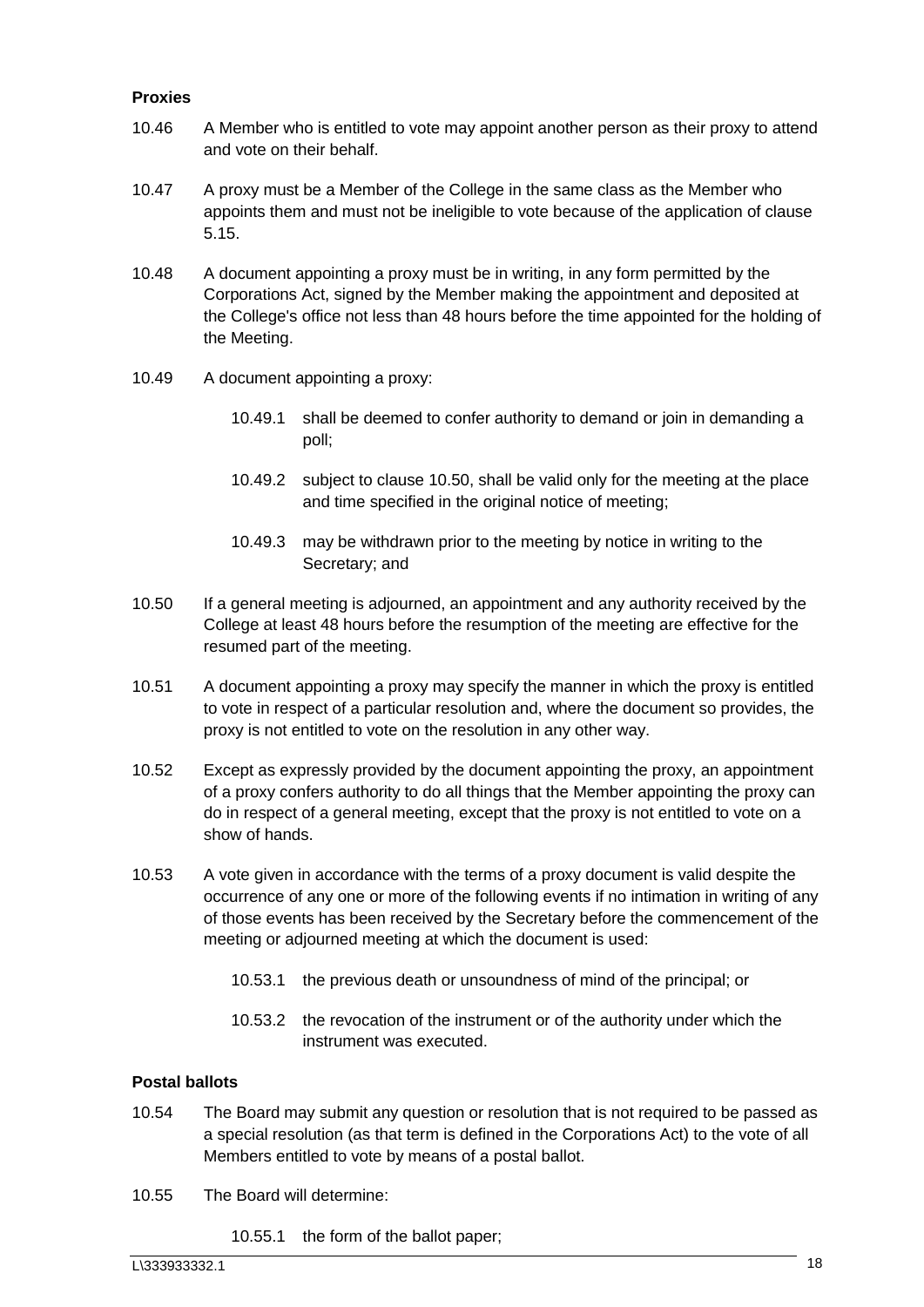10.55.2 the polling date; and

- 10.55.3 whether the postal ballot is to be a secret postal ballot.
- <span id="page-22-2"></span>10.56 The following provisions will apply to any question or resolution submitted to Members entitled to vote by means of a postal ballot:
	- 10.56.1 The polling date must be not less than 9 weeks and not more than 4 months after the making of the determinations provided for in clause [10.55.](#page-21-4)
	- 10.56.2 Where it has been determined that the postal ballot is to be a secret postal ballot, the Board will determine the manner in which the ballot will be taken in order to ensure its secrecy.
	- 10.56.3 The Secretary must cause one ballot paper to be forwarded by post to each Fellow at least 5 weeks before the polling date.
	- 10.56.4 Only votes that are received by the Secretary on or before the polling date will be counted.
	- 10.56.5 If any question arises as to the validity of any vote it will be determined by the President, the Vice-President and the Secretary and their determination will be final.
	- 10.56.6 The proposed resolution will be by simple majority according to the number of valid votes for and against the resolution. If there is an equality of votes, the President will have a casting vote.
	- 10.56.7 The proposed resolution and the number of valid votes for and against respectively will be entered in the book of proceedings of the College and signed by the President and the Secretary.
	- 10.56.8 No resolution will be deemed to be invalid because a ballot paper was not received by any Fellow at his or her registered address or by the College.
	- 10.56.9 Any duties required by this clause to be performed by the President, Vice-President and/or Secretary will in their absence be performed by another Officeholder of the College or the Chief Executive.
- 10.57 Any resolution deemed by virtue of clause [10.56](#page-22-2) to be passed will, subject to the Corporations Act and other than in the case of a special resolution, have the same effect and operation as if it were a resolution passed validly at a general meeting of Members held on the polling date.
- 10.58 For the avoidance of doubt, clauses 10.54 to 10.57 do not apply to the conduct of a ballot for the election of a person as a Director under clause 11.2.

# <span id="page-22-0"></span>**11 Directors and Officeholders**

#### <span id="page-22-1"></span>**Composition of the Board**

11.1 The Board will comprise the following 10 or 11 Directors and Office Holders: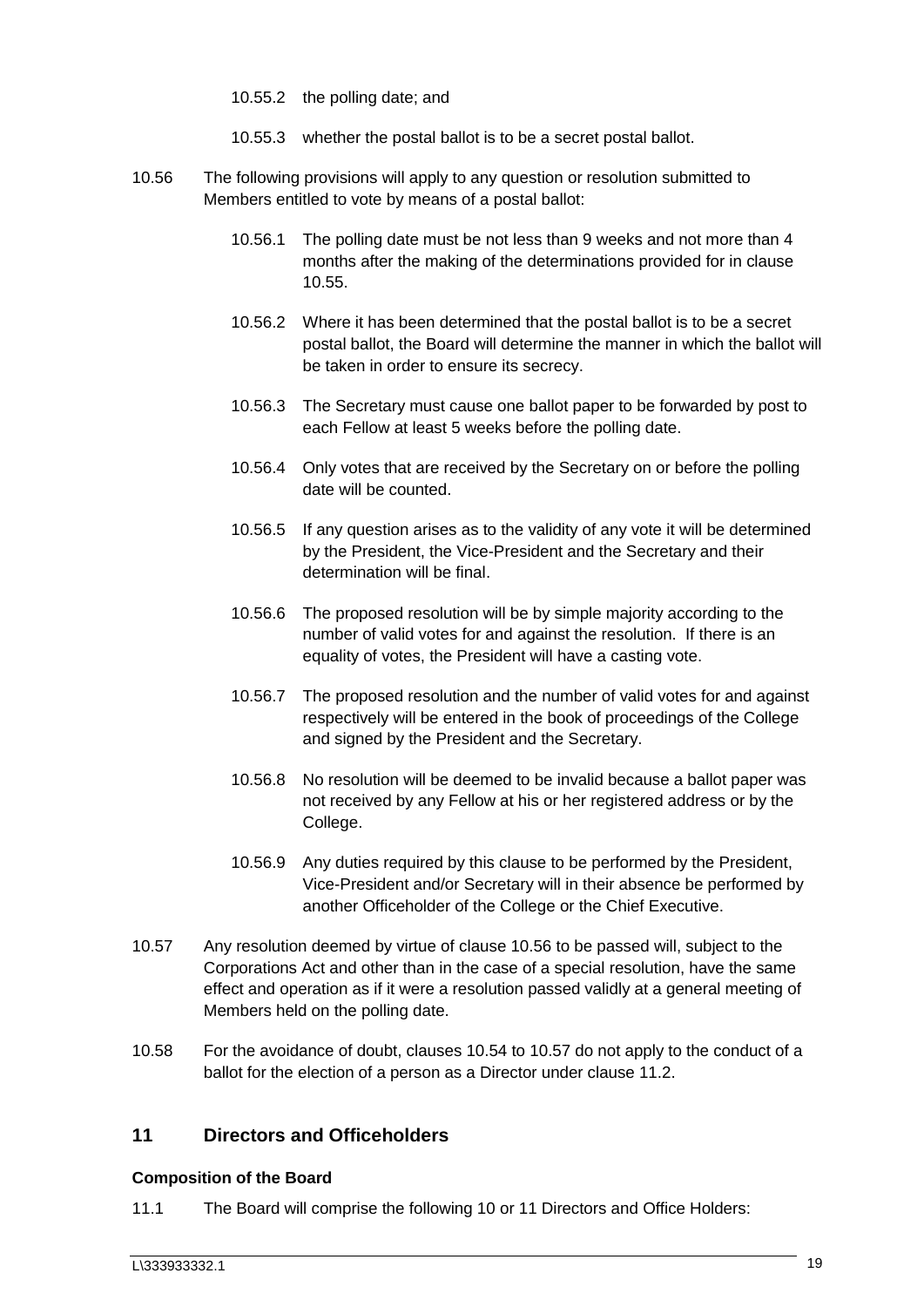- <span id="page-23-7"></span>11.1.1 a President, a Vice-President, a Chairperson of the Education and Training Committee and a Chairperson of the Finance and Audit Committee, all of whom are Fellows nominated and elected to those positions by those Fellows of the College entitled to vote at a general meeting;
- 11.1.2 3 additional Fellows nominated and elected by those Fellows of the College entitled to vote at a general meeting;
- <span id="page-23-5"></span>11.1.3 1 Associate Fellow nominated and elected by those Associate Fellows of the College entitled to vote on their election;
- <span id="page-23-6"></span>11.1.4 1 Candidate nominated and elected by those Candidates of the College entitled to vote on their election;
- <span id="page-23-9"></span>11.1.5 1 or 2 additional persons appointed by the elected Directors in accordance with clause [11.18,](#page-25-3) at least one of whom is not a Medical Practitioner and each of whom brings relevant expertise to the Board in the areas of business, education and/or community.

# <span id="page-23-0"></span>**Transitional: first Board**

- 11.2 Notwithstanding clause 11.1, the Board on and from 1 March 2010 will comprise those Fellows who were appointed to the Board with effect from midnight 28<sup>th</sup> February 2010 in accordance with the Constitution at that time.
- <span id="page-23-3"></span><span id="page-23-2"></span>11.3 As soon as reasonably practicable after 1 March 2010 the Board must do each of the following:
	- 11.3.1 hold an election from amongst the Associate Fellows to appoint one of their number to the Board;
	- 11.3.2 hold an election from amongst the Candidates to appoint one of their number to the Board; and
	- 11.3.3 make the appointment of an additional director with special expertise who complies with clause 11.1.5.
- 11.4 The elections for the appointment of an Associate Fellow and Candidate pursuant to clauses 11.3.1 and 11.3.2 will be in accordance with processes established by the Board, provided that they are in accordance with clause 11.6.

#### <span id="page-23-1"></span>**Eligibility for election or appointment as a Director**

- <span id="page-23-4"></span>11.5 At any time, a maximum of 2 Fellows who reside in a single state or territory of Australia or in New Zealand or Overseas may serve as elected Directors. Once 2 Fellows who reside in a single state or territory of Australia or in New Zealand or Overseas have been elected or appointed to the Board, other Fellows who reside in that state or territory of Australia or in New Zealand or Overseas (as relevant) will be ineligible for election. For the purposes of this clause, residency will be determined at the polling date save that a Director or Officeholder who moves their place of residency from Australia or New Zealand to Overseas during their term of office will be taken to have resigned their position.
- <span id="page-23-8"></span>11.6 A Member is ineligible to be elected as a Director unless written notice of their nomination is given to the College and the written notice is: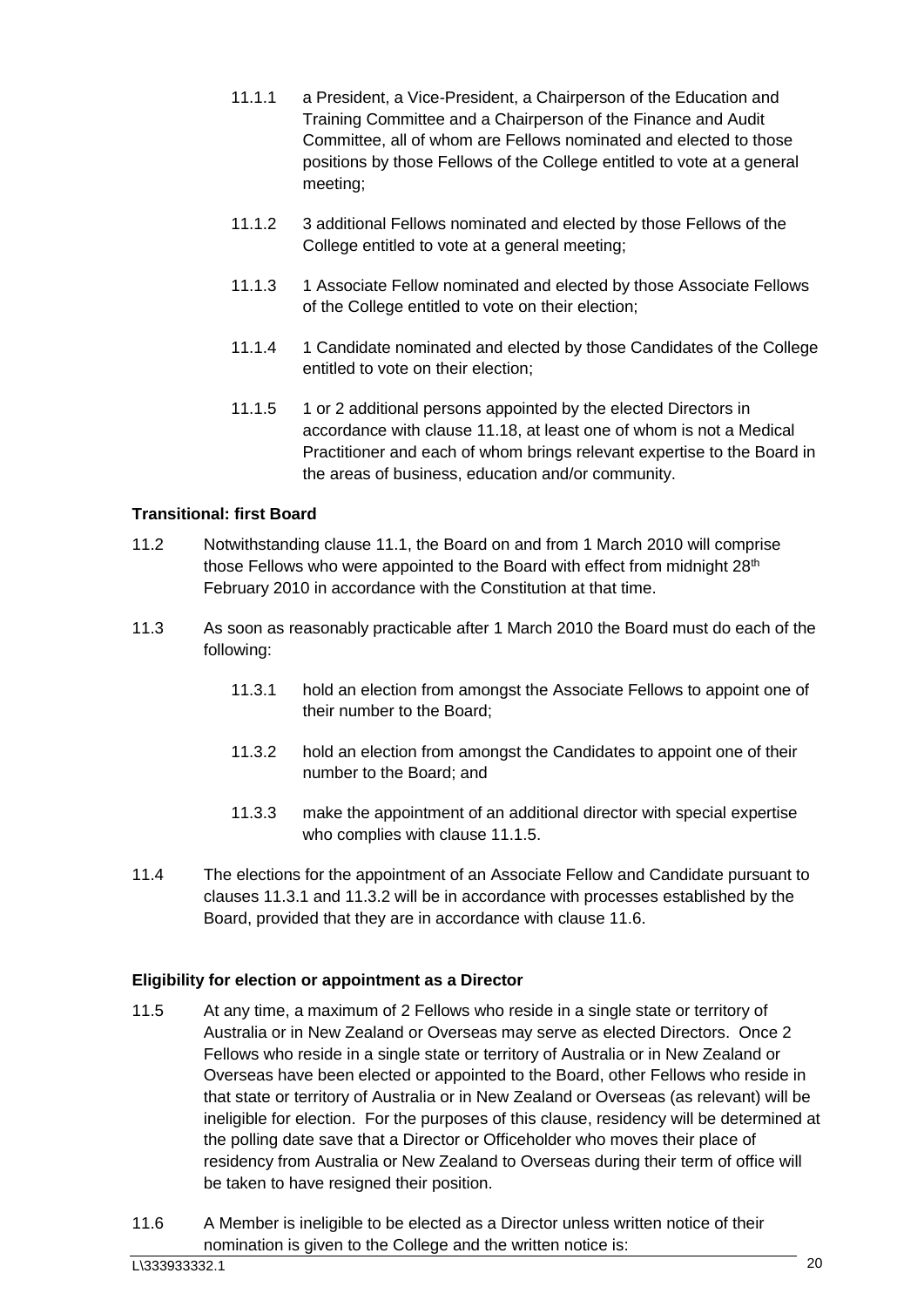- 11.6.1 signed by 2 Members of the same class of Membership as the nominee and accompanied by a properly completed consent to act form that satisfies the requirements of the Corporations Act; and
- 11.6.2 delivered or sent by post or facsimile, or by other electronic means, to the Office at least 30 business days before the annual general meeting.
- 11.7 A Member is ineligible to be elected or appointed as a Director if they:
	- 11.7.1 are in arrears in payment of their annual subscription; and/or
	- 11.7.2 are subject to any action by the Board in accordance with clause [9.](#page-13-0)
- 11.8 The President is ineligible to be elected to that position for a second consecutive term, save that this clause does not become operative until the third annual general meeting convened after this constitution comes into effect.
- <span id="page-24-1"></span>11.9 Any person who has a continuous period of service of 12 years as a member of the Council and/or Director of the Board and/or Officeholder (including periods of service as a member of Council and/or as an Officeholder before this constitution came into effect) is ineligible to be elected or appointed as a Director within 12 months after the end of that continuous period of service. The period of service will be determined at the voting or appointment date, as applicable.

#### <span id="page-24-0"></span>**Election as a Director**

- 11.10 Fellows may be nominated for election to more than one position on the Board but a Fellow who has been elected to a position on the Board is ineligible to be elected or appointed to any other position on the Board.
- 11.11 Subject to there being vacancies in the relevant positions, votes for election to positions on the Board will be counted in the following order:
	- 11.11.1 Votes for election of the President.
	- 11.11.2 Votes for election of the Vice-President.
	- 11.11.3 Votes for election of the Chairperson of the Education and Training Committee.
	- 11.11.4 Votes for election of the Chairperson of the Finance and Audit Committee.
	- 11.11.5 Votes for election of three Fellows as Directors.
- 11.12 If the number of eligible nominees for election to each of the positions referred to in clauses [11.1.1](#page-23-7) to [11.1.4:](#page-23-6)
	- 11.12.1 does not exceed the number of vacancies available, the nominee or nominees will be deemed to have been duly elected and will be declared as such at the annual general meeting; or
	- 11.12.2 exceeds the number of vacancies available, the Board must appoint a returning officer or returning officers and conduct a postal ballot or electronic ballot or ballots prior to the annual general meeting in accordance with procedures it defines from time to time.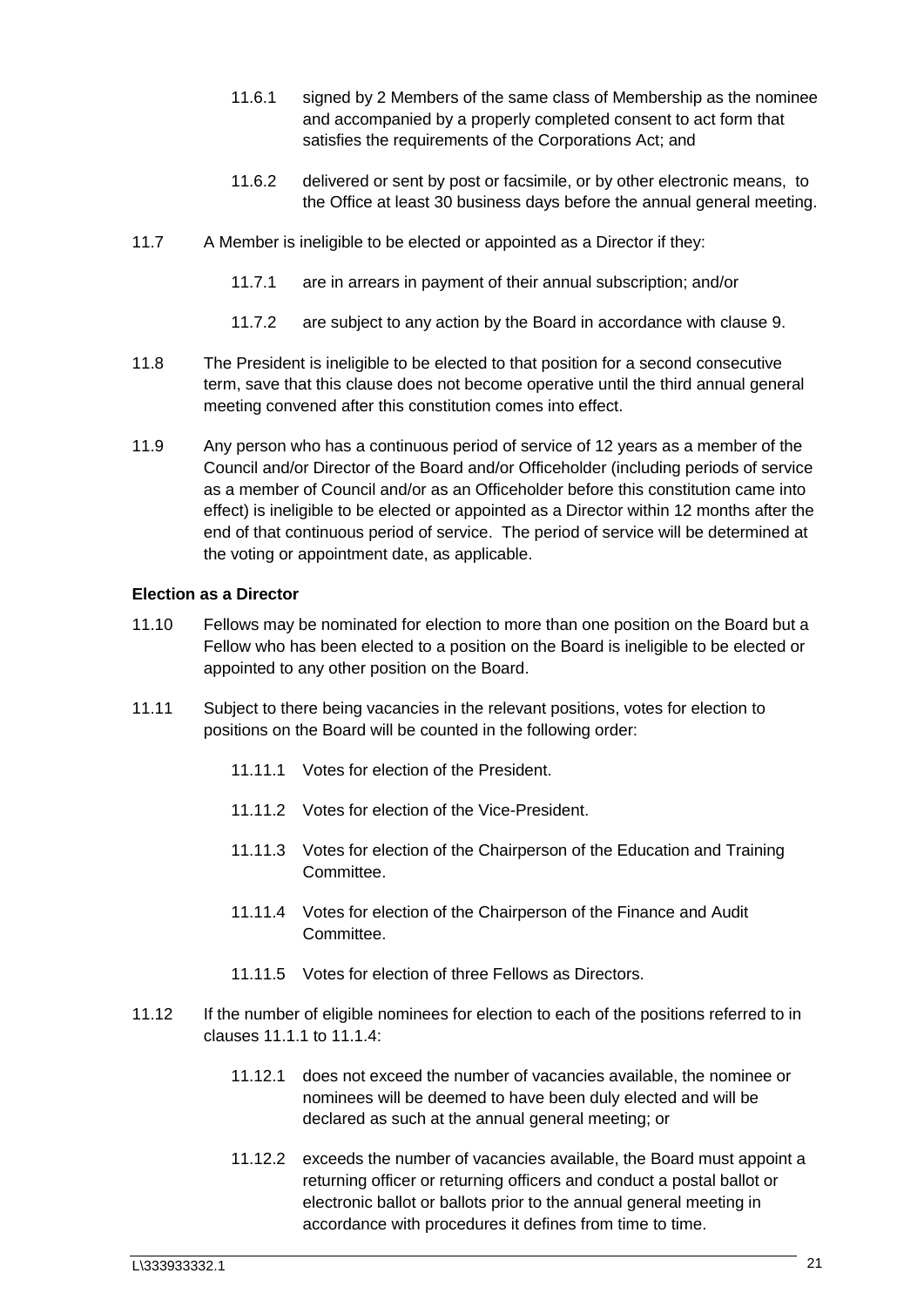- 11.13 Election of Directors will be by a simple majority of the Members who vote for each position.
- 11.14 If 2 or more eligible nominees for election to a Director's position receive an equal number of votes, the successful candidate will be determined by lot.

# <span id="page-25-0"></span>**Appointment of Directors to casual vacancies and vacancies for which there are no nominees**

- 11.15 If there are no eligible nominees for election to a position of a Director, or if a casual vacancy in an elected position of Director arises, the Board may appoint from among those Members who would be eligible to be elected a Director to serve in that position until the next annual general meeting.
- 11.16 Subject to clauses [11.5](#page-23-8) to [11.9,](#page-24-1) a Director appointed to a vacancy for which there are no nominees is eligible for election for a full term at the next annual general meeting.
- 11.17 Subject to clauses [11.5](#page-23-8) to [11.9,](#page-24-1) a Director appointed to a casual vacancy is eligible for election at the next annual general meeting, either:
	- 11.17.1 for a full term if the previously elected Director would have retired at that annual general meeting if the casual vacancy had not occurred; or
	- 11.17.2 for a term expiring at the annual general meeting at which the previously elected Director would have retired if the casual vacancy had not occurred.

# <span id="page-25-1"></span>**Appointment of additional Directors with special expertise**

- <span id="page-25-3"></span>11.18 The following conditions will apply to the appointment by the Board of an additional Director or Directors in accordance with clause [11.1.5:](#page-23-9)
	- 11.18.1 Nominations must be signed by 2 Directors and accompanied by a properly completed consent to act form that satisfies the requirements of the Corporations Act.
	- 11.18.2 The curriculum vitae of each nominee together with at least 2 references specific to the nomination will be circulated to all elected Directors at least 10 business days before the Board meeting at which nominations will be considered.
	- 11.18.3 The appointment is subject to clause [11.9](#page-24-1) and to endorsement by at least three-quarters of the Directors present at the meeting at which the nomination is considered.
	- 11.18.4 The Members must confirm the appointment by resolution at the College's next annual general meeting. If the appointment is not confirmed, the person ceases to be a Director at the conclusion of the annual general meeting.

# <span id="page-25-2"></span>**Cessation of appointment as a Director**

- <span id="page-25-4"></span>11.19 In addition to the circumstances in which the office of a Director becomes vacant by virtue of the Corporations Act or another provision of this constitution, the office of Director becomes vacant and a casual vacancy arises if any of the following occurs:
	- 11.19.1 A Director resigns by notice in writing to the College.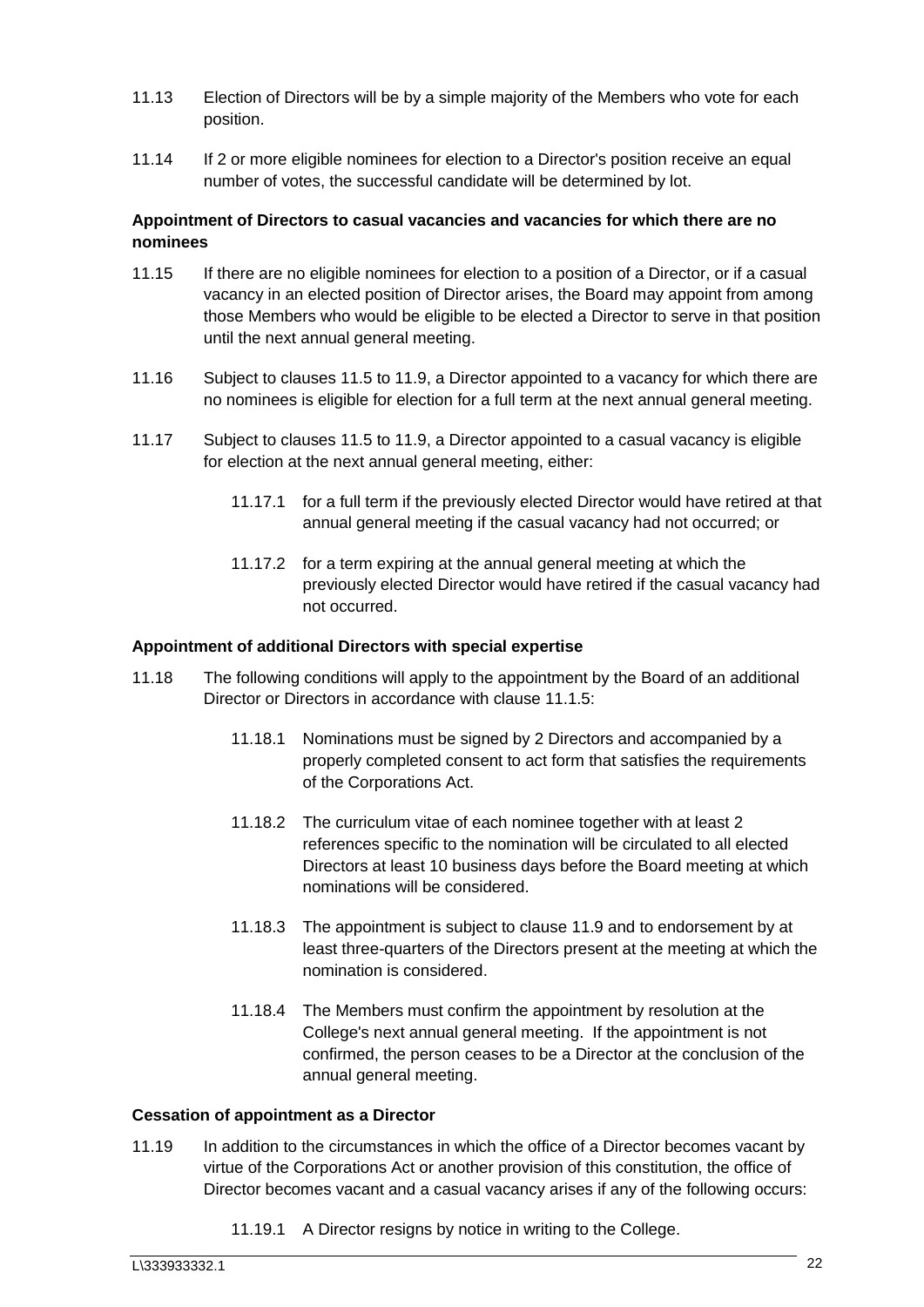- 11.19.2 A Director who is a Member of the College ceases to be a Member of the College.
- 11.19.3 The Members entitled to vote at a general meeting by ordinary resolution remove a Director from office.
- 11.19.4 A Director becomes an insolvent under administration.
- 11.19.5 A Director becomes of unsound mind or a person whose person or estate is liable to be dealt with in any way under the law relating to mental health.
- 11.19.6 A Director is absent without the consent of the Directors from 3 consecutive meetings of the Board and the Board resolves that the office of that Director be vacated.
- 11.19.7 A Director becomes prohibited from being a Director by reason of an order made under the Corporations Act.
- 11.19.8 A Director who was resident in Australia or New Zealand at the time of election to the Board moves their place of residency from Australia or New Zealand to Overseas
- 11.19.9 A Director completes a continuous period of service of 12 years as a member of the Council and/or Director of the Board and/or Officeholder (including periods of service as a member of Council and/or as an Officeholder before this constitution came into effect), provided that a Director whose office becomes vacant by operation of this clause shall become eligible to apply for election or appointment for a further term as Director 12 months after the end of that continuous period of service.

#### <span id="page-26-0"></span>**Authority of the Board when the office of a Director becomes vacant**

- 11.20 Where the office of a Director becomes vacant, the Board may continue to act except where the number of Directors falls below 6 and/or there are not at least 5 Fellows who are Directors, in which case the Board may act only:
	- 11.20.1 to appoint Directors up to that number;
	- 11.20.2 to convene a general meeting of the College; or
	- 11.20.3 in an emergency.

#### <span id="page-26-1"></span>**Officeholders**

- 11.21 The Officeholders of the College comprise the President, the Vice-President, the Chairperson of the Finance and Audit Committee, the Chairperson of the Education and Training Committee, the Censor-in-Chief and the Chairperson of the Continuing Education Program Committee.
- 11.22 The Board will appoint the Censor-in-Chief and the Chairperson of the Continuing Education Program Committee from amongst the Fellows of the College.
- <span id="page-26-2"></span>11.23 Any person who has a continuous period of service of 12 years as a member of the Council and/or Director of the Board and/or Officeholder (including periods of service as a member of Council and/or as an Officeholder before this constitution came into effect) is ineligible to be elected or appointed as an Officeholder within 12 months of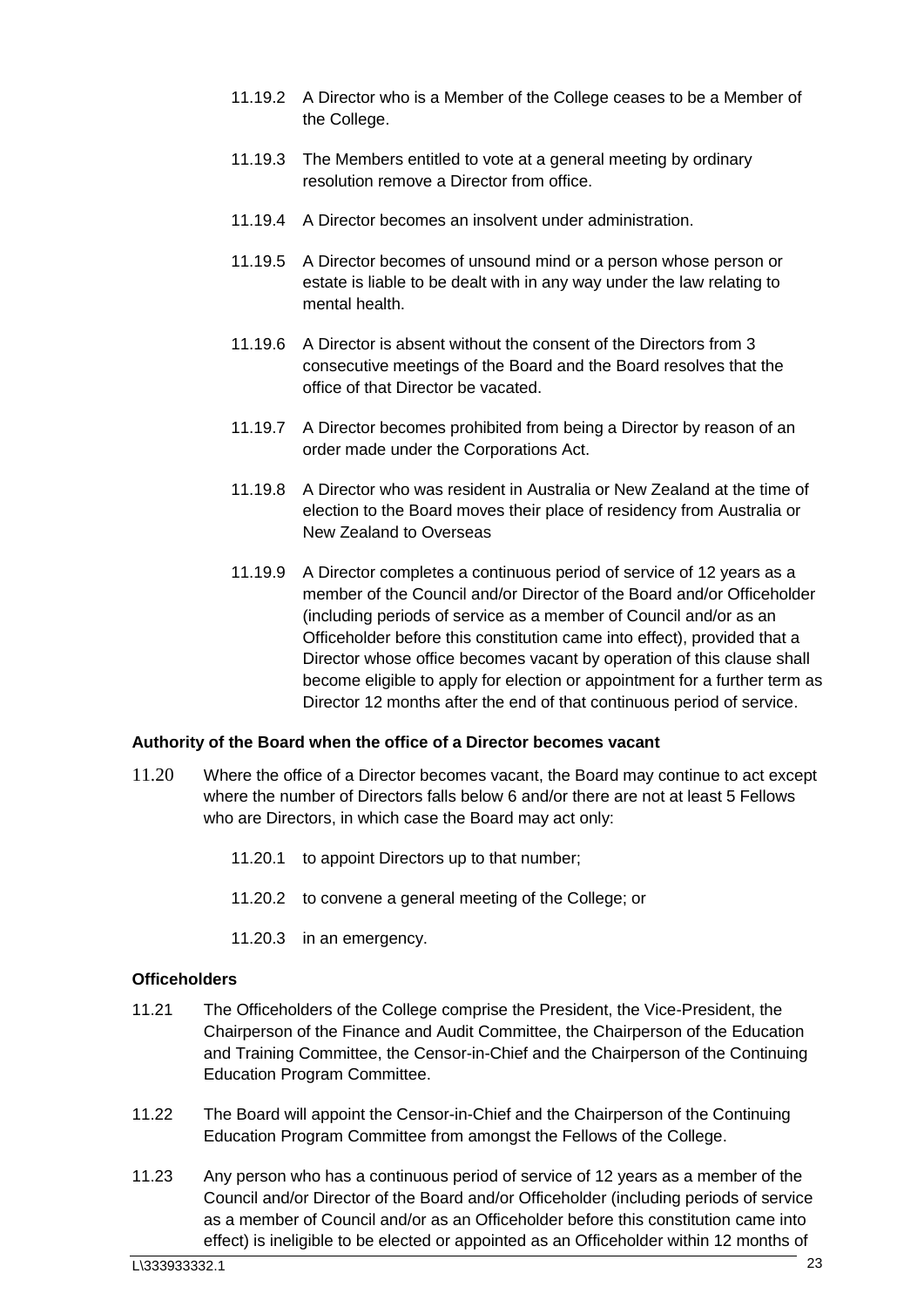the end of that continuous period of service. The period of service will be determined at the polling or appointment date, as applicable.

- 11.24 If any of the President, Vice-President, Chairperson of the Finance and Audit Committee or Chairperson of the Education and Training Committee ceases to be a Director, their position as an Officeholder is vacated.
- 11.25 Any Officeholder whose Membership of the College ceases also ceases immediately to be an Officeholder.
- 11.26 Any Officeholder who completes a continuous period of service of 12 years as a member of the Council and/or Director of the Board and/or Officeholder will be taken to have resigned their position, provided that an Officeholder who is taken to have resigned their position by operation of this clause shall become eligible to apply for election or appointment for a further term as Officeholder 12 months after the end of that continuous period of service..
- 11.27 The Censor-in-Chief and the Chairperson of the Continuing Education Program Committee may be invited to attend meetings of the Board, observe its decisionmaking processes and provide advice or information but will not be Directors and will not be entitled to vote.

# <span id="page-27-0"></span>**Term of election or appointment as a Director or Officeholder**

- 11.28 Subject to clauses [11.5](#page-23-8) to [11.9](#page-24-1) and [11.19,](#page-25-4) Directors will serve on the first Board which is formed under this constitution for the following terms:
	- 11.28.1 The President and Vice-President will serve as Directors until the third annual general meeting following the commencement of this constitution.
	- 11.28.2 Of the remaining Fellows who are Directors, 3 will serve as Directors until the second annual general meeting following the commencement of this constitution and 2 will serve as Directors until the fourth annual general meeting following the commencement of this constitution. The duration of service for each position will be determined by lot.
	- 11.28.3 One Associate Fellow will serve as a Director until the third annual general meeting following the commencement of this constitution and 1 Candidate will serve as a Director until the second annual general meeting following the commencement of this constitution or to the end of his or her candidacy, whichever is sooner.
- 11.29 Subject to clauses [11.5](#page-23-8) to [11.9,](#page-24-1) all elected Directors thereafter will be elected for terms of 3 years and will be eligible for re-election save that the Candidate elected as a Director will be elected for a term of 2 years or until the end of his or her candidacy, whichever is sooner.
- 11.30 Taking into account the need for turnover and renewal of the Board, Directors appointed by the Board in accordance with clause [11.18](#page-25-3) may be appointed for a maximum term of 3 years at the discretion of the Board following which, subject to clause [11.9,](#page-24-1) they may be re-appointed by the Board.
- 11.31 The Board may appoint the Censor in Chief and the Chairperson of the Continuing Education Program Committee for terms of up to 3 years, following which, subject to clause [11.23,](#page-26-2) they will be eligible for re-appointment by the Board.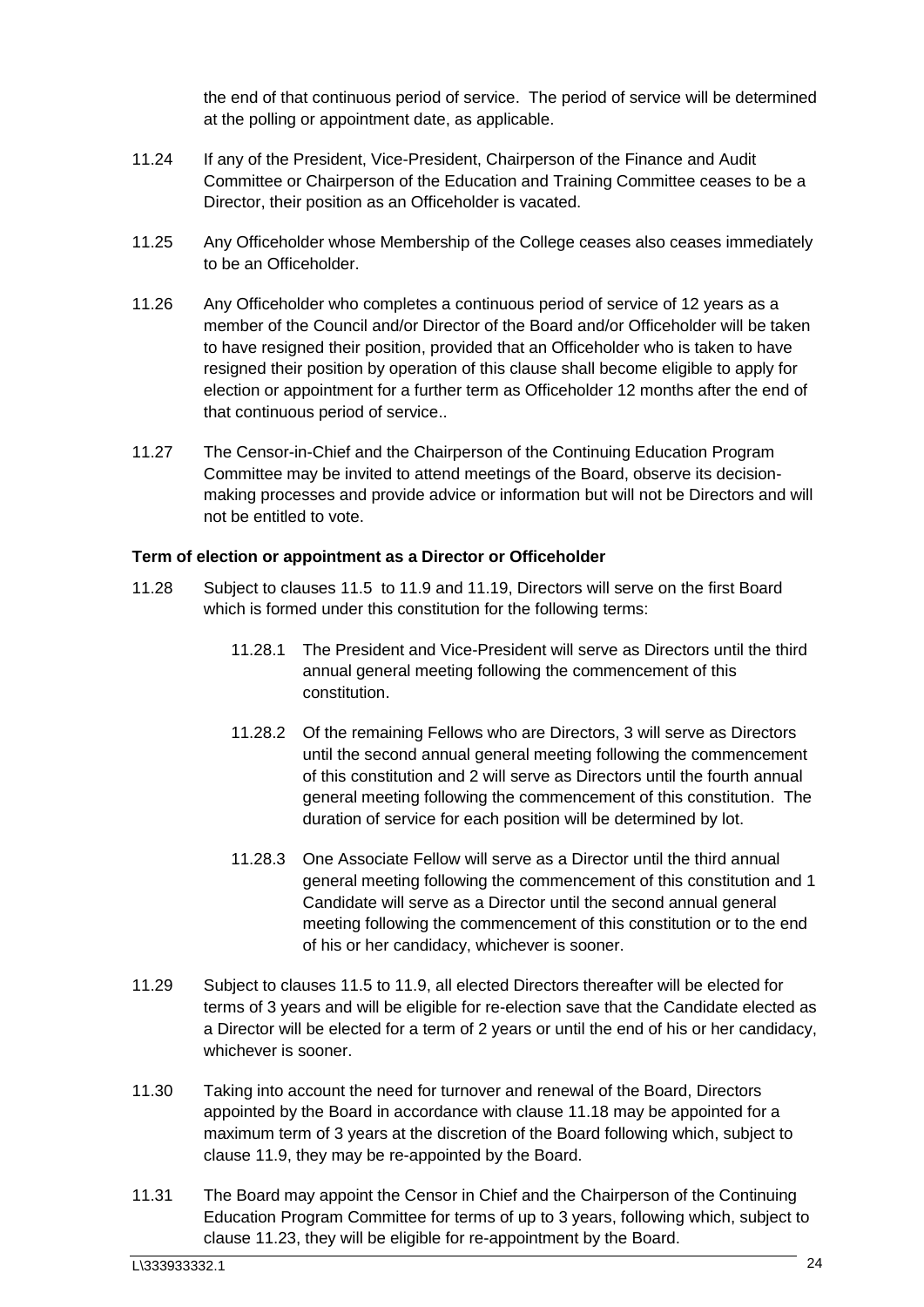# <span id="page-28-0"></span>**12 Role and responsibilities of the Board**

#### <span id="page-28-1"></span>**Powers of Directors and the Board**

- 12.1 The Directors are entitled to exercise all those powers of the College as are not, by the Corporations Act or this Constitution, required to be exercised by the Members in general meeting or otherwise.
- <span id="page-28-4"></span>12.2 Without limiting the generality of the powers conferred upon the Board, the Board has the power to make, vary and rescind regulations and policies from time to time not inconsistent with the Corporations Act or this Constitution, including:
	- 12.2.1 procedural matters in relation to application for Fellowship and/or Membership;
	- 12.2.2 application fees, training fees, annual subscriptions and other fees;
	- 12.2.3 rights, privileges and responsibilities of Members including rights to use College titles and post-nominals and responsibilities to participate in continuing education and to demonstrate continuing competence in accordance with the Board's requirements;
	- 12.2.4 academic dress to be worn by Fellows;
	- 12.2.5 the establishment, regulation, administration and dissolution of committees, faculties and other organisations of Fellows and other Members, whether on a jurisdictional, regional, academic, sub-specialty or other basis;
	- 12.2.6 the conduct of courses of study and examinations for admission to Fellowship and otherwise;
	- 12.2.7 conditions of admission to and maintenance of Fellowship and Membership in the various other classes;
	- 12.2.8 the nomination and election or appointment of Directors and Officeholders of the College; and
	- 12.2.9 postal ballots of Members.

# <span id="page-28-2"></span>**Appointment of the Chief Executive**

- 12.3 The Board may appoint a Chief Executive and may delegate any of its powers (apart from this power and the power of delegation) to the Chief Executive, providing that it institutes appropriate mechanisms to monitor the performance of the Chief Executive and of the College generally.
- 12.4 The Board may revoke the appointment of the Chief Executive.

#### <span id="page-28-3"></span>**Committees**

- 12.5 The Board must establish an Education and Training Committee and a Finance and Audit Committee as standing committees of the Board.
- 12.6 The Board may establish any other standing and/or *ad hoc* committees or subcommittees it considers are necessary to assist with the governance of the College, and delegate any or all of its functions and powers to those committees,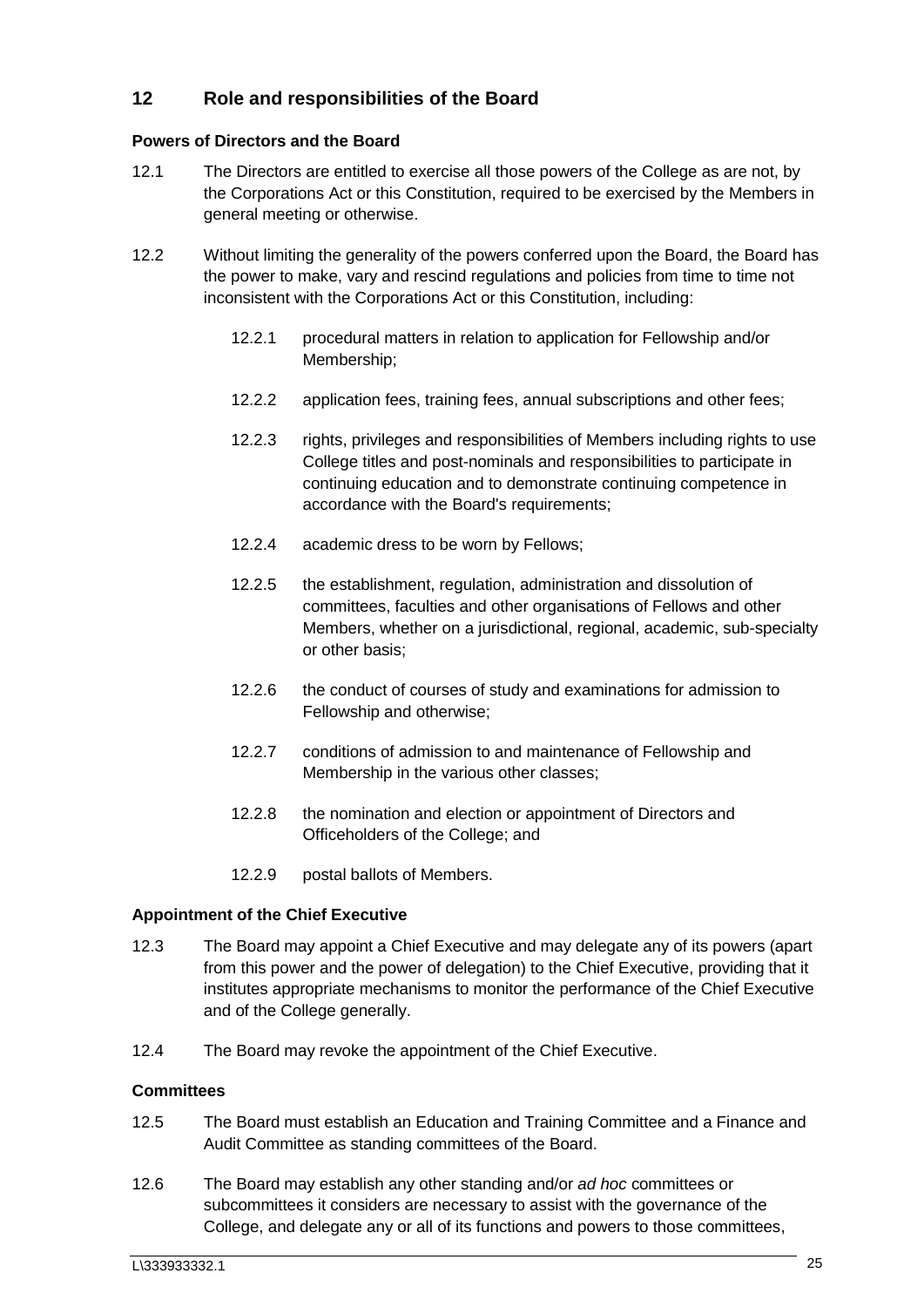providing always that the majority of members of such committees are Directors, Officeholders and/or employees of the College.

- 12.7 The President has the right to attend and be heard at meetings of all committees established by the Board and the Chairperson of the Finance and Audit Committee has the right to attend and be heard at all committees established by the Board which consider matters affecting the financial position of the College.
- 12.8 Any committee established by the Board must in the exercise of its powers conform to any directions, delegations and/or limitations imposed on it by the Board.

#### <span id="page-29-0"></span>**Meetings of the Board**

- 12.9 Subject to the Corporations Act and this Constitution, the Board may regulate its own proceedings as it sees fit.
- 12.10 A Director may at any time, and the Secretary must on the request of the President or at least 2 Directors, convene a meeting of Directors.
- 12.11 Notice of each meeting of the Directors must be given to each Director at least 5 business days before the meeting or at another time determined by resolution of the Directors. The notice must indicate that business that is to be dealt with at the meeting.
- 12.12 Despite that requirement all Directors may waive in writing the required period of notice for a particular meeting and it is not necessary to give notice of a meeting of Directors to a Director who is out of Australia or New Zealand or who has been given leave of absence by the Board.
- 12.13 A quorum is achieved if both of the following occur:
	- 12.13.1 at least 5 Directors are present; and
	- 12.13.2 a majority of those present are Fellows.
- 12.14 If the number of Directors is reduced below the number necessary for a quorum of Directors, the continuing Director or Directors may act only to appoint additional Directors to the number necessary for a quorum or to convene a general meeting of the College.
- 12.15 Without limitation, a meeting of the Board may be called or held by telephone, video, electronic mail or any other technology which permits each Director to communicate with each other. A resolution passed at such a conference, notwithstanding that the Directors are not present together in one place at the time of the conference, is deemed to have been passed at a meeting of Directors held on the day in, and at the time at, which the conference was held.
- 12.16 The President or if absent the Vice-President will preside at all meetings of the Board. If the President or Vice-President is not present within 10 minutes after the time appointed for holding the meeting the Directors may choose a Director to chair the meeting.
- 12.17 Unless otherwise provided in this constitution, the Board may reach decisions by consensus but if a vote is requested by any Director, any question will be decided by a majority of votes of Directors present and voting on that question and in the case of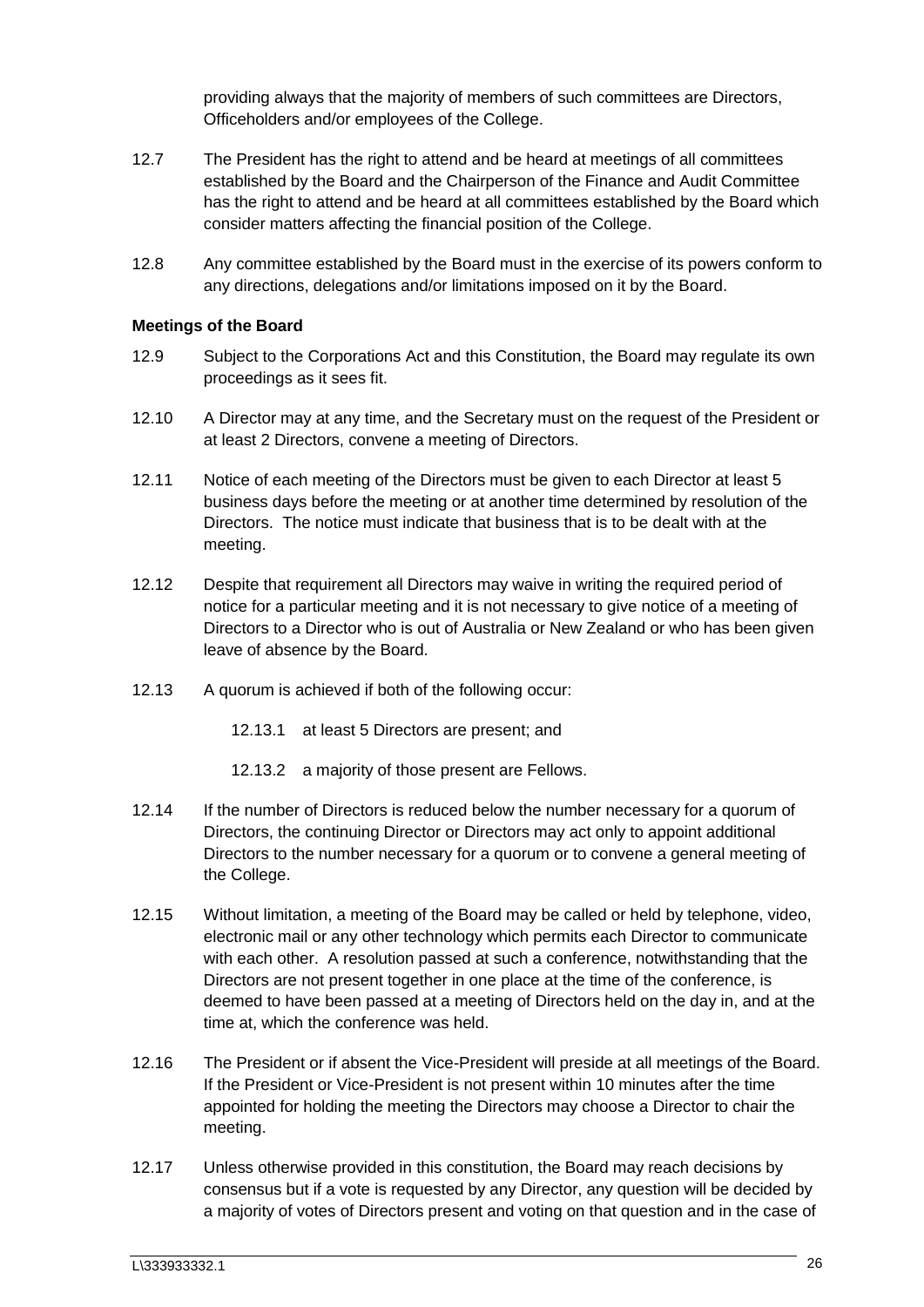an equality of votes the chairperson of the meeting will have a second or casting vote in addition to a deliberative vote.

12.18 A Director may be present and may vote on a matter before the Board if and to the extent that they are permitted to do so under the Corporations Act.

#### <span id="page-30-0"></span>**Minutes**

- 12.19 The Directors must cause minutes of all proceedings of general meetings, meetings of the Directors and meetings of committees formed by the Directors to be entered into books kept for the purpose.
- 12.20 The Directors must cause all minutes, except resolutions in writing treated as determinations of the Directors, to be signed by the chairperson of the meeting at which the proceedings took place or by the chairperson of the next succeeding meeting.

#### <span id="page-30-1"></span>**Resolution in writing**

- 12.21 A resolution in writing signed by all Directors, excluding Directors who have been given leave of absence by the Board, is to be treated as a determination of the Directors passed at a meeting of the Directors duly convened and held.
- 12.22 A resolution in writing may consist of several documents in like form, each signed by one or more Directors and if so signed it takes effect on the latest date on which a Director signs one of the documents.
- 12.23 In relation to a resolution in writing a document generated by electronic means which purports to be a facsimile of a resolution of Directors is to be treated as a resolution in writing and a document bearing a facsimile of a signature is to be treated as signed.

# <span id="page-30-2"></span>**13 Executive Committee**

- 13.1 There will be an Executive Committee of the Board which will consist of the President, the Vice-President, the Chairperson of the Finance and Audit Committee and the Chairperson of the Education and Training Committee.
- 13.2 Three Directors, one of whom is the President or Vice-President, will comprise a quorum of the Executive Committee.
- 13.3 The Executive Committee may during the intervals between meetings of the Board exercise such of the functions, powers and discretions of the Board in the management and direction of the business and the conduct of the affairs of the College as may be entrusted to it from time to time by the Board or such as the Executive Committee in cases of emergency in its absolute discretion may deem it necessary to exercise.
- 13.4 Any action taken by the Executive Committee must be reported to the next meeting of the Board by its inclusion on the agenda.
- 13.5 The Censor-in-Chief and the Chairperson of the Continuing Education Program Committee may be invited to attend meetings of the Executive Committee, observe its decision-making processes and provide advice or information but will not be Directors and will not be entitled to vote.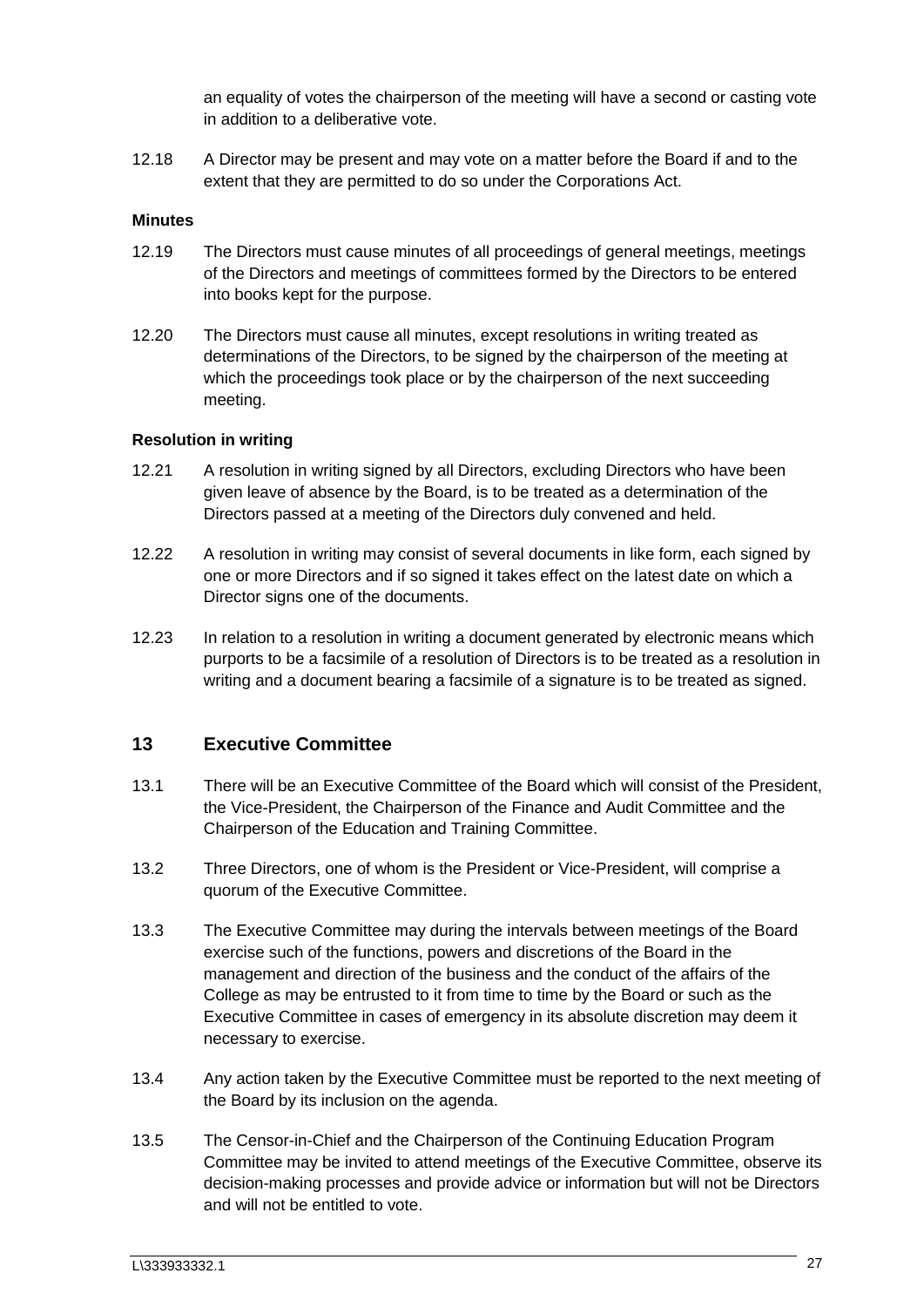# <span id="page-31-0"></span>**14 Other committees and subcommittees**

# <span id="page-31-1"></span>**Education and Training Committee**

- 14.1 At the first meeting of the Board following the commencement of this constitution and thereafter at each subsequent annual general meeting the Board will appoint from amongst the Members an Education and Training Committee.
- 14.2 The Education and Training Committee will be chaired by the Chairperson of the Education and Training Committee. The Board may appoint such members of the committee as it sees fit, providing a majority are Fellows.
- 14.3 With the consent of the Board, the Education and Training Committee may:
	- 14.3.1 co-opt additional persons to its membership; and/or
	- 14.3.2 form subcommittees to advise and assist it in the exercise of its powers and responsibilities.
- 14.4 The Education and Training Committee will:
	- 14.4.1 define its terms of reference relating to the College's education and training activities and submit them to the Board for its approval; and
	- 14.4.2 define and submit to the Board for its approval the terms of reference of the following 2 sub-committees, the members of which will be appointed by the Board:
		- (a) The Board of Censors.
		- (b) The Continuing Education Program Committee.
- 14.5 The Board of Censors will comprise the Censor-in-Chief (who will be the chairperson) and at least 6 other censors appointed by the Board, all of whom must be Fellows.
- 14.6 The Board may appoint additional Fellows to act as Censors. Acting Censors will be members of the Board of Censors and will hold office for such time and with such limitations on their roles as are determined by the Board.
- 14.7 The Continuing Education Program Committee will comprise the Chairperson of the Continuing Education Program Committee. The Board may appoint such members of the committee as it sees fit, providing a majority of committee members are Fellows.
- 14.8 No Fellow may have a cumulative period of service on the Education and Training Committee and/or either of its sub-committees of more than 12 years.

# <span id="page-31-2"></span>**Finance and Audit Committee**

- 14.9 At the first meeting of the Board following the commencement of this constitution and thereafter at the each subsequent annual general meeting the Board will appoint from amongst the Members a Finance and Audit Committee.
- 14.10 The Finance and Audit Committee will be chaired by the Chairperson of the Finance and Audit Committee. The Board may appoint such members of the committee as it sees fit, providing a majority of committee members are Fellows.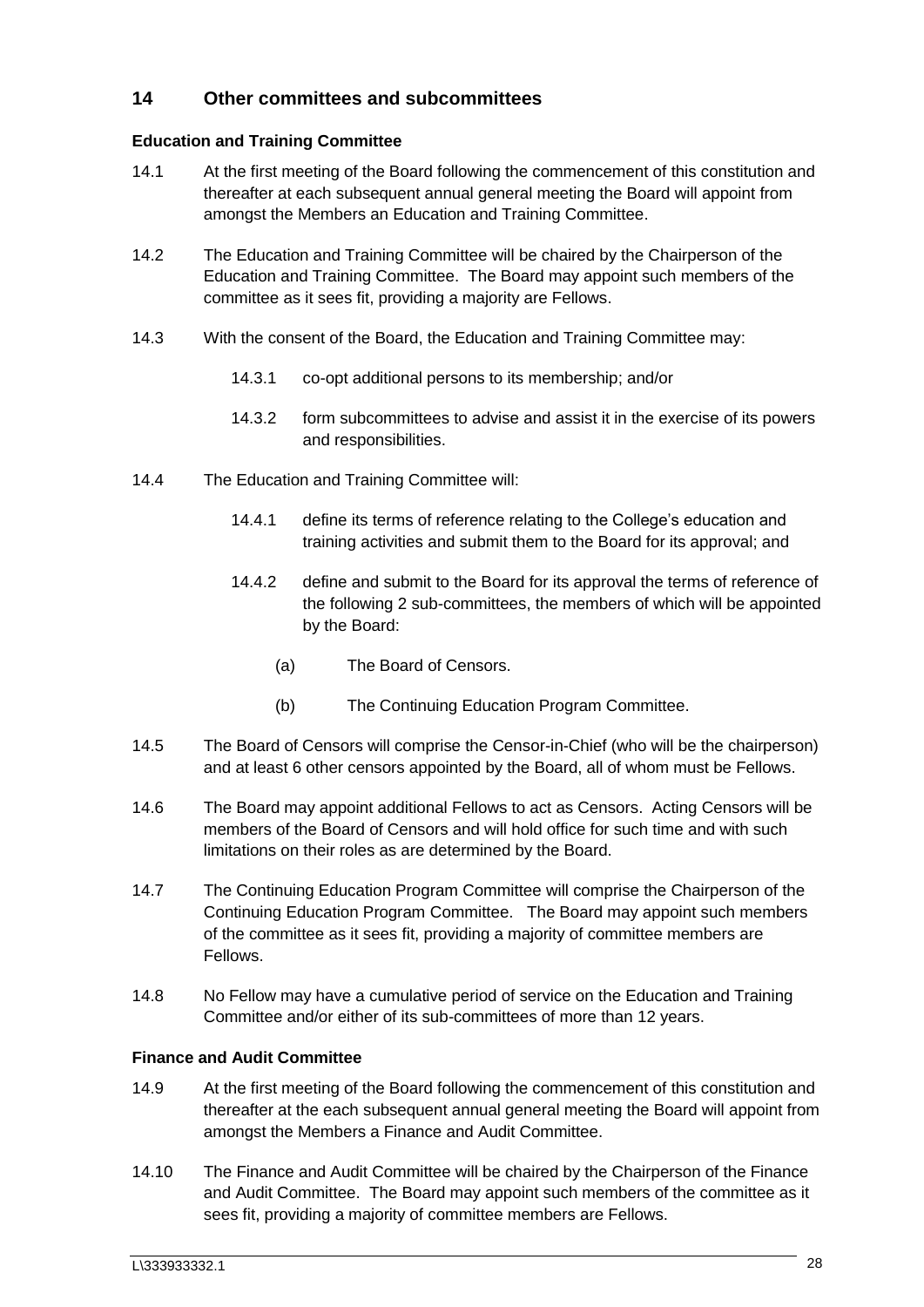- 14.11 The role of the Finance and Audit Committee is to assist the Board to:
	- 14.11.1 provide sound financial leadership; and
	- 14.11.2 demonstrate appropriate accountability for the use of College resources.
- 14.12 With the consent of the Board, the Finance and Audit Committee may:
	- 14.12.1 co-opt additional persons to its membership; and/or
	- 14.12.2 form subcommittees to advise and assist it in the exercise of its powers and responsibilities.
- 14.13 The Finance and Audit Committee will define its terms of reference relating to the College's finance and audit activities and submit them to the Board for its approval.
- 14.14 No Fellow may have a cumulative period of service on the Finance and Audit Committee of more than 12 years.

# <span id="page-32-0"></span>**15 Jurisdictions and jurisdictional committees**

#### <span id="page-32-1"></span>**Establishment and meetings of jurisdictions**

- 15.1 All Members residing in each of the states and territories of Australia and in New Zealand will each constitute a separate jurisdiction of the College.
- 15.2 Members residing in any jurisdiction may by simple majority at a properly constituted jurisdictional meeting vote to combine their jurisdiction for a defined period of time with another jurisdiction, providing at least 4 weeks' written notice has been given to all Members who reside in the first jurisdiction that a motion to that effect will be considered at the jurisdictional meeting. Such vote will only be effective if it is approved at a properly constituted meeting of the second jurisdiction.
- 15.3 Following the expiration of the period during which a jurisdiction is combined with another jurisdiction, the jurisdictions will be reconstituted separately until another majority vote to re-combine the relevant jurisdictions for a defined period of time is passed.
- <span id="page-32-2"></span>15.4 Any Member not residing in Australia or New Zealand may select a jurisdiction for the purposes of jurisdictional membership.
- 15.5 The role of the jurisdiction is to:
	- 15.5.1 provide opportunities for professional interaction and development for Members who reside in the jurisdiction or who have joined the jurisdiction;
	- 15.5.2 assist to ensure effective communication between the College and its Members;
	- 15.5.3 assist the College to ensure efficient and effective administration within the jurisdiction;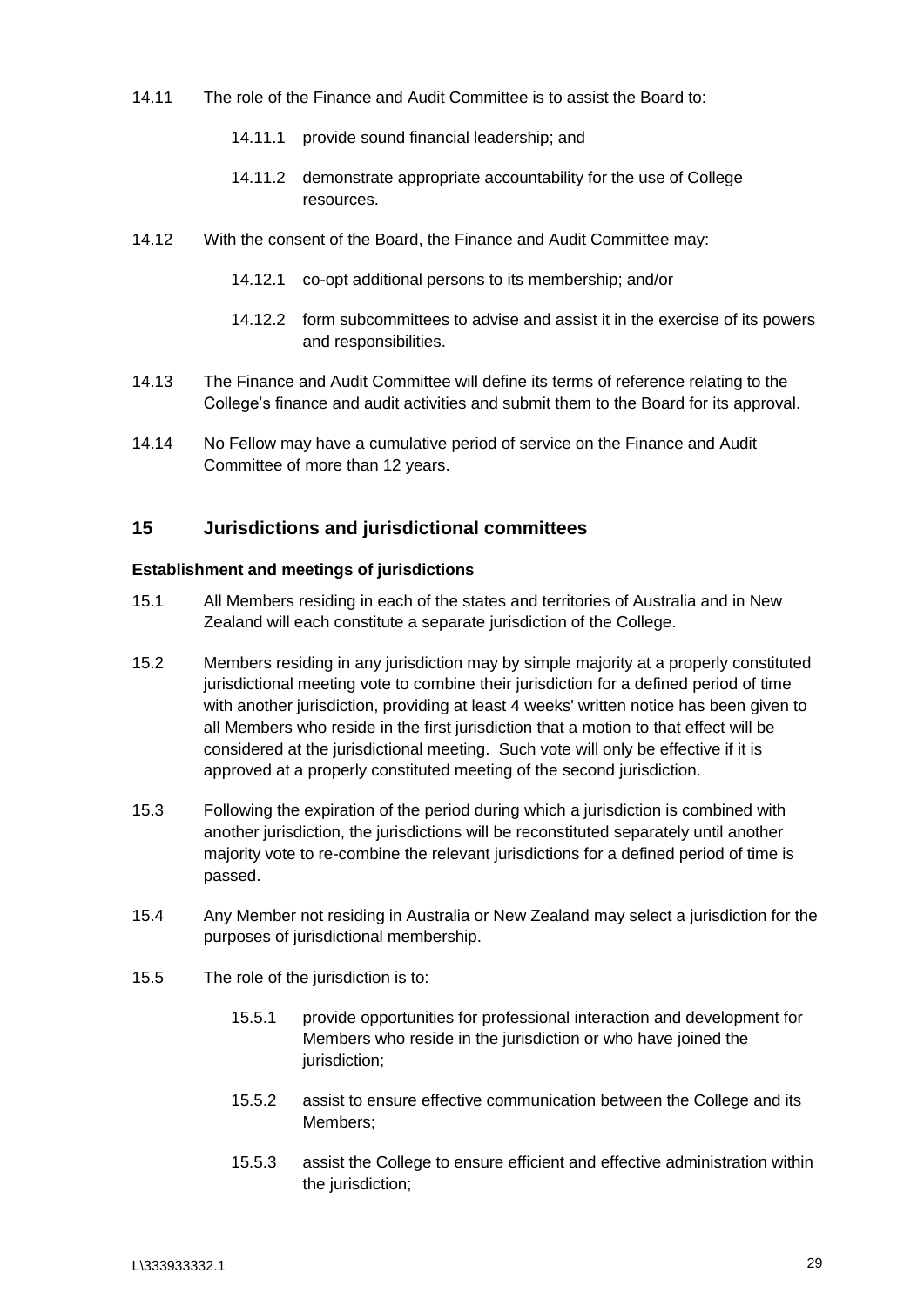- 15.5.4 advise the Board and/or the College on relevant issues affecting Members who reside in the jurisdiction or issues affecting the practice of medical administration generally within the jurisdiction area;
- 15.5.5 promote and support the activities of the College within the jurisdiction; and
- <span id="page-33-2"></span>15.5.6 such other roles as are delegated to it from time to time.

#### <span id="page-33-0"></span>**Jurisdictional committees**

- 15.6 Each jurisdiction of the College must elect a committee consisting of a chairperson who is a Fellow, and at least 3 other Members, as determined by the jurisdiction from time to time, which:
	- 15.6.1 must be comprised of Members who reside in or who have joined that jurisdiction in accordance with clause [15.4,](#page-32-2) providing that the majority of the members of the jurisdictional committee are Fellows;
	- 15.6.2 is responsible for leading the jurisdiction in all its activities; and
	- 15.6.3 may exercise any power delegated to it by the Board from time to time but in the absence of a specific delegation will act in an advisory capacity only.
- 15.7 Subject to the Corporations Act, this constitution and the regulations and policies of the Board, the jurisdictional committees may regulate their own proceedings as they see fit.
- 15.8 Each jurisdictional committee must meet at least twice each year and at such meetings one half of the total number of members of the jurisdictional committee personally present will be a quorum.
- 15.9 The jurisdictional committee must ensure:
	- 15.9.1 minutes of all proceedings of general meetings, meetings of the jurisdictional committee and meetings of committees formed by the jurisdictional committee are entered into books kept for the purpose;
	- 15.9.2 all minutes are signed by the chairperson of the meeting at which the proceedings took place or by the chairperson of the next succeeding meeting; and
	- 15.9.3 a copy of all minutes is sent to the Board.
- 15.10 Subject to clause [15.6.1,](#page-33-2) casual vacancies on any jurisdictional committee may be filled by the remaining members of the jurisdictional committee from among the Members who reside in or who have joined the jurisdiction.

# <span id="page-33-1"></span>**General meetings of jurisdictions**

- 15.11 Each jurisdiction must hold a general meeting once in each calendar year and such other meetings of its Members as determined by the jurisdictional committee.
- 15.12 The chairperson of the jurisdictional committee will preside over each meeting of the jurisdiction unless he or she is absent, in which case the Fellows present must elect a chairperson for the meeting.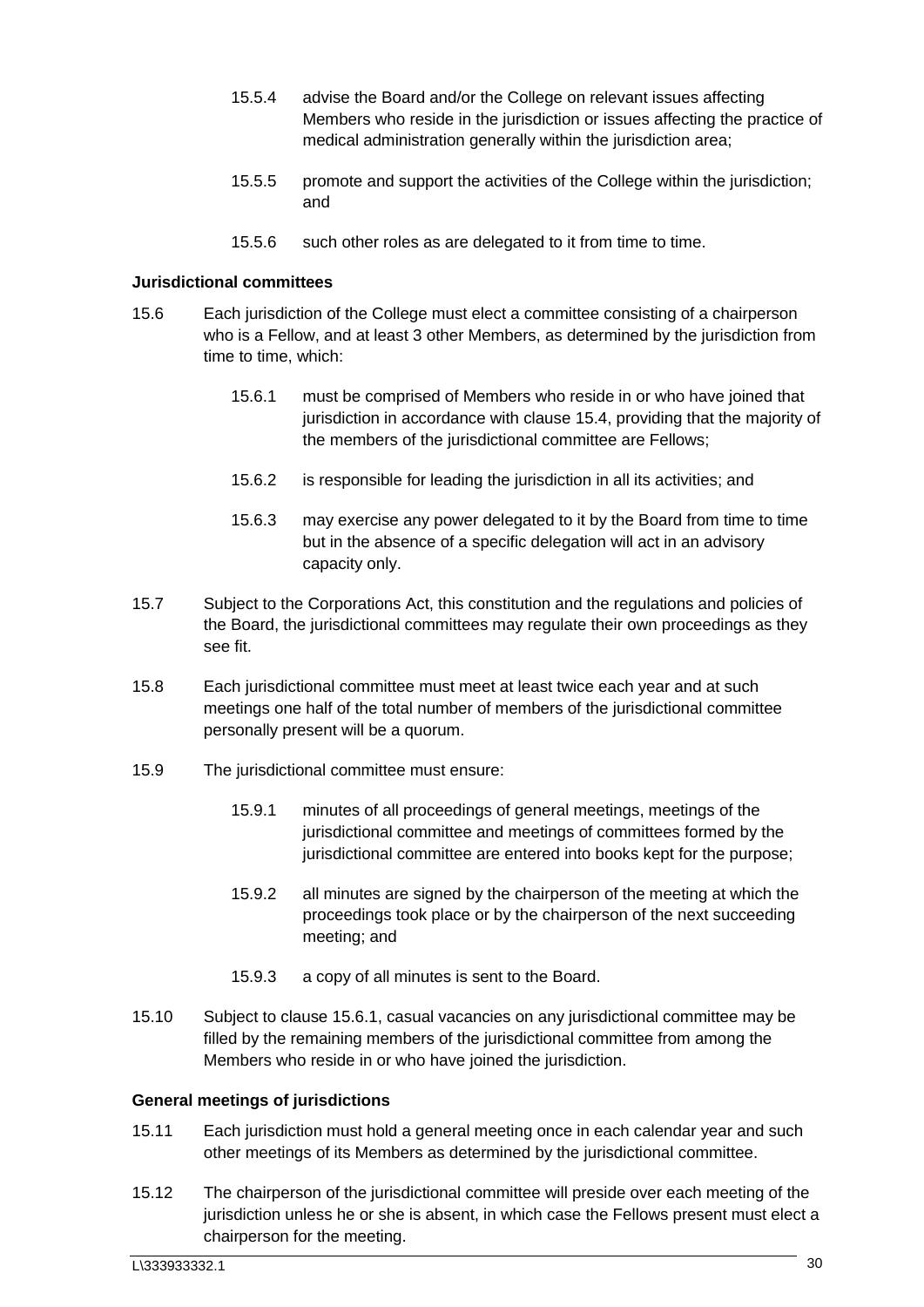- 15.13 Procedures for meetings of each jurisdiction will be prescribed by the jurisdictional committee.
- 15.14 Only Fellows may vote on resolutions put to the vote at a meeting of a jurisdiction.

#### <span id="page-34-0"></span>**Annual meeting of jurisdictional committees, Board representatives and Officeholders**

- 15.15 At least annually, the Board must convene a meeting of the chairpersons of all of the jurisdictional committees and at least 6 Directors including the chairperson of the Education and Training Committee. The Board may invite other persons with relevant expertise to attend. The purpose of the meeting will be to ensure effective communication between the Board, the Officeholders of the College and the jurisdictional committees and to enable the jurisdictional committees to contribute to the strategic and planning activities of the Board.
- 15.16 At least 40 business days' notice of the meeting must be given to the jurisdictional committees.
- 15.17 The chairpersons of the jurisdictional committees may nominate another member of their jurisdictional committee to attend in their place.
- 15.18 The Chief Executive will prepare an agenda following consultation with the Board and the chairpersons of the jurisdictional committees. The agenda will include an opportunity for the chairperson of each jurisdictional committee to present a jurisdictional report.
- 15.19 The Chief Executive must ensure that a comprehensive record of the meeting including copies of jurisdictional reports and agreed outcomes is recorded and distributed to the Board and to each of the jurisdictional committees.

# <span id="page-34-1"></span>**16 Income and property**

# <span id="page-34-2"></span>**Distribution to Members**

<span id="page-34-4"></span>16.1 No income or property of the College may be paid or transferred, directly or indirectly, to any Member.

# <span id="page-34-3"></span>**Payment for services rendered**

- 16.2 Nothing in clause [16.1](#page-34-4) prevents:
	- 16.2.1 the payment in good faith of the following:
		- (a) remuneration to any employees or contractor of the College for services rendered to the College;
		- (b) an amount paid to any Member in return for any services rendered to the College or for goods supplied in the ordinary and usual course of business;
		- (c) reasonable and proper interest on money borrowed from any Member;
		- (d) reasonable and proper rent for premises let by any Member to the College; and/or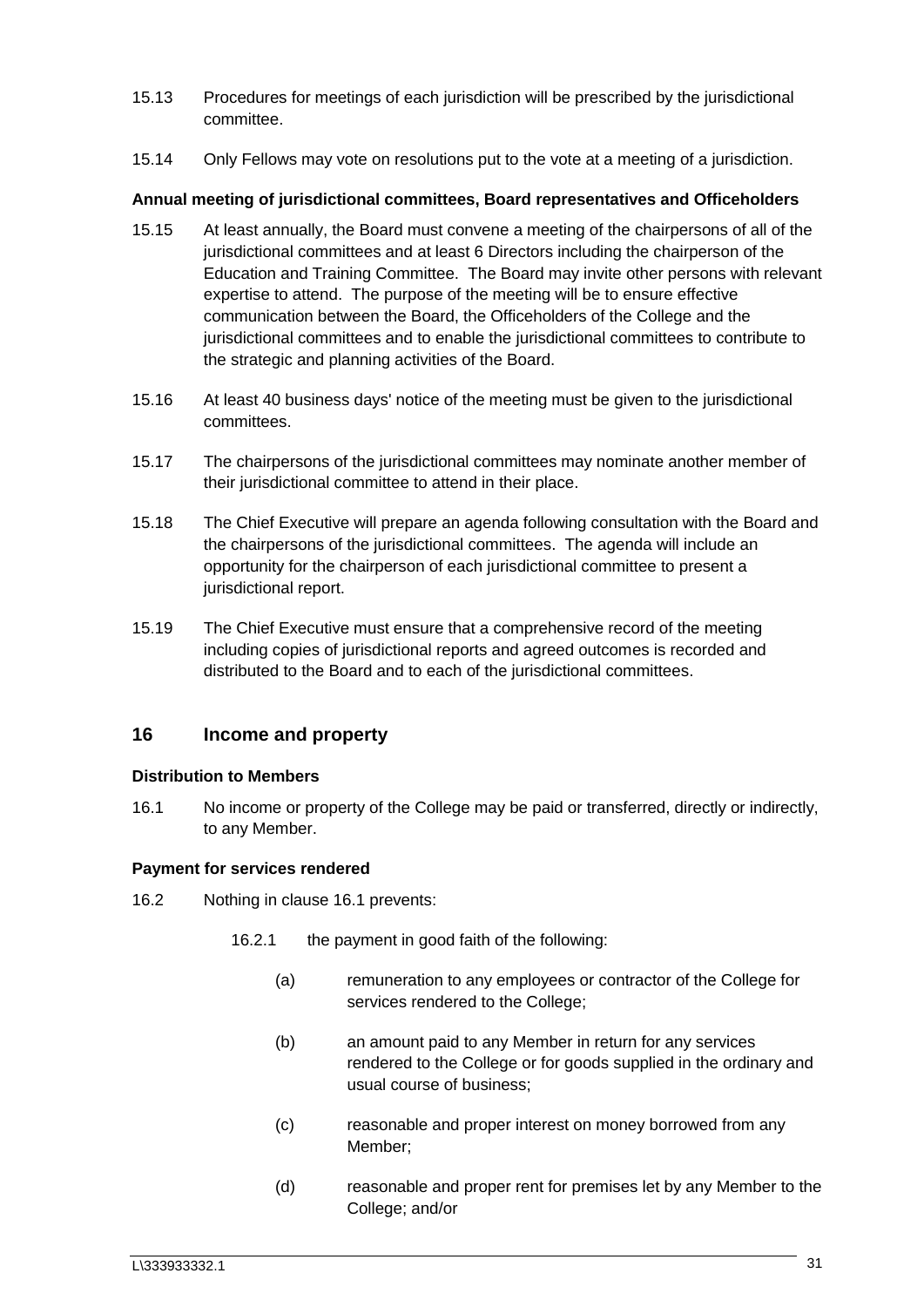16.2.2 the College from providing services or information to Members on terms which are different from the terms on which services or information are provided to persons who are not Members.

# <span id="page-35-0"></span>**Payment to Directors**

- 16.3 The Directors will not be remunerated for their services save that:
	- 16.3.1 the Directors appointed in accordance with clause [11.1.5](#page-23-9) may be paid by way of fees for their service, with the maximum aggregate annual amounts to be paid, if any, determined from time to time by the College in general meeting;
	- 16.3.2 Directors may be paid travelling, accommodation and other expenses properly incurred by them in accordance with Board policy in attending and returning from meetings of the Directors or any committee of the Directors of general meetings or otherwise in the execution of their duties as Directors;
	- 16.3.3 Directors may be remunerated for any service rendered to the College in a professional or technical capacity on reasonable commercial terms and in accordance with Board policy; and/or
	- 16.3.4 Directors may be remunerated as employees of the College where the terms of employment have been approved by resolution of the Board.

# <span id="page-35-1"></span>**17 Indemnity and insurance**

# <span id="page-35-2"></span>**Indemnity**

17.1 Every officer and past officer of the College may be indemnified by the College, to the fullest extent permitted by law, against a liability incurred by that person as an officer of the College or a subsidiary of the College, including without limitation legal costs and expenses incurred in defending an action.

# <span id="page-35-3"></span>**Insurance premiums**

17.2 The College may pay the premium on a contract insuring a person who is or has been an officer of the College to the fullest extent permitted by law.

# <span id="page-35-4"></span>**18 Seal and execution of documents**

# <span id="page-35-5"></span>**Custody of Seal**

- 18.1 If the College has a Seal, the Directors must provide for its safe custody.
- 18.2 The College may have for use in place of the Seal outside the jurisdiction where the Seal is kept one or more official seals, to be used in accordance with procedures approved by the Directors.

# <span id="page-35-6"></span>**Execution of documents**

- 18.3 The College may execute a document by affixing the Seal to the document where the fixing of the Seal is witnessed by any of the following:
	- 18.3.1 2 Directors;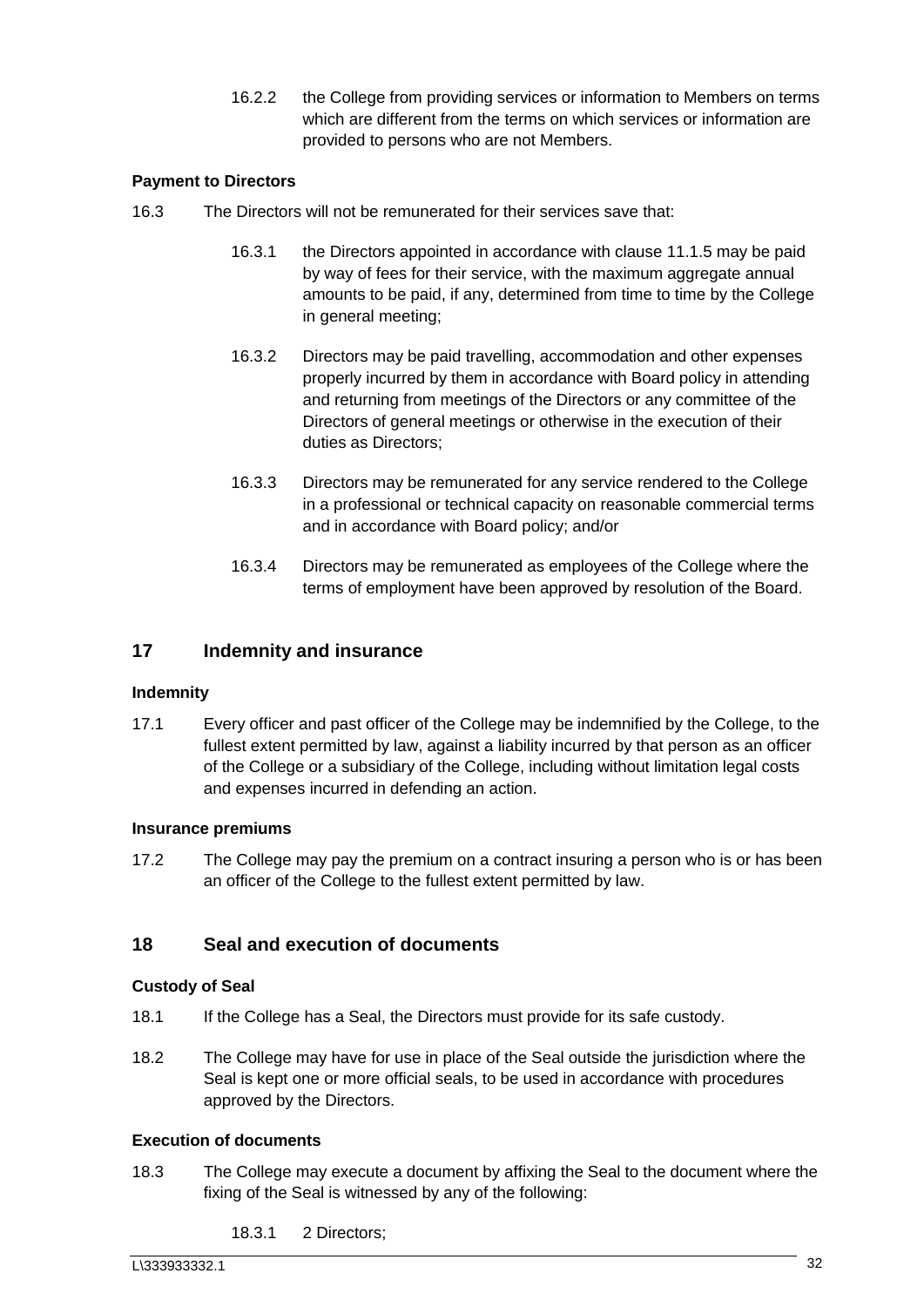- 18.3.2 a Director and the Secretary; or
- 18.3.3 a Director and some other person appointed by the Directors for the purpose.
- 18.4 The Secretary must keep a register of documents to which the seal is affixed and that register must be tabled at every meeting of the Directors.

# <span id="page-36-0"></span>**19 Surplus assets on winding up or dissolution**

- 19.1 Upon the winding up or dissolution of the College, any remaining property after satisfaction of all debts and liabilities will not be paid to or distributed among the Members but will be given or transferred to some other institution or company which satisfies the following requirements:
	- 19.1.1 It has objects similar to the objects of the College.
	- 19.1.2 Its constituent documents prohibit the distribution of its income and property among its members.
	- 19.1.3 The institution or company is exempt from income tax under the Income Tax Assessment Act 1997.
- 19.2 This is to be determined by the Members at or before the time of winding up or dissolution of the College and, in default of any determination, by the Supreme Court of Victoria.

# <span id="page-36-1"></span>**20 Accounts, audit and records**

#### <span id="page-36-2"></span>**Accounts**

- 20.1 The Board must ensure that proper accounting records are kept of the College.
- 20.2 The College must maintain a register of audited financial statements of the College, reports of the Board and lists of Members.
- 20.3 The Register must be kept at the office of the College and must always be open to inspection by Members of the College.
- 20.4 A copy of the audited financial statements of the College accompanied with copies of the Board's and Auditors' reports presented to the College at its annual general meeting will be sent to all Members not less than 10 business days prior to the date fixed by the Board for the annual general meeting.
- 20.5 Auditors must be appointed as required by the Corporations Act.
- 20.6 The Directors must cause proper accounting and other records to be kept in accordance with the Corporations Act. The Directors must distribute copies of every profit and loss account and balance sheet (including every document required by law to be attached thereto) as required by the Corporations Act.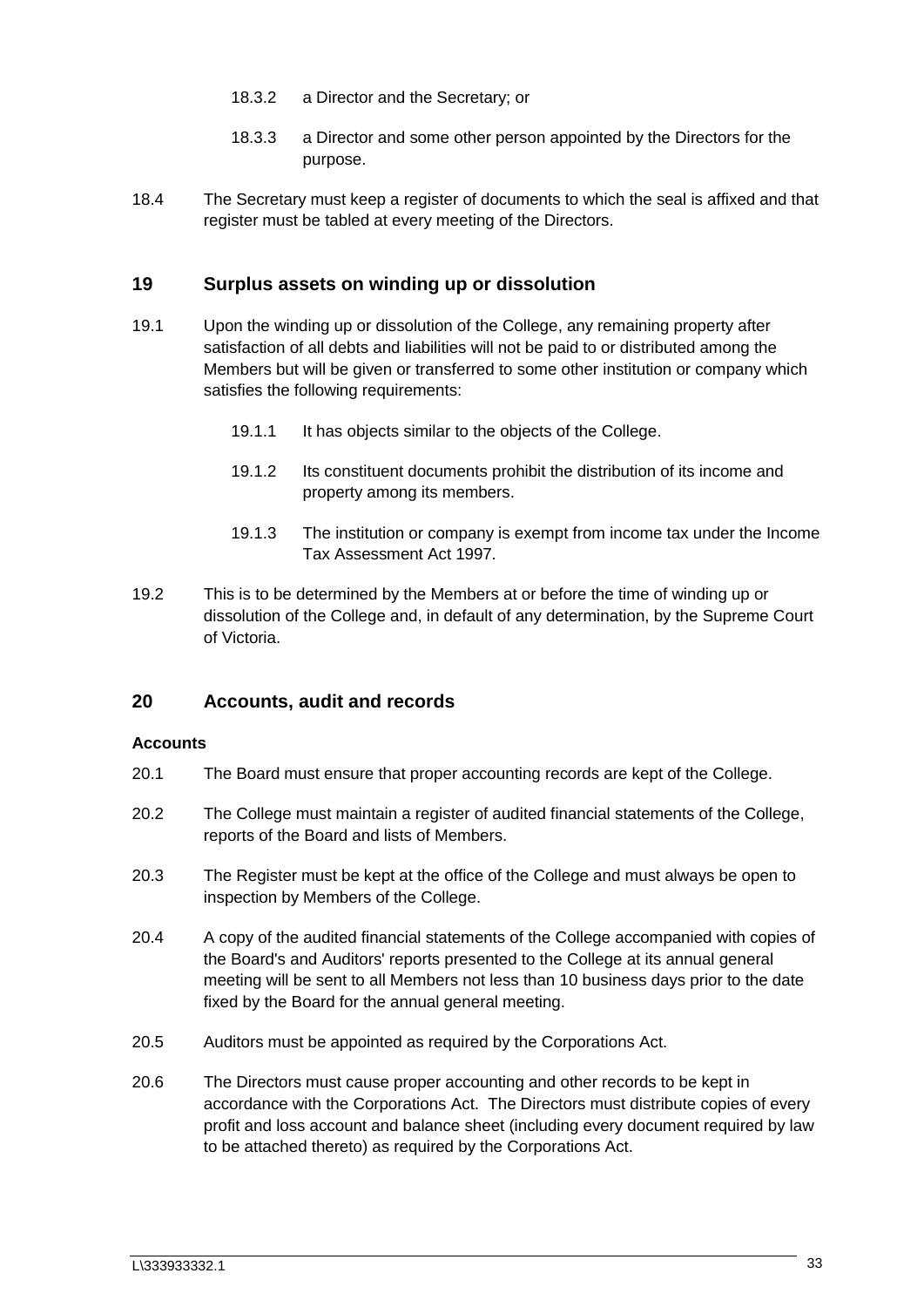# <span id="page-37-0"></span>**Audit**

- 20.7 A registered company auditor must be appointed. The remuneration of the auditor must be fixed and the auditor's duties regulated in accordance with the Corporations Act.
- 20.8 The accounts of the College must be audited annually.

# <span id="page-37-1"></span>**Rights of Inspection**

20.9 Subject to the Corporations Act, the Board may determine whether and to what extent, and at what times and places and under what conditions, the accounting records and other documents of the College or any of them are open to the inspection of Members other than Directors, and a Member other than a Director does not have the right to inspect any document of the College except as provided by law or authorised by the Board of by the College in general meeting.

# <span id="page-37-2"></span>**21 Notices**

#### <span id="page-37-3"></span>**Persons authorised to give notices**

- 21.1 A notice by either the College in connection with this document may be given on behalf of the College by a solicitor, Director or the Secretary.
- 21.2 The signature of a person on a notice given by the College may be written, printed or stamped.

#### <span id="page-37-4"></span>**Method of giving notices**

- 21.3 In addition to the method for giving notices permitted by statute, a notice by the College or a Member in connection with this document may be given to the addressee by any of the following means:
	- 21.3.1 By delivering it to a street address of the addressee.
	- 21.3.2 By sending it by prepaid ordinary post (airmail if outside Australia) to a street or postal address of the addressee.
	- 21.3.3 By sending it by facsimile or e-mail to the facsimile number or e-mail address of the addressee.

#### <span id="page-37-5"></span>**Addresses for giving notices to Members**

- 21.4 The street address or postal address of a Member is the street or postal address of the Member shown in the Register.
- 21.5 The facsimile number or e-mail address of a Member is the number which the Member may specify by written notice to the College as the facsimile number or email address to which notices may be sent to the Member.

#### <span id="page-37-6"></span>**Address for giving notices to the College**

- 21.6 The street and postal address of the College is the Office.
- 21.7 The facsimile number or e-mail address of the College is the number which the College may specify by written notice to the Members as the facsimile number or email address to which notices may be sent to the College.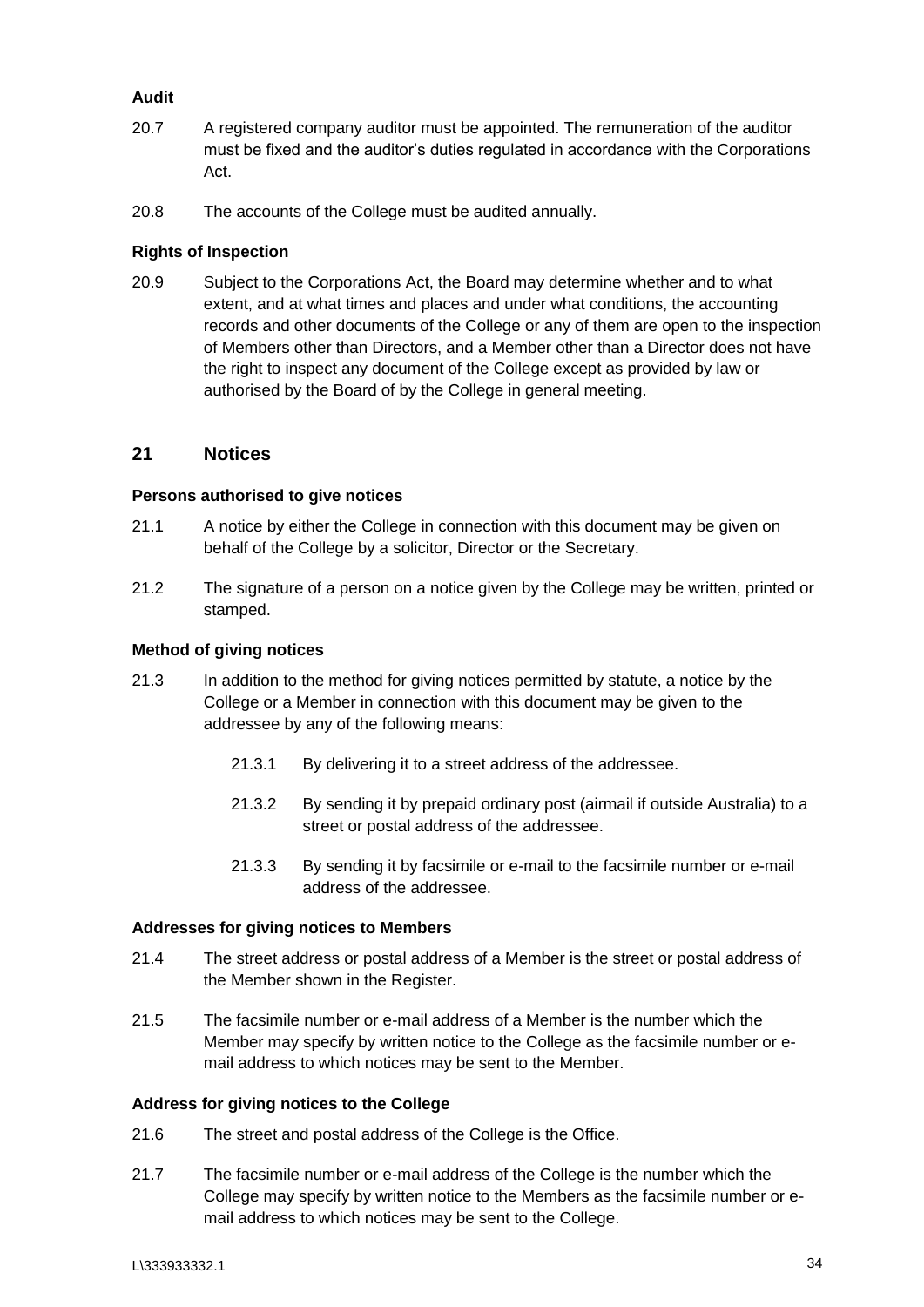#### <span id="page-38-0"></span>**Time notice of meeting is given**

- 21.8 A notice of meeting given in accordance with this document is to be taken as given, served and received at the following times:
	- 21.8.1 If delivered in writing to the street address of the addressee, at the time of delivery.
	- 21.8.2 If it is sent by post to the street or postal address of the addressee, on the business day after posting.
	- 21.8.3 If sent by facsimile or e-mail to the facsimile number or e-mail address of the addressee, at the time transmission is completed.

#### <span id="page-38-1"></span>**Time other notices are given**

- 21.9 A notice given in accordance with this document is to be taken as given, served and received at the following times:
	- 21.9.1 If delivered in writing to the street address of the addressee, at the time of delivery.
	- 21.9.2 If it is sent by post to the street or postal address of the addressee, on the second (fifth if outside Australia) business day after posting.
	- 21.9.3 If sent by facsimile or e-mail to the facsimile number or e-mail address of the addressee, at the time transmission is completed.

#### <span id="page-38-2"></span>**Proof of giving notices**

- 21.10 The sending of a notice by facsimile or e-mail and the time of completion of transmission may be proved conclusively by production of the relevant one of the following:
	- 21.10.1 A transmission report by the facsimile machine from which the notice was transmitted which indicates that a facsimile of the notice was sent in its entirety to the facsimile number of the addressee.
	- 21.10.2 A print out of an acknowledgment of receipt of the e-mail.

# <span id="page-38-3"></span>**22 Standard replaceable clauses do not apply**

22.1 The set of standard replaceable clauses contained in the Corporations Act does not apply to the College.

# <span id="page-38-4"></span>**23 Definitions and Interpretation**

#### <span id="page-38-5"></span>**Definitions**

23.1 In this document the following definitions apply:

**Affiliate** has the meaning given in clause [5.6.](#page-6-5)

**Associate Fellow** has the meaning given in clause [5.4.](#page-6-6)

**Auditor** means the auditor from time to time of the College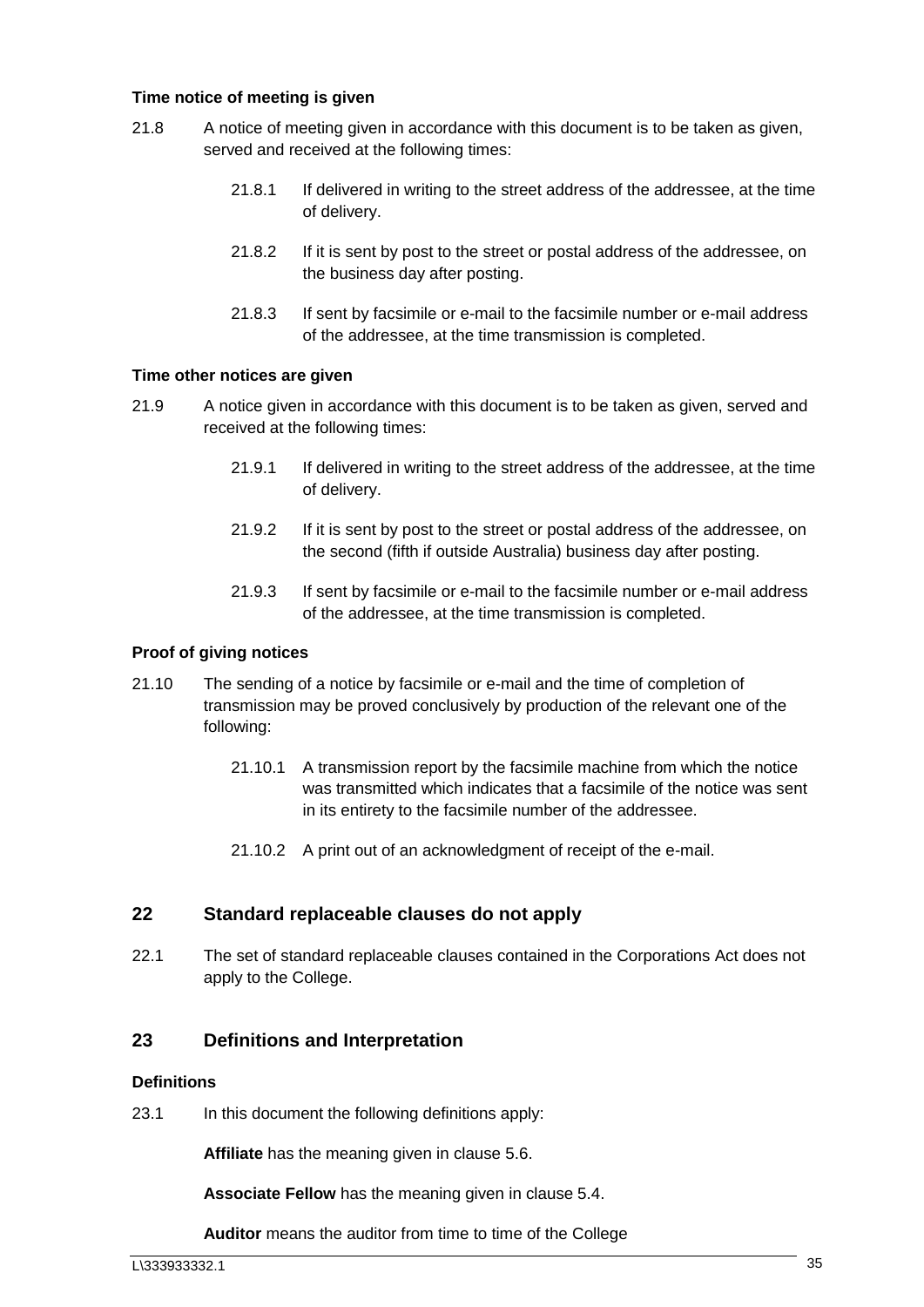**Board** means the board of Directors of the College for the time being.

**Candidate** has the meaning given in clause [5.5.](#page-6-7)

**Chief Executive** means the person accountable to the Board of Directors for the management of the College.

**Competent Authority** means a medical registration authority of competent jurisdiction of New Zealand or of a state or territory of Australia, or some other country or a state or territory of another country recognised by the Directors.

**Corporations Act** means the Corporations Act 2001 (Cth).

**Council** means a Board of the College which was in place at any time prior to the election of the first Board under this constitution.

**Director** means a person elected or appointed to perform the duties of a director of the College.

**Fellow** has the meaning given in clause [5.2.](#page-5-5)

**Fellowship** means Membership of the College in the class of Fellow.

**Honorary Fellow** has the meaning given in clause [5.3.](#page-5-6)

**Medical Practitioner** means a person who is registered as such by a Competent Authority.

**Member** means a person whose name is entered in the Register as a Member of the College.

**Membership** means membership of the College in accordance with section 231 of the Corporations Act 2001 (Cth).

**Month** means a calendar month.

**Office** means the registered office of the College.

**Officeholder** means any of the President, the Vice-President, the Chairperson of the Finance and Audit Committee, the Chairperson of the Education and Training Committee, the Censor-in-Chief and the Chairperson of the Continuing Education Program Committee.

**Overseas** means any country other than Australia or New Zealand.

**Register** means the register of Members kept by the College under the Corporations Act.

**Seal** means, if the College has one, the common seal of the College.

**Secretary** means a person appointed by the Directors in accordance with the Corporations Act to perform the duties of a secretary of the College.

#### <span id="page-39-0"></span>**Interpretation**

23.2 In this document, unless the context otherwise requires: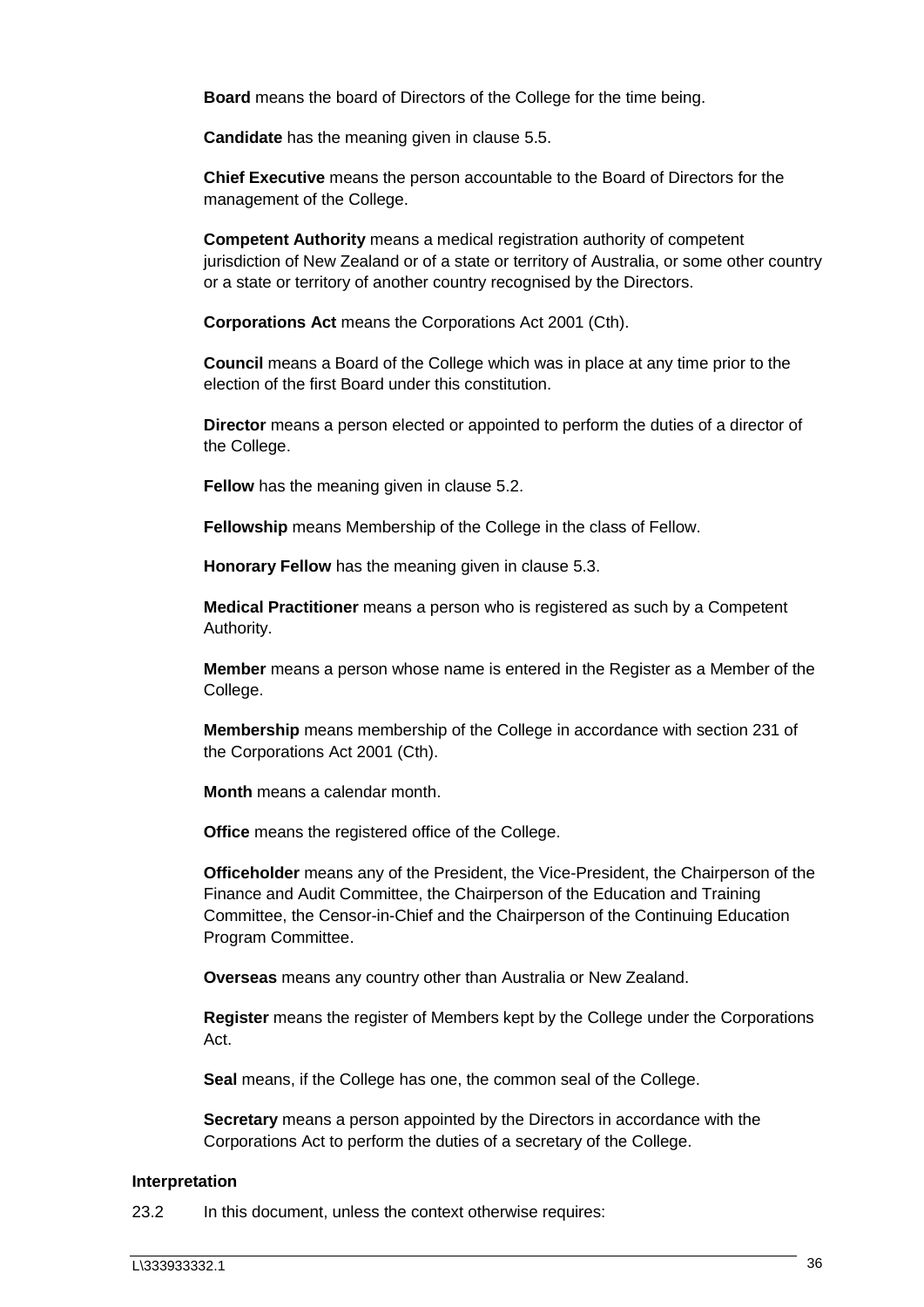- 23.2.1 A reference to any law or legislation or legislative provision includes any statutory modification, amendment or re-enactment, and any subordinate legislation or regulations issued under that legislation or legislative provision, in either case whether before, on or after the date of this document.
- 23.2.2 A reference to any agreement or document is to that agreement or document as amended, novated, supplemented or replaced from time to time.
- 23.2.3 A reference to a clause, part, schedule or attachment is a reference to a clause, part, schedule or attachment of or to this document.
- 23.2.4 Where a word or phrase is given a defined meaning another part of speech or other grammatical form in respect of that word or phrase has a corresponding meaning.
- 23.2.5 A word which denotes the singular denotes the plural, a word which denotes the plural denotes the singular, and a reference to any gender denotes the other genders.
- 23.2.6 An expression importing a natural person includes any company, trust, partnership, joint venture, association, body corporate or public authority.
- 23.2.7 A reference to dollars or \$ means Australian dollars.
- 23.2.8 References to the word 'include' or 'including' are to be construed without limitation.
- 23.2.9 A reference to a time of day means that time of day in the place where the Office is located.
- 23.2.10 A reference to a business day means a day other than a Saturday or Sunday on which banks are open for business generally in the place where the Office is located.
- 23.2.11 Where a period of time is specified and dates from a given day or the day of an act or event it must be calculated exclusive of that day.
- 23.2.12 A term of this document which has the effect of requiring anything to be done on or by a date which is not a business day must be interpreted as if it required it to be done on or by the next business day.

# <span id="page-40-0"></span>**References to the document**

23.3 A reference to this document, where amended, means this document as so amended.

# <span id="page-40-1"></span>**Application of Corporations Act**

23.4 The Corporations Act applies in relation to this document as if it was an instrument made under the Corporations Act as in force on the day when this document became the constitution of the College.